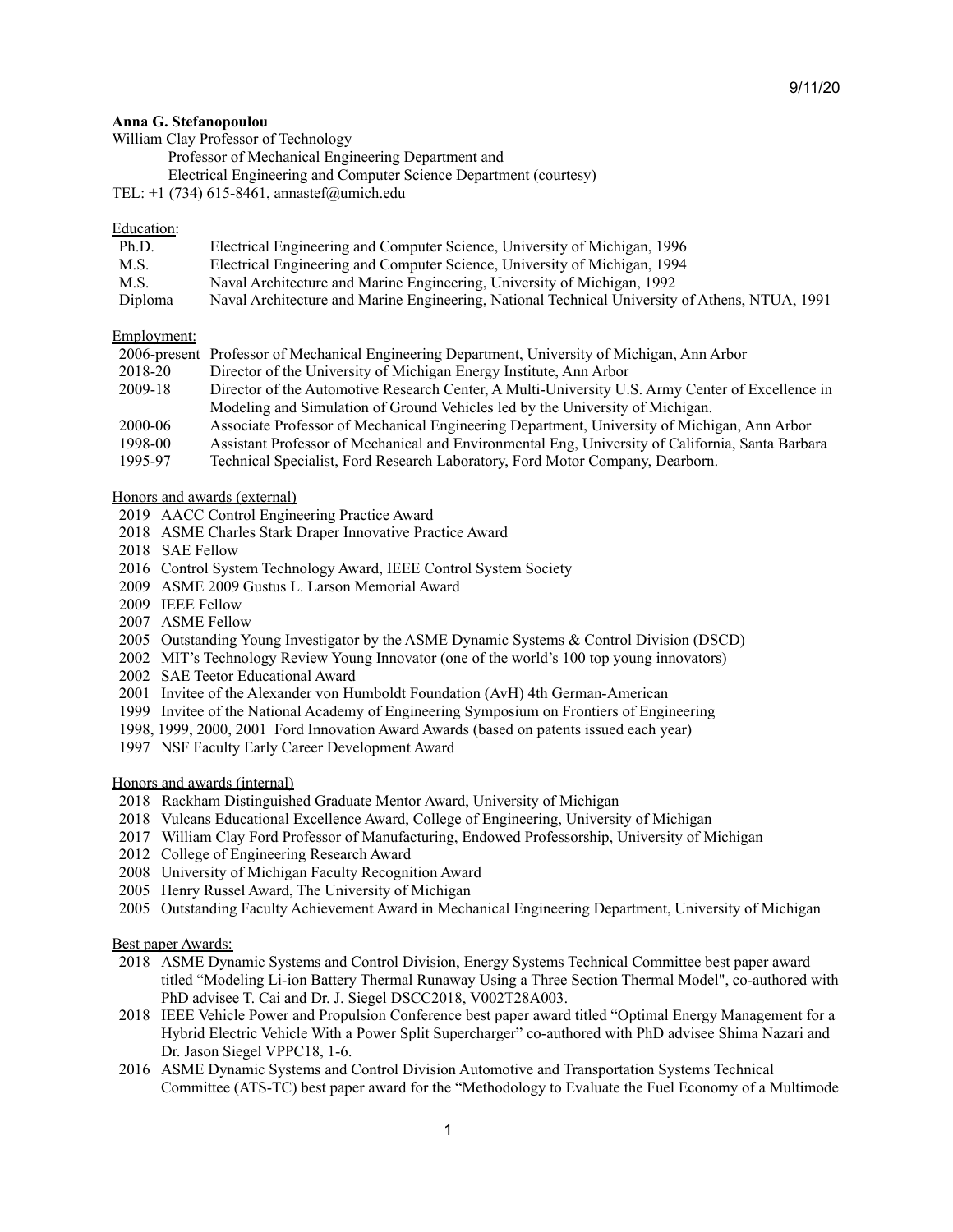Combustion Engine with Three-Way Catalytic Converter," co-authored with PhD advisee S. Nuesch, Dr. L. Jiang (Bosch), and Mr. J. Sterniak (Bosch), ASME 2014 DSCC2014-6146, V002T34A003, Oct 2014.

- 2013 ASME Automotive and Transportation Systems Technical Committee (ATS-TC) best paper awards for the "Experiments and Analysis of High Cyclic Variability at the Operating Limits of Spark-Assisted HCCI Combustion," co-authored with PhD advisee J. Larimore, Dr. E. Hellstrom (UM), and Dr. L. Jiang (Bosch), ACC 2012
- 2006 Best Paper in Advanced Vehicle Propulsion in the 8th International Symposium on Advanced Vehicle Control (AVEC06), titled "Nonlinear Control of Transitions between Thermal Equilibria in Homogeneous Charge Compression Ignition (HCCI) Engines" co-authored by Ph.D. advisee Chia Jui Chiang and Dr. M. Jankovic (Ford), August 20-24, 2006, Taipei, Taiwan.
- 2004 Best Paper Award co-authored by Ph.D. advisee Katherine Peterson, International Federation of Automatic Control, Symposium on Mechatronic Systems, Sydney, AU
- 2003 Best Paper Award IEEE Transaction Control System Technology for years 2001-2002 titled "Effects of Control Structure on Performance for an Automotive Powertrain with a Continuously Variable Transmission" (vol. 10, no. 5, Sept. 2002). on co-authored with Sharon Liu.

## Keynote or Plenary Talks

- 2021 Keynote Lecture, 29th Mediterranean Conf on Control and Automation (MED), Bari, Italy
- 2020 Plenary 20th International Conference on Control, Automation and Systems (ICCAS), Busan, Korea
- 2020 Plenary ASME Dynamic Systems Control Conference (DSCC 2020), virtual.
- 2020 Plenary IEEE Energy Conversion Congress and Exposition 2020 (ECCE2020), Detroit, MI, USA
- 2019 Plenary, Energy Track, "Battery State Estimation: A critical technology where data and models merge principles from mechanics, thermal, electrical, and chemical engineering disciplines," International Mechanical Engineering Congress and Exposition, Salt Lake City, Utah
- 2019 Keynote, "Decoding battery swelling for higher confidence levels in aging diagnostics, protection against lithium plating, and detection of thermal runaway," 3rd International Battery Safety Workshop, IBSW, Beijing, China.
- 2019 Featured Presentation, " Modeling, Validation, and Detection of Thermal Runaway from Cell Swelling and Gas Evolution," 10th Annual Battery Safety Summit, Alexandria, VA
- 2019 Keynote, "Using Information to Stretch Vehicle Efficiency," joint 8th IFAC Symposium on Mechatronic Systems (MECHATRONICS 2019) and the 11th IFAC Symposium on Nonlinear Control Systems (NOLCOS 2019), Vienna, Austria
- 2017 Plenary, "Battery Control Engineering," 56th IEEE Conference on Control and Decision, CDC17, Melbourne, Australia
- 2016 Plenary, 2nd Symposium on Combustion Control, June 2016, Aahen, Germany
- 2016 Keynote 8th IFAC International symposium on Advances in Automotive Control, IFAC-AAC, Sweden
- 2016 Plenary 3rd Biannual International Conf. in Powertrain Modeling and Control, England
- 2014 Semi-Plenary, American Control Conference, ACC2014, Portland, USA
- 2011 Keynote, The Advanced Engine Control Symposium, AECS2011, China
- 2011 First and Luminaries: Battery Management: Prognostics and Health Monitoring Symposium, PHM 2011
- 2010 Keynote Lecture, Modeling and Simulation Symposium, GVSET, August 2010, USA
- 2007 Opening Lecture in European Union review: Fuel Cell Technologies for Marine Applications, Greece
- 2007 Keynote Lecture, CSChE2007 57th Canadian Chemical Engineering Conference, Oct 2007, Canada
- 2006 Plenary Talk, the IEEE Vehicle Power and Propulsion Conference Sept 2006, Windsor, UK, England.
- 2006 Keynote Lecture, Les Rencontres Scientifiques de l'IFP, France
- 2005 Keynote Lecture, the ASME 3rd International Conf on Fuel Cell Science, Eng and Tech, USA
- 2004 Plenary Talk, International Federation of Automatic Control, Symposium on Mechatronic Systems, Newcastle, Australia

# Special Appointments:

- Elected Member
	- o Executive Committee of the ASME Dynamic Systems Control Division, 2015-2019
	- o Board of Governors for the IEEE Control Sys Society (CSS) 2006-2009, 2017-2020
- Chair
	- o Dynamic Systems and Control Division (DSCD) of the ASME, 2018-2019
	- o Energy Systems Committee, ASME DSCD 2010-2014 (Founding Chair)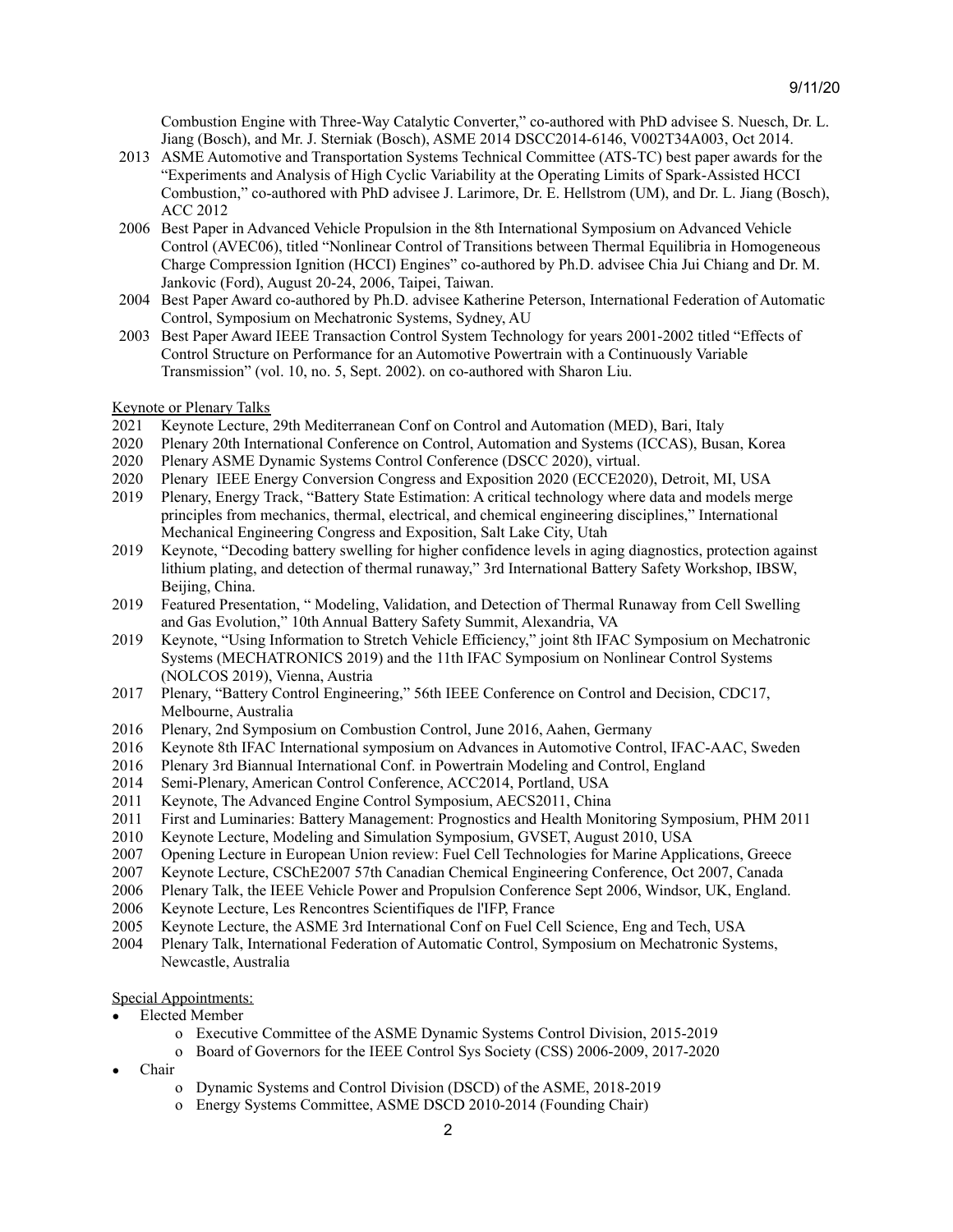- o Transportation Panel, ASME Dynamic Sys and Control Div, 1997-2002
- **Member** 
	- o National Research Council (NRC) committee for reviewing the USA National Corporate Fuel Economy Standards in Light Duty Vehicles Beyond-2025
	- o National Research Council (NRC) committee for reviewing Army Research Laboratories, ARL 2018
	- o National Research Council (NRC) committee for reviewing the USA Corporate Fuel Economy (CAFE 2012) Standards in Light Duty Vehicles 2012-2015
	- o Lund University, Internal Combustion Engine Technologies Senior Lecturer (External Reviewer)
	- o Board of Electors to the Hopkinson and ICI Professorship of Applied Thermodynamics, University of Cambridge, UK, 2015
	- o Election Committee to the Assistant Professor in the area "Operation and Automatic Control of Ship Propulsion Systems" 2014-2015
- Chair of the External Review Board for The Department of Vehicle Engineering, Alexander Technical Institute of Thessaloniki, Greece, 2014
- Vice-Chair: Industry & Applications, 2008 American Control Conference Org. Committee.
- Associate Editor
	- o Joule, Advisory Board
	- o ASME J. of Dynamic Systems Control and Measurements, 2009-2010
	- o eTransportation Elsevier, September 01, 2020 August 31, 2023
	- o IEEE Trans in Control Systems Technology, 2002-2007 and 2015- present
	- o International Journal of Vehicle Autonomous Systems, 2003-2007
- Member
	- o ORNL Advisory Scientific Com of Transformation Energy Science and Technology (TEST) Initiative (2021-)
	- o IEEE Fellow: Evaluation Committee for IEEE Control System Society (2016-2019)
	- o ASME Phi Tau Sigma Awards (Gold, Larsen, Richards) 2016-2017
	- o ASME Dyn Systems Control division Honors and Awards committee, 2007-2010
	- o American Automatic Control Council (AACC) Ragazzini Educ Award com 2007
	- o IEEE Control Sys Society Technology Award selection committee, 2005-2013
	- o American Control Conf. selection committee for best student paper award, 2004
	- o American Automatic Control Council (AACC) D. P. Eckman Award Committee 2015

# Articles:

- 154. T. Cai, P. Valecha, V. Tran, B. Engle, A. Stefanopoulou, J. Siegel, "Detection of Li-ion battery failure and venting with Carbon Dioxide sensors," (2021) *eTransportation,* 7, art. no. 100100.
- 153. V. Sulzer, P. Mohtat, A. Aitio, S. Lee, Y.T. Yeh, F. Steinbacher, M.U. Khan, J.W. Lee, J.B. Siegel, A.G. Stefanopoulou, D.A. Howey, "The challenge and opportunity of battery lifetime prediction from field data" (2021) *Joule,* 5 (8), pp. 1934-1955.
- 152. S. Lee, Y. Kim, J.B. Siegel, A.G. Stefanopoulou, "Optimal control for fast acquisition of equilibrium voltage for Li-ion batteries, (2021) *Journal of Energy Storage,* 40, art. no. 102814.
- 151. D. Chen, M. Huang, A. G. Stefanopoulou, and Y. Kim, "A receding horizon framework for co-optimizing the velocity and power-split of automated plug-in hybrid electric vehicles," ASME Letters in Dynamic Systems and Control, pp. 1–7, 2021.
- 150. S. Nazari, F. Borrelli, A. Stefanopoulou, "Electric Vehicles for Smart Buildings: A Survey on Applications, Energy Management Methods, and Battery Degradation," (2021) *Proceedings of the IEEE,* 109 (6), art. no. 9288750, pp. 1128-1144.
- 2020
	- 150. Lin, X., Perez, H.E., Siegel, J.B., Stefanopoulou, A.G. "Robust estimation of battery system temperature distribution under sparse sensing and uncertainty," (2020) *IEEE Transactions on Control Systems Technology,* 28 (3), art. no. 8626763, pp. 753-765.
	- 149. P. Mohtat, S. Lee, V. Sulzer, J. Siegel, A. Stefanopoulou, "Differential Expansion and Voltage Model for Li-ion Batteries at Practical Charging Rates," *Journal of the Electrochemical Society* 167, 110561
	- 148. M. Woody, M. Arbabzadeh, G. M. Lewis, G.A. Keoleian, A.G. Stefanopoulou, (2020). "Strategies to limit degradation and maximize Li-ion battery service lifetime - Critical review and guidance for stakeholders", *Science Direct,* 28:101231. doi:10.1016/j.est.2020.101231.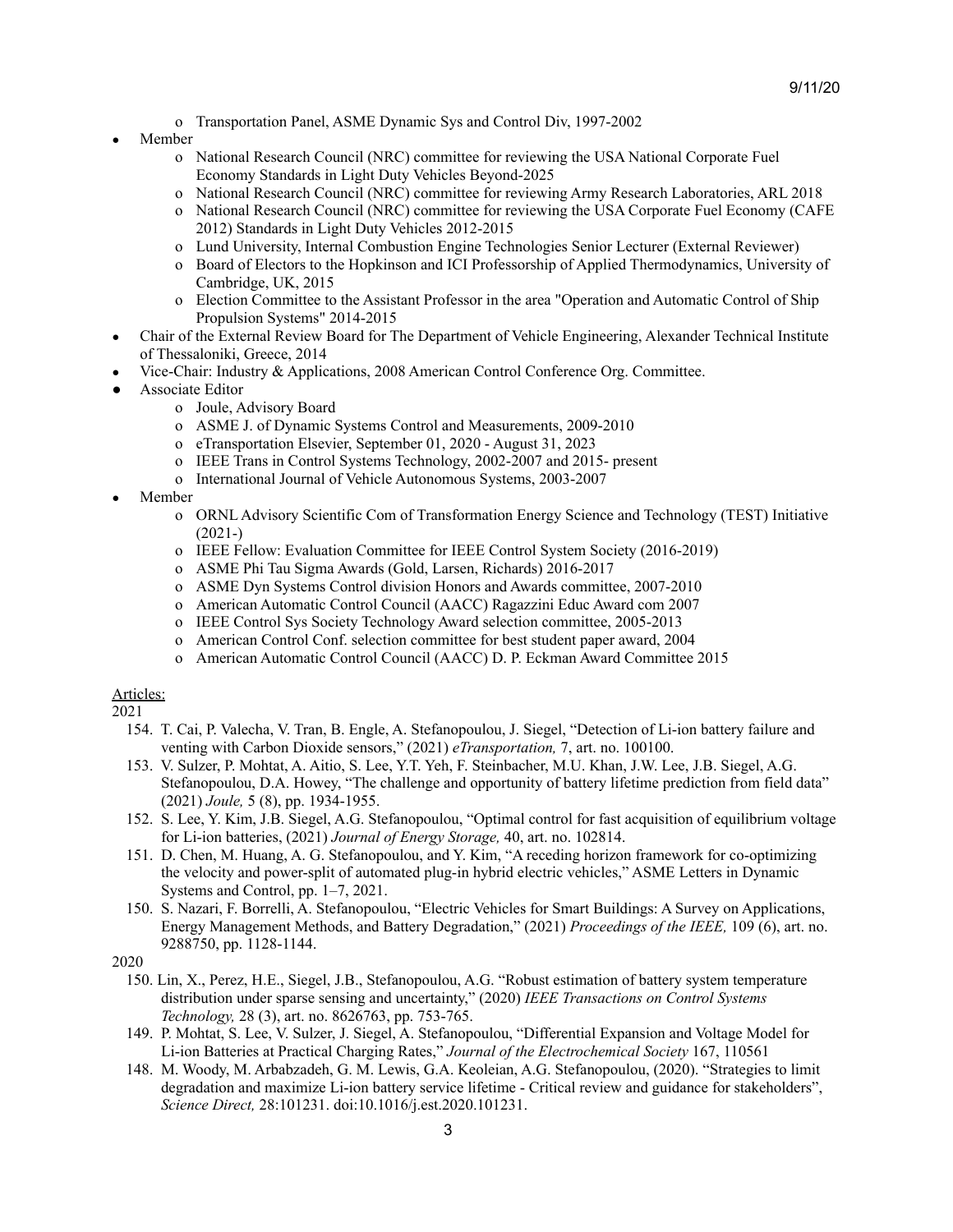- 147. H. Movahedi, M.A. Figueroa-Santos, J.B. Siegel, A.G. Stefanopoulou, R. Rajamani, (2020). "Hybrid nonlinear observer for battery state‐of‐charge estimation using nonmonotonic force measurements'', *Advanced Control for Applications: Engineering and Industrial Systems,* doi:10.1002/adc2.38.
- 146. M.A. Figueroa-Santos, J.B. Siegel, A.G. Stefanopoulou, (2020). "Leveraging Cell Expansion Sensing in State of Charge Estimation: Practical Considerations", *Energy Storage Systems for Electric Vehicles,* 13(10), 2653, doi:10.3390/en13102653.
- 145. S. Lee, J.B. Siegel, A.G. Stefanopoulou, J-W. Lee, T-K. Lee, (2020). "Electrode State of Health Estimation for Lithium Ion Batteries Considering Half-cell Potential Change Due to Aging", *Journal of the Electrochemical Society,* 167(9), doi:10.1149/1945-7111/ab8c83.
- 144. S. Nazari, J. Siegel, R. Middleton, A. Stefanopoulou, "Power Split Supercharging: A Mild Hybrid Approach to Boost Fuel Economy." *Energies*. 2020; 13(24):6580. https://doi.org/10.3390/en13246580.
- 143. C. Huang, R. Salehi, T. Ersal, G.A. Stefanopoulou, (2020). "An energy and emission conscious adaptive cruise controller for a connected automated diesel truck", *Vehicle System Dynamics (International Journal of Vehicle Mechanics and Mobility)*, 58(5) 805-825. doi:10.1080/00423114.2020.1740283.
- 142. D. Chen, Y. Kim, A.G. Stefanopoulou, "Predictive Equivalent Consumption Minimization Strategy with Segmented Traffic Information" (2020) *IEEE Transactions on Vehicular Technology,* 69 (12), art. no. 9242266, pp. 14377-14390.
- 141. S. Nazari, J. Siegel, A.G. Stefanopoulou, (2020). "Control of hybrid boosting in highly diluted internal combustion engines", *International Journal of Engine Research,* doi:10.1177/1468087420929769.
- 140. B.P. Maldonado, M. Bieniek, J. Hoard, A. Stefanopoulou, B. Fulton, M. Van Nieuwstadt, "Modeling and estimation of combustion variability for fast light-off of diesel aftertreatment," *Int J Powertrains* 2019.
- 139. S. Duraiarasan, R. Salehi, A. Stefanopoulou, S. Mahesh, M. Allain, "Control-Oriented Physics-Based NO

Emission Model for a Diesel Engine with Exhaust Gas Recirculation", ASME Letters in Dynamic Systems and Control. In: Dynamic systems and control conference, vol. 59155, Park City, Utah, 8–11 October 2019. V002T12A006. American Society of Mechanical Engineers.

- 138. B.P. Maldonado, N. Li, I. Komanovsky, A.G. Stefanopoulou, (2020). "Learning reference governor for cycle-to-cycle combustion control with misfire avoidance in spark-ignition engines at high eI, exhaust gas recirculation–diluted conditions", *International Journal of Engine Research,* doi:10.1177/1468087420929109.
- 137. Y. Luo, B. Maldonado, S. Liu, D. Adair, A. Stefanopoulou, (2020). "Accelerometer-Based Estimation of Combustion Features for Engine Feedback Control of Compression-Ignition Direct-Injection Engines", *SAE Technical Papers* April. doi:10.4271/2020-01-1147.
- 136. Y. Luo, B. Maldonado, S. Liu, C. Solbrig, D. Adair, A.G. Stefanopoulou, (2020). "Portable In-Cylinder Pressure Measurement and Signal Processing System for Real-Time Combustion Analysis and Engine Control," *SAE International*, doi:10.4271/2020-01-1144.
- 135. R. Salehi, A.G. Stefanopoulou, (2020). "Parameter Set Reduction and Ensemble Kalman Filtering for Engine Model Calibration", *J.Dyn.Sys. Meas., Contro*l*,* 142(1):011007, doi:10.1115/1.4045090.
- 2019
	- 134. S. Lee, P. Mohtat, J. B. Siegel, A.G. Stefanopoulou, (2019). "Estimation Error Bound of Battery Electrode Parameters With Limited Data Window", *IEEE Transactions on Industrial Informatics,* 16(5): 3376-3386. doi: 10.1109/TII.2019.2952066.
	- 133. X. Zhang, C. Huang, M. Liu, A.G. Stefanopoulou, (2019). "Predictive Cruise Control with Private Vehicle-to-Vehicle Communication for Improving Fuel Consumption and Emissions", *IEEE Communications Magazine*, 57(10):91-97. doi: 10.1109/MCOM.001.1900146.
	- 132. X.Lin, Y. Kim, S. Mohan, J.B. Siegel, A.G. Stefanopoulou, "Modeling and Estimation for Advanced Battery Management", *Annual Review Control*, (2019). 2:1–33. doi:10.1146/annurev-control-053018-023643.
	- 131. C. Guardiola, B. Pla, P. Bares, A.G. Stefanopoulou, (2019). "Cylinder charge composition observation based on in-cylinder pressure measurement," (2019), *Measurement* 131:559—568. doi:10.1016/j.measurement.2018.08.024.
	- 130. S. Xu, K.H. Chen, N.P. Dasgupta, A.G. Stefanopoulou, "Evolution of Dead Lithium Growth in Lithium Metal Batteries: Experimentally Validated Model of the Apparent Capacity Loss," *Journal of The Electrochemical Society,* 166 (14) A3456-A3463 (2019).
	- 129. T. Cai, A.G. Stefanopoulou, J.B. Siegel, "Modeling Li-Ion Battery Temperature and Expansion Force during the Early Stages of Thermal Runaway Triggered by Internal Shorts, " *Journal of The Electrochemical Society* 166 (12), A2431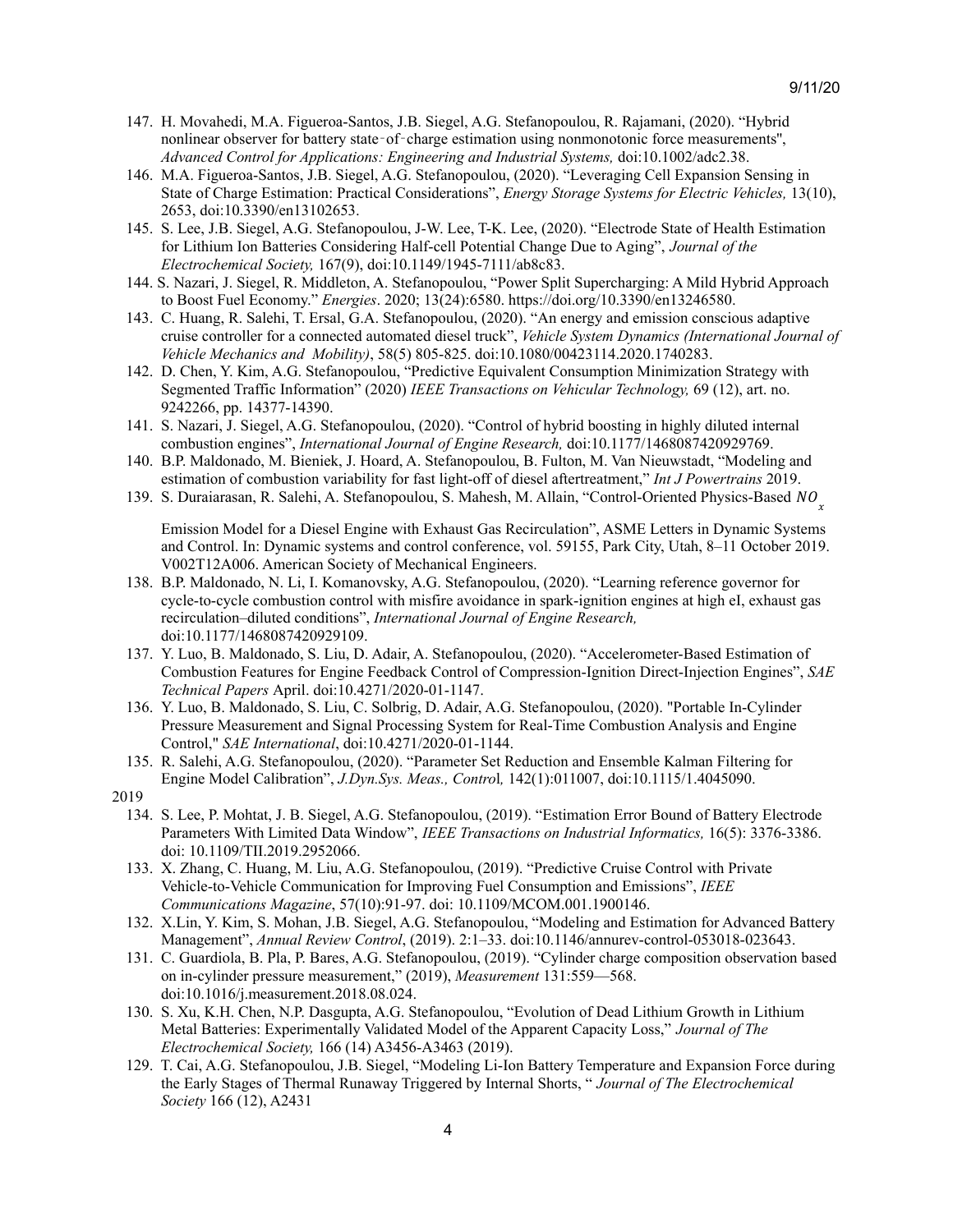- 128. T. Cai, A.G. Stefanopoulou, J.B. Siegel, "Early Detection for Li-Ion Batteries Thermal Runaway Based on Gas Sensing," *ECS Transactions* 89 (1), 85
- 127. P. Mohtat, S. Lee, A. Stefanopoulou, J. Siegel, "Towards better estimability of electrode-specific state of health: Decoding the cell expansion," *Journal of Power Sources* 427, 101-11.

- 126. B.P. Maldonado, A.G. Stefanopoulou, (2018). "Cycle-to-cycle feedback for combustion control of spark advance at the misfire limit," *ASME Journal of Engineering for Gas Turbines and Power*, 140(10): 102812.
- 125. R. Salehi, et al, (2018). "Decentralized feedback control of pumping losses and NOx emissions in diesel engines", *ASME Journal of Engineering for Gas Turbines and Power,* (2018) 140(10):102810.
- 124. R. Salehi, A.G. Stefanopoulou, B. Vernham, (2018). "Diesel air path control using pressure difference: Pumping loss and aging considerations," *Proceedings of the Institution of Mechanical Engineers, Part D: Journal of Automobile Engineering,* doi:10.1177/0954407018784696.
- 123. P Fernández-Yáñez, O. Armas, R. Kiwan, A.G. Stefanopoulou, A.L. Boehman, (2018). "A thermoelectric generator in exhaust systems of spark-ignition and compression-ignition engines. A comparison with an electric turbo-generator," *Applied Energy*, 2018, 229, p 80--87.
- 122. A. Knobloch, C. Kapusta, J. Karp, Y. Plotnikov, J.B. Siegel, A.G. Stefanopoulou, (2018). "Fabrication of Multimeasurand Sensor for Monitoring of a Li-Ion Battery;" (2018) *Journal of Electronic Packaging, Transactions of the ASME*, 140 (3), art. no. 031002.
- 121. S. Mohan, J.B. Siegel, A.G. Stefanopoulou, Vasudevan, R., (2018). "An Energy-Optimal Warm-Up Strategy for Li-Ion Batteries and Its Approximations," (2018) *IEEE Transactions on Control Systems Technology,* doi: 10.1109/TCST.2017.2785833

- 120. M. Zhang, J. Du, L. Liu, A. Stefanopoulou, J. Siegel, L. Lu, X. He, X. Xie, M. Ouyang, "Internal Short Circuit Trigger Method for Lithium-Ion Battery Based on Shape Memory Alloy," Journal of the Electrochemical Society, no 13, vol 164, pp A3038-44, 2017
- 119. M. Zhang, L. Liu, A. Stefanopoulou, J. Siegel, L. Lu, X. He, M. Ouyang, "Fusing Phenomenon of Lithium-Ion Battery Internal Short Circuit," Journal of the Electrochemical Society, no 12, vol 164, pp A2738-45, 2017
- 118. Nassim A Samad, Boyun Wang, Jason B. Siegel, Anna G. Stefanopoulou "Parameterization of Battery Electrothermal Models Coupled With Finite Element Flow Models for Cooling," ASME Journal Dynamic Systems Control and Measurements, no 7, vol 139, 2017.
- 117. S. Nuesch, A.G. Stefanopoulou Multimode combustion in a mild hybrid electric vehicle. Part 2: Three-way catalyst considerations, Control Engineering Practice, vol 58, pp 107-117, 2017, Pergamon
- 116. Patrick Gorzelic, Anna Stefanopoulou, and Jeff Sterniak, "SI-HCCI Mode Transitions Without Open-Loop Sequence Scheduling: Control Architecture and Experimental Validation," ASME Journal Dynamic Systems Control and Measurements, no 8, vol 139, 2017.
- 115. Patrick Gorzelic, Anna Stefanopoulou, and Jeff Sterniak, "SI-HCCI Mode Transitions Without Open-Loop Sequence Scheduling: Online Parameter Adaptation," ASME Journal Dynamic Systems Control and Measurements, no 8, vol 139, 2017.
- 114. H. Lian, J. B. Martz, B. P. Maldonado, A. G. Stefanopoulou, K. Zaseck, J. Wilkie, O. Nitulescu and M. Ehara, J. 114. "Prediction of Flame Burning Velocity at Early Flame Development Time With High Exhaust Gas Recirculation and Spark Advance," Eng. Gas Turbines Power 139(8), Paper No: GTP-16-1530; doi: 10.1115/1.4035849
- 2016
	- 113. S. Nuesch, P. Gorzelic, L. Jiang, J. Sterniak, A.G. Stefanopoulou, "Accounting for combustion mode switch dynamics and fuel penalties in drive cycle fuel economy," International Journal of Engine Research, 17, 4, pp436-450, 2016, SAGE Publications.
	- 112. P. Gorzelic, P. Shingne, J. Martz, A.G. Stefanopoulou, J. Sterniak, L. Jiang, "A low-order adaptive engine model for SI-HCCI mode transition control applications with cam switching strategies," International Journal of Engine Research, 17, 4, pp 451-468, 2016, SAGE Publications.
	- 111. S. Nuesch, A.G. Stefanopoulou, "Multimode combustion in a mild hybrid electric vehicle. Part 1: Supervisory control", Control Engineering Practice, 57, 99-110, 2016, Pergamon
	- 110. K.-Y. Oh, N. Samad, Y. Kim, J. Siegel, A. Stefanopoulou, Bogdan I. Epureanu, "A Novel Phenomenological Multi-Physics Model of Li-Ion Battery Cells," Journal of Power Sources Vol. 326, pp 447-458, Sept 2016
	- 109. S. Mohan, Y. Kim, A. Stefanopoulou, "Energy-Conscious Warm-Up of Li-ion Cells From Sub-Zero Temperatures," IEEE Transactions on Industrial Electronics, May 2016 DOI: 10.1109/TIE.2016.2523440

<sup>2018</sup>

<sup>2017</sup>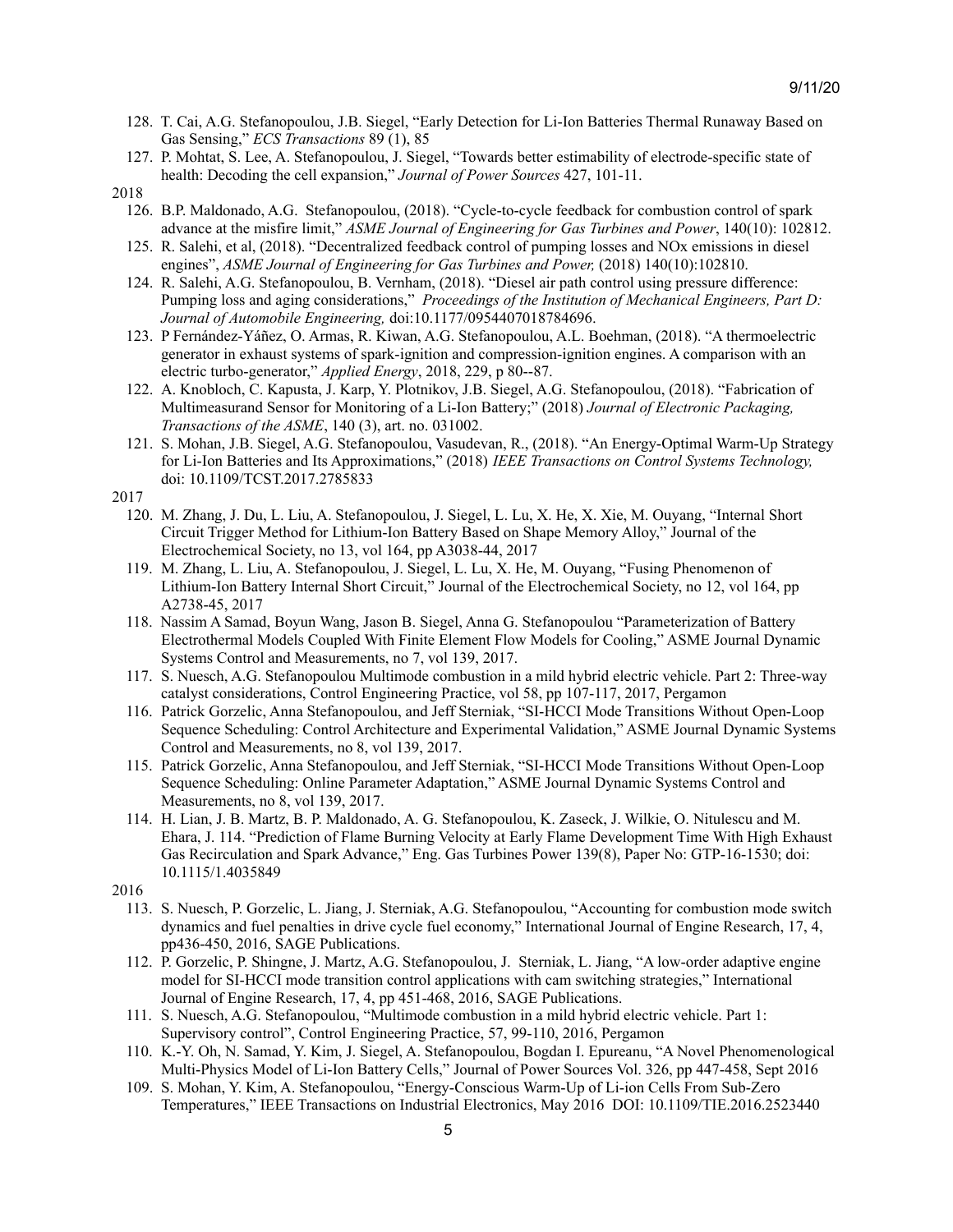- 108. H. Lian, J. Martz, N. Prakash, A. Stefanopoulou, "Fast Computation of Combustion Phasing and Its Influence on Classifying Random or Deterministic Patterns," Journal of Engineering for Gas Turbines and Power, Apr 2016
- 107. Y. Wang, J. Siegel, A. Stefanopoulou, "Control Strategies for Power Quantized Solid Oxide Fuel Cell Hybrid Powertrains: In Mobile Robot Applications," SAE International Journal of Alternative Powertrains, Vol. 5, Issue 1, Apr 2016
- 106. K. Oh, B. I. Epureanu, J. B. Sigel, A. G. Stefanopoulou, "Phenomenological Force and Swelling Models for Rechargeable Lithium-Ion Battery Cells," Journal of Power Sources, Apr 2016.
- 105. N. Samad, Y. Kim, J. B. Siegel, A. Stefanopoulou, "Battery Capacity Fading Estimation Using a Force-Based Incremental Capacity Analysis," Journal of The Electrochemical Society Vol. 163 Issue 8, pp. A1584-A1594, Jan 2016
- 2015
	- 104. Y. Parvini, J. B. Siegel, A. Vahidi, A. Stefanopoulou, "Supercapactior Electrical and Thermal Modeling, Identification, and Validation for a Wide Range of Temperature and Power Applications," IEEE Transactions on Industrial Electronics, volume 63, issue 3, October 2015. DOI: 10.1109/TIE.2015.2494868
	- 103. P. Gorzelic, P. Shingne, J. Martz, A. Stefanopoulou, J. Sterniak, L. Jiang, "A low-order adaptive engine model for SI-HCCI mode transition control applications with cam switching strategies," International Journal of Engine Research, June 2015. DOI: 10.1177/1468087415585016
	- 102. X. Lin, A. Stefanopoulou, "Analytic Bound on Accuracy of Battery State and Parameter Estimation," Journal of The Electrochemical Society, volume 162, issue 9, July 2015. doi: 10.1149/2.0791509jes
	- 101. S. Nüesch, P. Gorzelic, L. Jiang, J. Sterniak, A. Stefanopoulou, "Accounting for Combustion Mode Switch Dynamics and Fuel Penalties in Drive Cycle Fuel Economy," International Journal of Engine Research, May 2015. doi: 10.1177/1468087415584713
	- 100. S. Jade, J. Larimore, E. Hellström, L. Jiang, A. Stefanopoulou, Controlled load and speed transitions in a multi-cylinder recompression HCCI engine. IEEE Transactions on Control Systems Technology," Vol.23 No.3, May 2015. doi:10.1109/TCST.2014.2346992
	- 99. X. Lin, A. Stefanopoulou, Y. Li, R. D. Anderson, "State of Charge Imbalance Estimation for Battery Strings under Reduced Voltage Sensing," IEEE Transactions on Control Systems Technology, Vol 23, No 3, May 2015. doi:10.1109/TCST.2014.2360919
	- 98. J. Larimore, S. Jade, E. Hellström, L. Jiang, A. Stefanopoulou, "Adaptive Control of a Recompression Four-Cylinder Engine," IEEE Trans on Control Systems Technology, Mar 2015, DOI**:** 10.1109/ TCST.2015.2402235
	- 97. Y. Kim, A. Salvi, A. Stefanopoulou, T. Ersal, "Reducing Soot Emissions in a Diesel Series Hybrid Electric Vehicle using a Power Rate Constraint Map," IEEE Transactions on Vehicular Technology, Vol 64, Issue 1, Jan 2015. doi: 10.1109/TVT.2014.2321346
	- 96. S. Mohan, Y. Kim, A. Stefanopoulou, "Estimating the Power Capability of Li-ion Batteries Using Informationally Partitioned Estimators," IEEE Transactions on Control Systems Technology, December 2015. DOI: 10.1109/TCST.2015.2504847
	- 95. K. Broderick, T. Guo, A. Stefanopoulou, J. B. Siegel, D. Tilbury, E. Atkins, H. Peng, J. Jin, A. Ulsoy, "Keeping Ground Robots on the Move Through Battery and Mission Management", Mechanical Engineering, Vol 136, Issue 6, New York, NY, February 2015.
- 2014
	- 94. S. Nüesch, L. Jiang, J. Sterniak, A. Stefanopoulou, "Fuel Economy of a Multimode Combustion Engine with Three-Way Catalytic Converter," ASME Journal of Dynamic Systems, Measurement, and Control, v 137, i 5, p 051007, Dec 2014 doi: 10.1115/1.4028885
	- 93. K-Y. Oh, J. B. Siegel, L. Secundo, S. Kim, N. Samad, J. Qin, D. Anderson, K. Garikipati, A. Knobloch, B. Epureanu, C. Monroe, A. Stefanpoulou, "Rate dependence of swelling in lithium-ion cells," Journal of Power Sources, Volume 267, Pages 197-202, December 2014. doi:10.1016/j.jpowsour.2014.05.039
	- 92. S. Mohan, Y. Kim, J. B. Siegel, N. Samad, A. Stefanopoulou, "A Phenomenological Model of Bulk Force in a Li-ion battery pack and its Application to State of Charge Estimation," Journal of Electrochemical Society, 2014 volume 161, issue 14, A2222-A2231, October 2014. doi:10.1109/TCST.2013.2271355
	- 91. J. Larimore, E. Hellström, S. Jade, A. Stefanopoulou, Li Jiang, "Real-time internal residual mass estimation for combustion with high cyclic variability," International Journal of Engine Research, Cyclic Dispersion Special Issue, 1–11, October 2014. doi: 10.1177/1468087414552616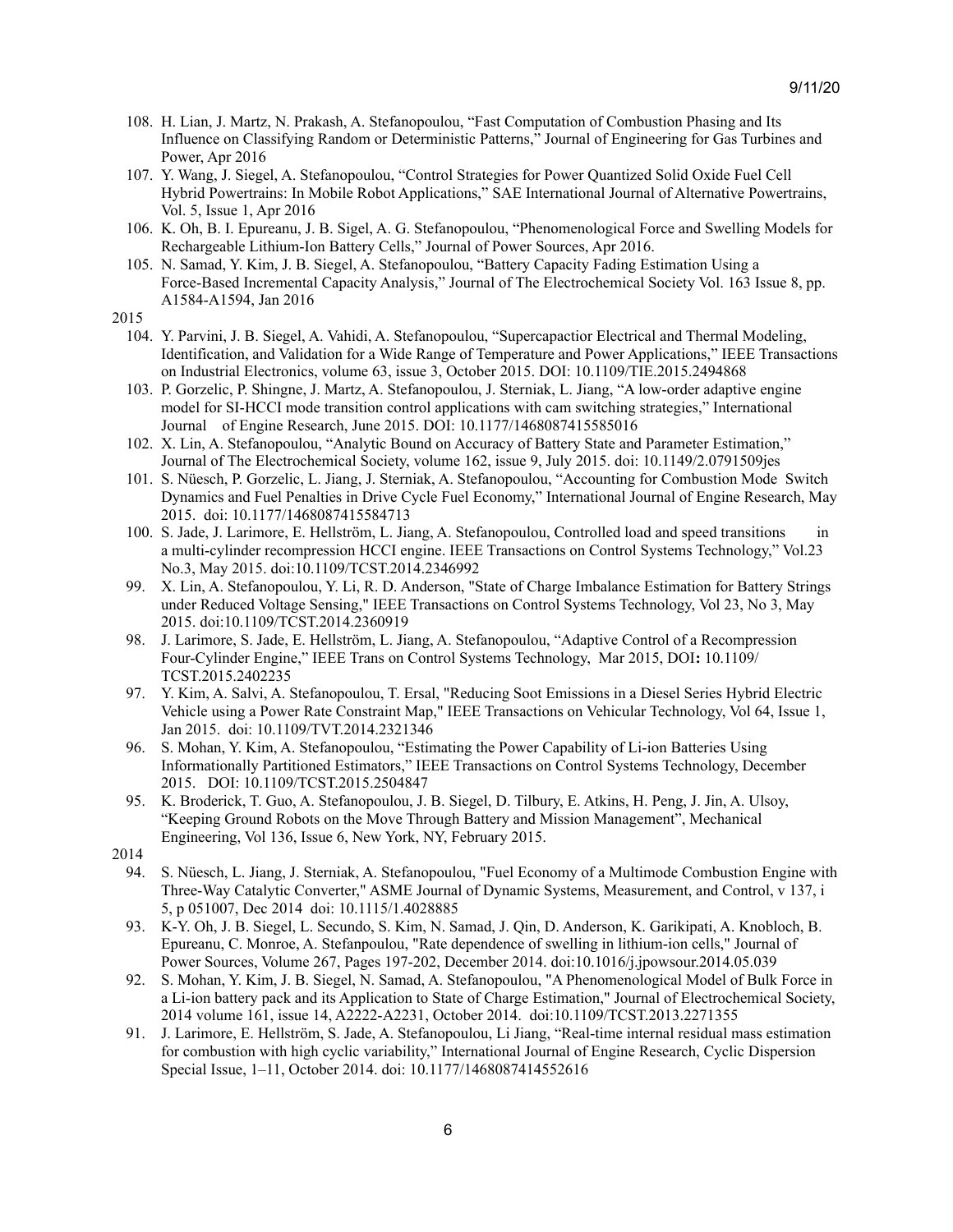- 90. Y. Kim, A. Salvi, J.B. Siegel, Z. Filipi, A. Stefanopoulou, T. Ersal, "Hardware-in-the-Loop Validation of a Power Management Strategy for Hybrid Powertrains", Control Engineering Practice, Pages 277–286, Volume 29, Aug 2014. doi: 10.1016/j.conengprac.2014.04.008
- 89. S. Jade, J. Larimore, E. Hellström, L. Jiang, A. Stefanopoulou, "Reference governor for load control in a multi-cylinder recompression HCCI engine," IEEE Transactions on Control Systems Technology, v 22, n 4, p 1408-1421, July 2014. doi:10.1109/TCST.2013.2283275
- 88. E. Hellström, A. Stefanopoulou, L. Jiang, "A linear least-squares algorithm for double-Wiebe functions applied to spark-assisted compression ignition," Journal of Engineering for Gas Turbines and Power, v 136, n 9, May 2014. doi:10.1115/1.4027277
- 87. E. Hellström, J. Larimore, S. Jade, L. Jiang, A. Stefanopoulou, "Reducing cyclic variability while regulating combustion phasing in a four-cylinder HCCI engine," IEEE Transactions on Control Systems Technology, v 22, n 3, p 1190-7, May 2014. doi:10.1109/TCST.2013.2271355
- 86. Y. Kim, S. Mohan, J.B. Siegel, A. Stefanopoulou, Y. Ding, "The Estimation of Temperature Distribution in Cylindrical Battery Cells under Unknown Cooling Conditions," IEEE Transactions on Control Systems Technology, Pages 2277-2286, Volume 22, March 2014. doi: 10.1109/TCST.2014.2309492
- 85. X. Lin, H. Perez, S. Mohan, J. B. Siegel, A. Stefanopoulou, Y. Ding, M. Castanier, "A Lumped-Parameter Electro-thermal Model for Cylindrical Batteries," Journal of Power Sources, Vol. 257, p 1-11, January 2014. doi:10.1016/j.jpowsour.2014.01.097
- 2013
	- 84. E. Hellström, D. Lee, L. Jiang, A. Stefanopoulou, H. Yilmaz, "On-board Calibration of Spark Timing by Extremum Seeking for Flex-Fuel Engines," IEEE Transactions on Control Systems Technology, vol. 21 issue 6, pages: 2273 – 2279, November 2013. doi: 10.1109/TCST.2012.2236093
	- 83. X. Lin, H. Perez, J. B. Siegel, A. Stefanopoulou, Y. Li, R. Anderson, Y. Ding, M. Castanier, "Online Parameterization of Lumped Thermal Dynamics in Cylindrical Ion Batteries for Core Temperature Estimation and Health Monitoring," IEEE Trans on Control Systems Technology, Volume 21, Issue 5, Pages 1745-1755, September 2013. doi: 10.1109/TCST.2012.2217143
	- 82. E. Hellström, A. Stefanopoulou, L. Jiang, "Cyclic Variability and Dynamical Instabilities in Autoignition Engines With High Residuals," IEEE Transactions on Control Systems Technology, vol 21no. 5, Sept 2013. DOI: 10.1109/TCST.2012.2221715
	- 81. T. Ersal, C. Ahn, D. L. Peters, J. Whitefoot, A. Mechtenberg, I. Hiskens, H. Peng, A. Stefanopoulou, P. Papalambros, J. Stein, "Coupling between Component Sizing and Regulation Capability in Microgrids," IEEE Transactions on Smart Grid, vol. 4, no. 3, pp. 1576-1585, July 2013. doi: 10.1109/TSG.2013.2260363.
	- 80. T. Matsuura, J. Chen, J. Siegel, A. Stefanopoulou, "Degradation Phenomena in PEM Fuel Cell with Dead-Ended Anode," International Journal of Hydrogen Energy, vol. 38, pp. 11346-11356, July 2013. [doi:10.1016/j.ijhydene.2013.06.096](http://dx.doi.org/10.1016/j.ijhydene.2013.06.096)
	- 79. K.-h. Ahn, A. Stefanopoulou, M. Jankovic, "AFR-Based Fuel Ethanol Content Estimation in Flex-Fuel Engines Tolerant to MAF Sensor Drifts," IEEE Transactions on Control Systems Technology, vol 21 Issue 3 .PP 590-603, May 2013. DOI: 10.1109/TCST.2012.2187786
	- 78. J. Siegel, A. Stefanopoulou, P. Hagans, Y. Ding, D. Gorsich, "Expansion of lithium ion pouch cell batteries: Observations from neutron imaging," Journal of the Electrochemical Society, vol. 160, pp. A1031-A1038, April 2013. doi: 10.1149/2.011308jes
	- 77. J. B. Siegel, A. G. Stefanopoulou, P. Hagans, Y. Ding, D. Gorsich, "Expansion of Lithium Ion Pouch Cell Batteries: Observations from Neutron Imaging," Journal of the Electrochemical Society, volume 160, issue 8, A1031-A1038, April 2013. doi 10.1149/2.011308jes
	- 76. X. Lin, H. Fu, H. Perez, J. B. Siegel, A. Stefanopoulou, Y. Ding, M. Castanier, "Parameterization and Observability Analysis of Scalable Battery Clusters for Onboard Thermal Management," Oil & Gas Science and Technology - Revue d'IFP Energies Nouvelles, Vol. 68, No. 1, pp. 165-178, Mar 2013. doi: http://dx.doi.org/10.2516/ogst/2012075
	- 75. J. Chen, J. Siegel, A. Stefanopoulou, J. Waldecker, "Optimization of purge cycle for dead-ended anode fuel cell operation," International Journal of Hydrogen Energy, vol. 38, pp. 5092-5105, March 2013. doi:10.1016/j.ijhydene.2013.02.022
- 2012
	- 74. E. Hellström, J. Larimore, A. Stefanopoulou, J. Sterniak, L. Jiang, "Quantifying Cyclic Variability in a Multi-Cylinder HCCI Engine with High Residuals," Journal of Engineering for Gas Turbines and Power, Vol 134 Issue 11, Sep 2012. doi:10.1115/1.4007164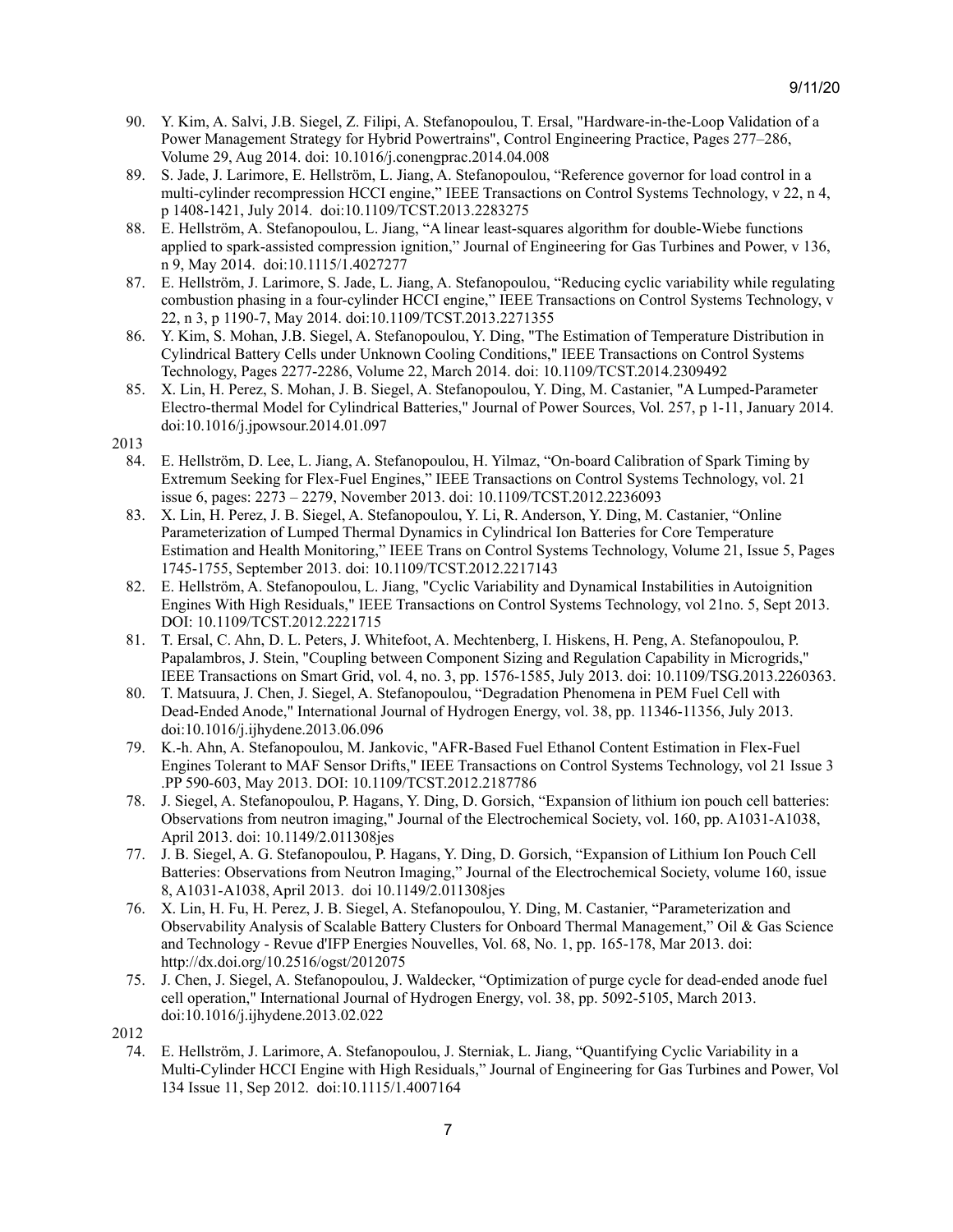- 73. E. Hellström, A. Stefanopoulou, J. Vávra, A. Babajimopoulos, D. Assanis, L. Jiang, H. Yilmaz, "Understanding the Dynamic Evolution of Cyclic Variability at the Operating Limits of HCCI Engines with Negative Valve Overlap," SAE International Journal of Engines, 5(3), April 2012. DOI:10.4271/2012-01-1106, Also in SAE World Congress number 2012-01-1106 in SAE Technical Paper Series.
- 72. S. Yesilyurt, J. B. Siegel, A. Stefanopoulou, "Modeling and Experiments of Voltage Transients of Polymer Electrolyte Membrane Fuel Cells With the Dead-Ended Anode," Journal of Fuel Cell Science and Technology. 9, 021012 , April 2012.

- 71. J. Chen, J. B. Siegel, T. Matsuura, A. Stefanopoulou, "Carbon Corrosion in PEM Fuel Cell Dead-Ended Anode Operations," Journal of Electrochemical Society, volume 158, issue 9, B1164-B1174, July 2011. (doi: 10.1149/1.3609770)
- 70. J. B. Siegel, X. Lin, A. Stefanopoulou, D. Hussey, D. Jacobson, D. Gorsich, "Neutron Imaging of Lithium Concentration in LFP Pouch Cell Battery," Journal of The Electrochemical Society, 158(5):A523-A529, March 2011. doi: 10.1149/1.3566341

# 2010

- 69. D. McKay, A. Stefanopoulou, J. Cook, "A Controllable Membrane-Type Humidifier for Fuel Cell Applications - Part II: Controller Design, Analysis and Implementation," Journal of Fuel Cell Science and Technology, 8(1):011004, Nov 2010. doi:10.1115/1.4001020
- 68. K. Ahn, A. Stefanopoulou, M. Jankovic, "Puddle Dynamics and Air-To-Fuel Ratio Compensation for Gasoline-Ethanol Blends in Flex-Fuel Engines," IEEE Transactions on Control Systems Technololgy, 18(6):1241-1253, Nov 2010. (doi: 10.1109/TCST.2009.2035441)
- 67. J. B. Siegel, S. Yesilyurt, A. Stefanopoulou, "Reduced Complexity Models for Water Management and Anode Purge Scheduling in DEA Operation of PEMFCs," ECS Trans. 33, 1583, October 2010.
- 66. D. Di Domenico, A. Stefanopoulou, G. Fiengo, "Lithium-Ion Battery State of Charge and Critical Surface Charge Estimation Using an electrochemical model-based extended Kalman filter," Journal of Dynamic Systems, Measurement, and Control, 132(6):061302, Oct 2010. doi:10.1115/1.4002475
- 65. D. McKay, A. Stefanopoulou, J. Cook, "A Controllable Membrane-Type Humidifier for Fuel Cell Applications, Part A: Operation, Modeling and Experimental Validation," ASME Journal of Fuel Cell Science and Technology, v 7, n 5, p 051006 (12 pp.), Oct. 2010. doi:10.1115/1.4000997
- 64. B. McCain, A. Stefanopoulou, J. B. Siegel, "Controllability and Observability Analysis of the Liquid Water Distribution Inside the Gas Diffusion Layer of a Unit Fuel Cell Model," Journal of Dynamic Systems, Measurement, and Control, 132(6):061303, Oct 2010. doi:10.1115/1.4002477
- 63. J. B. Siegel, S. Bohac, A. Stefanopoulou, S. Yesilyurt, "Nitrogen front evolution in purged polymer electrolyte membrane fuel cell with dead-ended anode," Journal of the Electrochemical Society, (157)7, pp. B1081-B1093, May 2010. doi: 10.1149/1.3425743
- 62. D. Di Domenico, G. Fiengo, A. Stefanopoulou, "A Decoupled Controller for Fuel Cell Hybrid Electric Power Split," International Journal of Systems Science, v 41, n 4, p 447-456, April 2010. DOI: 10.1080/00207720903072274
- 61. E. Muller, F. Kolb, L. Guzzella, A. Stefanopoulou, D. McKay, "Correlating Nitrogen Accumulation with Temporal Fuel Cell Performance," Journal of Fuel Cell Science and Technology, 7(2):021013, Jan 2010. doi:10.1115/1.3177447

- 60. V. Tsourapas, J. Sun, A. Stefanopoulou, "Incremental Step Reference Governor for Load Conditioning of Hybrid Fuel Cell and Gas Turbine Power Plants," IEEE Transactions on Control Systems Technology, 17(4):756-767, Aug 2009. DOI: 10.1109/TCST.2008.2010554
- 59. V. Tsourapas, J. Sun, A. G. Stefanopoulou, "Control Oriented Analysis of a Hybrid Solid Oxide Fuel Cell and Gas Turbine (SOFC/GT) System," ASME Journal on Fuel Cell Science and Technology. 6(4), 041008, Aug 2009, doi:10.1115/1.3081467
- 58. N. Oliverio, A. Stefanopoulou, L. Jiang, , H. Yilmaz, "Ethanol Detection in Flex-Fuel Direct Injection Engines Using In-Cylinder Pressure Measurements," SAE International Journal of Fuels and Lubricants, 2(1):229-241, April 2009.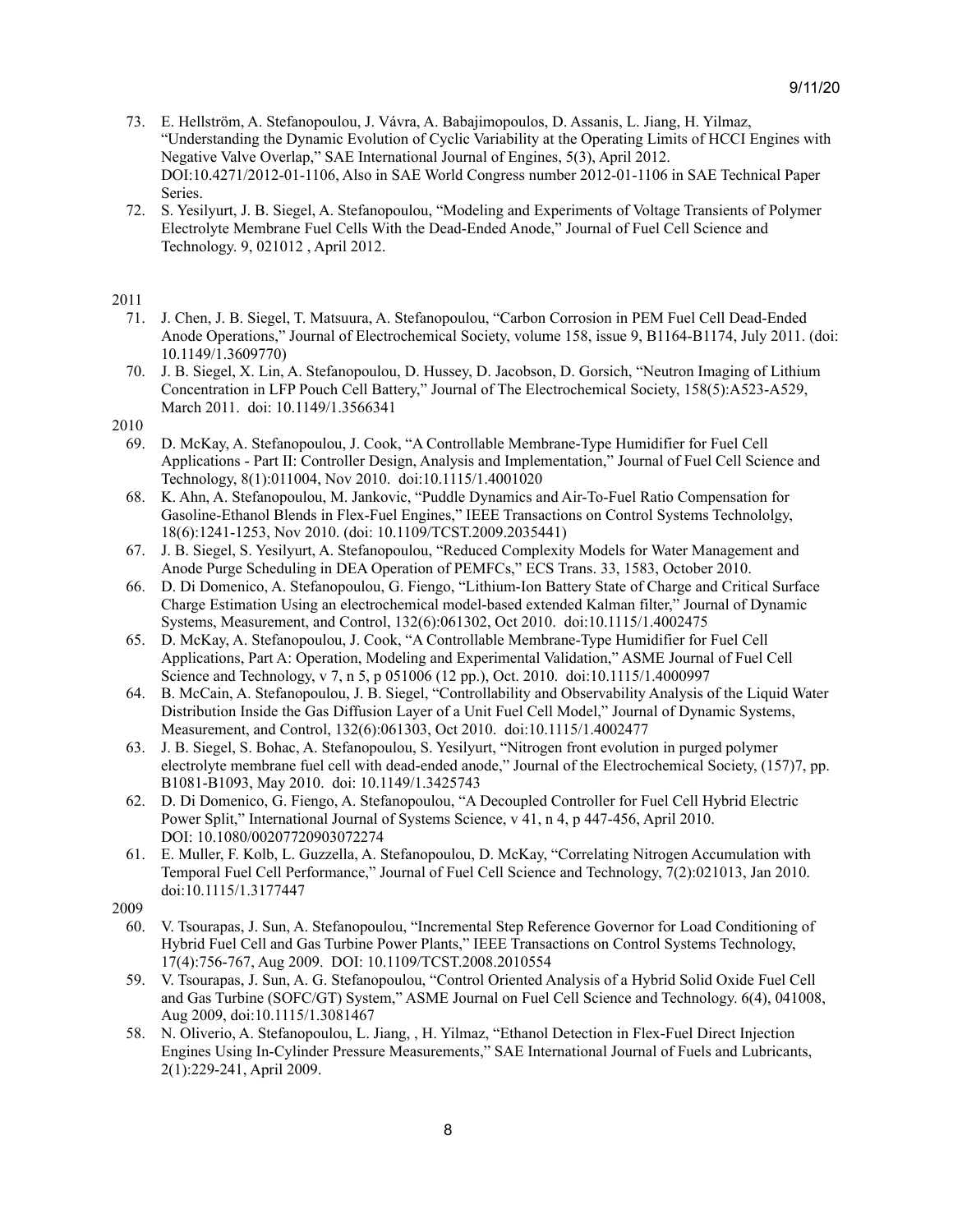- 57. A. Stefanopoulou, I. Kolmanovsky, B. McCain, "A Dynamic Semi-Analytic Channel-to-Channel Model of Two-Phase Water Distribution for a Unit Fuel Cell," IEEE Transactions on Control Systems Technology, 17(5):1055 -1068, April. 2009.
- 56. A. Karnik, J. Sun, A. Stefanopoulou, J. Buckland, "Humidity and Pressure Regulation in a PEM Fuel Cell Using a Gain-Scheduled Static Feedback Controller," IEEE Transactions on Control Systems Technology, 17(2):283-297, March 2009. [\(10.1109/TCST.2008.924562\)](http://dx.doi.org/10.1109/TCST.2008.924562)
- 2008.
	- 55. C. Chiang, A. Stefanopoulou, "Sensitivity Analysis of Combustion Timing of Homogeneous Charge Compression Ignition Gasoline Engines," Journal of Dynamic Systems, Measurement and Control, 131(1):014506-014510, Dec 2008. doi:10.1115/1.2936877
	- 54. J. B. Siegel, D. McKay, A. Stefanopoulou, D. Hussey, D. Jacobson, "Measurement of Liquid Water Accumulation in a PEMFC with Dead-Ended Anode," Journal of The Electrochemical Society, 155(11):B1168-B1178, Sept 2008. (DOI: 10.1149/1.2976356)
	- 53. A. Ingimundarson, A. Stefanopoulou, D. McKay, "Model-Based Detection of Hydrogen Leaks in a Fuel Cell Stack," IEEE Transactions on Control Systems Technology, 16(5):1004-1012, Sept. 2008.
	- 52. B. McCain, A. Stefanopoulou, I. Kolmanovsky, "On the Dynamics and Control of Through-Plane Water Distributions in PEM Fuel Cells," Chemical Engineering Science, Vol. 63, Issue 17, pp 4418 - 4432, Sept 2008.
	- 51. D. McKay, J. B. Siegel, W. Ott, A. Stefanopoulou, "Parameterization and Prediction of Temporal Fuel Cell Voltage Behavior During Flooding and Drying Conditions," Journal of Power Sources, Vol. 178, Issue 1, pp207 - 222, March 2008.

- 50. C. Chiang, A. Stefanopoulou, M. Jankovic, "Nonlinear Observer-Based Control of Load Transitions in Homogeneous Charge Compression Ignition Engines," IEEE Transactions on Control Systems Technology, 15(3):438-448, May 2007. DOI: 10.1109/TCST.2007.894637
- 49. K. Suh, A. Stefanopoulou, "Performance Limitations of Air Flow Control in Power-Autonomous Fuel Cell Systems," IEEE Transactions on Control Systems Technology, 15(3):465-473, May 2007.
- 48. O. Sundstroem, A. Stefanopoulou, "Optimum Battery Size for Fuel Cell Hybrid Electric Vehicle, Part I," ASME Journal of Fuel Cell Science and Technology, vol 4, pp 167-175, May 2007.
- 47. O. Sundstroem, A. Stefanopoulou, "Optimum Battery Size for Fuel Cell Hybrid Electric Vehicle with Transient Loading Consideration, Part II," ASME Journal of Fuel Cell Science and Technology, vol 4, pp 176-184, May 2007.
- 46. C. Chiang, A. Stefanopoulou, "Stability Analysis in Homogeneous Charge Compression Ignition (HCCI) Engines with High Dilution," IEEE Transactions on Control Systems Technology, 15(2):209-219, Mar 2007.
- 45. E. Muller, A. Stefanopoulou, L. Guzzella, "Optimal Power Control of Hybrid Fuel Cell Systems for an Accelerated System Warm-Up," IEEE Transactions on Control Systems Technology, 15(2):290-305, March 2007. (DOI: 10.1109/TCST.2006.886435)
- 44. V. Tsourapas, A. Stefanopoulou, J. Sun, "Model Based Control of an Integrated Fuel Cell and Fuel Processor with Exhaust Heat Recirculation," IEEE Transactions on Control Systems Technology, 15(2):233-245, March 2007.
- 43. A. Stefanopoulou, K.-W. Suh, "Mechatronics in Fuel Cell Systems," IFAC Control Engineering Practice, Volume 15, Issue 3, Pages 277-289, March 2007.
- 42. A. Karnik, A. Stefanopoulou, J. Sun, "Water Equilibria and Management Using a Two-Volume Model of a Polymer Electrolyte Fuel Cell," Journal of Power Sources, 164(2):590 - 605, Feb 2007. [doi:](http://dx.doi.org/10.1016/j.jpowsour.2006.10.053) [10.1016/j.jpowsour.2006.10.053](http://dx.doi.org/10.1016/j.jpowsour.2006.10.053)
- 41. A. Vahidi, I. Kolmanovsky, A. Stefanopoulou, "Constraint Handling in a Fuel Cell System: A Fast Reference Governor Approach," IEEE Transactions on Control Systems Technology, 15(1): 86-98, Jan. 2007.

- 40. A. Vahidi, A. Stefanopoulou, H. Peng, "Adaptive Model Predictive Control for Coordination of Compression and Friction Brakes in Heavy Duty Vehicles," International Journal of Adaptive Control and Signal Processing, Volume 20, Issue 10, Pages: 581-598, Dec. 2006
- 39. A. Vahidi, A. Stefanopoulou, H. Peng, "Current Management in a Hybrid Fuel Cell Power System: A Model Predictive Control Approach," IEEE Transactions on Control Systems Technology, 14(6):1047-1057, Nov. 2006.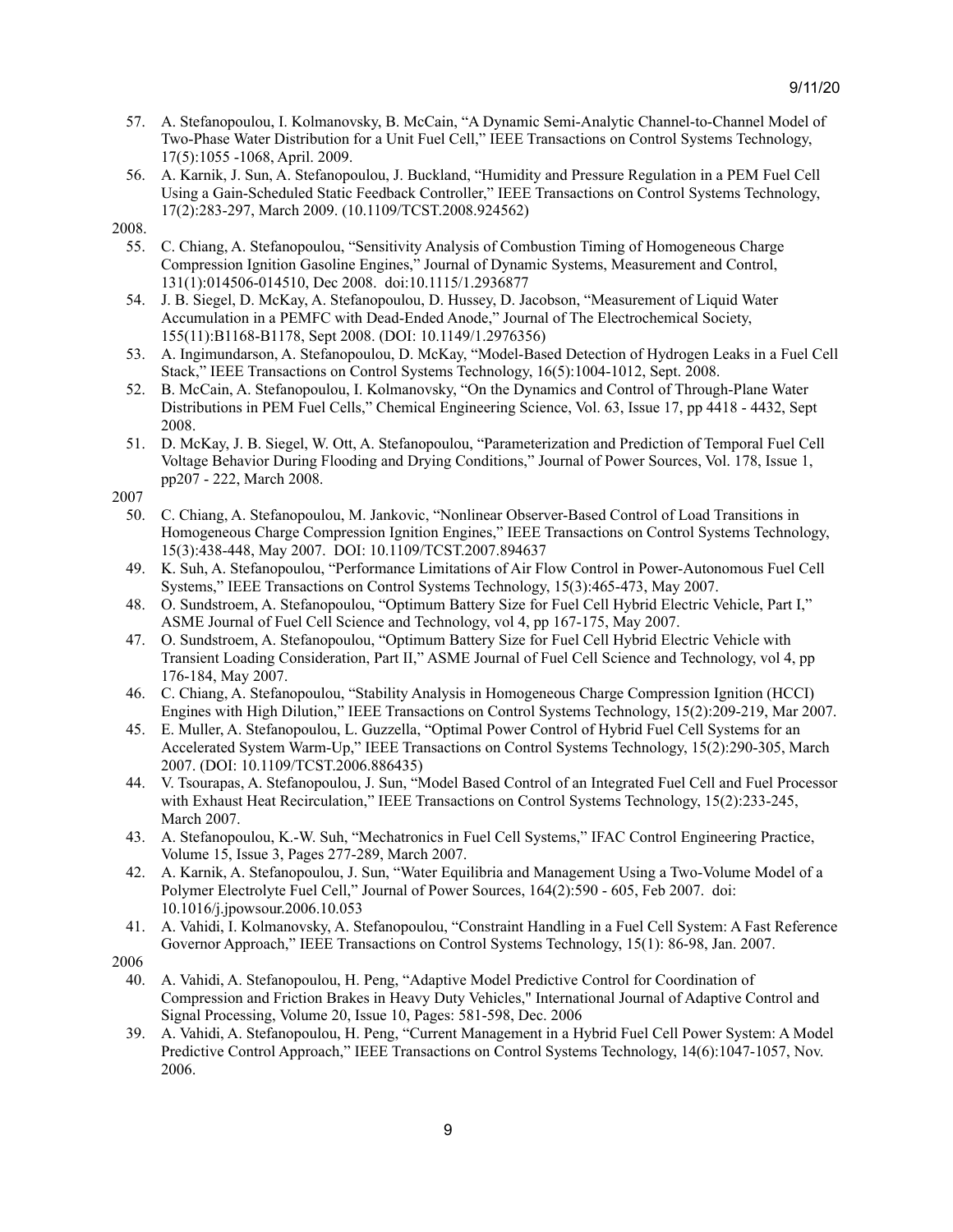- 38. K.-W. Suh, A. Stefanopoulou, "Control and Coordination of Air Compressor and Voltage Converter in Load-Following Fuel Cells," International Journal of Energy Research, vol 29, issue 29, pp 1167-1189, Sept 2006.
- 37. J. Pukrushpan, A. Stefanopoulou, S. Varigonda, J. Eborn, C. Haugstetter, "Control-Oriented Model of Fuel Processor for Hydrogen Generation in Fuel Cell," Control Engineering Practice, 14(3):277 - 293, Mar 2006. DOI: 10.1016/j.conengprac.2005.04.014
- 36. K. Peterson, J. Grizzle, A. Stefanopoulou, "Nonlinear Control for Magnetic Levitation of Automotive Engine Valves," IEEE Transactions on Control Systems Technology, Vol.14, Issue 2, p:346 – 354, Mar 2006.

- 35. K.-W. Suh, A. Stefanopoulou, "Control and Coordination of Air Compressor and Voltage Converter in Load-Following Fuel Cells," International Journal of Energy Research, [Volume](http://onlinelibrary.wiley.com/doi/10.1002/er.v29:12/issuetoc) 29, Issue 12, pages 1167–1189, 10 October 2005. DOI: 10.1002/er.1146
- 34. E. Muller, A. Stefanopoulou, "Analysis, Modeling, and Validation for the Thermal Dynamics of a Polymer Electrolyte Membrane Fuel Cell System," Journal of Fuel Cell Science and Technology, 3(2):99-110, Sep 2005.
- 33. D. Rausen, A. Stefanopoulou, J. Kang, J.-M. Eng, T.-W Kuo, "A Mean-Value Model for Control of Homogeneous Charge Compression Ignition (HCCI) Engines," Transactions of the ASME. Journal of Dynamic Systems, Measurement and Control, 3(3):355-362, Sep 2005
- 32. H. Yilmaz, A. Stefanopoulou, "Control of Charge Dilution in Turbocharged Diesel Engines via Exhaust Valve Timing," Journal of Dynamic Systems, Measurement, and Control, 127(3):363-373, Aug 2005. doi:10.1115/1.1985440
- 31. M. Kokkolaras, Z. Mourelatos, L. Louca, Z Filipi, G. Delagrammatikas, A. Stefanopoulou, P. Papalambros, D. Assanis, "Design Under Uncertainty and Assessment of Performance Reliability of a Dual-Use Medium Truck with Hydraulic-Hybrid Powertrain and Fuel Cell Auxiliary Power Unit," SAE 2005 Transactions—Journal in Engines, SAE 2005-01-1396, April 2005. DOI: 10.4271/2005-01-1396
- 30. J. Pukrushpan, H. Peng, A. Stefanopoulou, "Modeling and Analysis of Fuel Cell Reactant Flow for Automotive Applications," Journal of Dynamic Systems, Measurement and Control, 126(1):14-25, Mar 2004.
- 29. J. Pukrushpan, A. Stefanopoulou, S. Varigonda, L. Pedersen, S. Ghosh, H. Peng, "Control of Natural Gas Catalytic Partial Oxidation for Hydrogen Generation in Fuel Cell Applications," IEEE Transactions on Control Systems Technology, 13(1):3-14, Jan. 2005.
- 28. A. Vahidi, A. Stefanopoulou, H. Peng, "Recursive Least Squares with Forgetting for Online Estimation of Vehicle Mass and Road Grade: Theory and Experiments," Vehicle System Dynamics, Vol. 43, No. 1, pp. 31-55, Jan 2005. DOI: 10.1080/00423110412331290446
- 2004
	- 27. O. Storset, A. Stefanopoulou, R. Smith, "Adaptive Air Charge Estimation for Turbocharged Diesel Engines without Exhaust Gas Recirculation," Journal of Dynamic Systems, Measurement, and Control, 126(3):633-643, Dec 2004. Doi:10.1115/1.1771691
	- 26. K. Peterson, A. Stefanopoulou, "Extremum Seeking Control for Soft Landing of an Electromechanical Valve Actuator," Automatica, 40(6):1063 - 1069, June 2004. DOI: 10.1016/j.automatica.2004.01.027
	- 25. J. Pukrushpan, H. Peng, A. Stefanopoulou, "Control-Oriented Modeling and Analysis for Automotive Fuel Cell Systems," Journal of Dynamic Systems, Measurement, and Control, 126(1):14-25, April 2004. doi:10.1115/1.1648308
	- 24. J. Pukrushpan, A. Stefanopoulou, H. Peng, "Control of Fuel Cell Breathing," IEEE Control Systems Magazine, 24(2):30-46, Apr 2004.
	- 23. A. Stefanopoulou, O. Storset, R. Smith, "Pressure and Temperature Based Adaptive Observer of Air Charge for Turbocharged Diesel Engines," International Journal of Robust and Nonlinear Control, 14(6):543-560, April 2004. DOI: 10.1002/rnc.902
	- 22. V. Tsourapas, A. Stefanopoulou, J. Sun, "Modeling and Dynamics of a Fuel Cell Combined Heat Power System for Marine Applications," IASME Transactions, 2(1):288-293, April 2004.
	- 21. Z. Filipi, L. Louca, A. Stefanopoulou, J. Pukrushpan, B. Kittirungsi, H. Peng, "Fuel Cell APU for Silent Watch and Mild Electrification of a Medium Tactical Truck," SAE 2004 Transactions - Journal of Engines, SAE 2004-01-1477 Mar 2004. doi:10.4271/2004-01-1477
	- 20. M. Druzhinina , A. Stefanopoulou, "Speed Control Experiments for Heavy Duty Vehicles with Coordinated Friction and Engine Compression Brakes," International Journal of Heavy Vehicle Systems, 11(3-4):237-256, Jan 2004. DOI: 10.1504/IJHVS.2004.005450

<sup>2005</sup>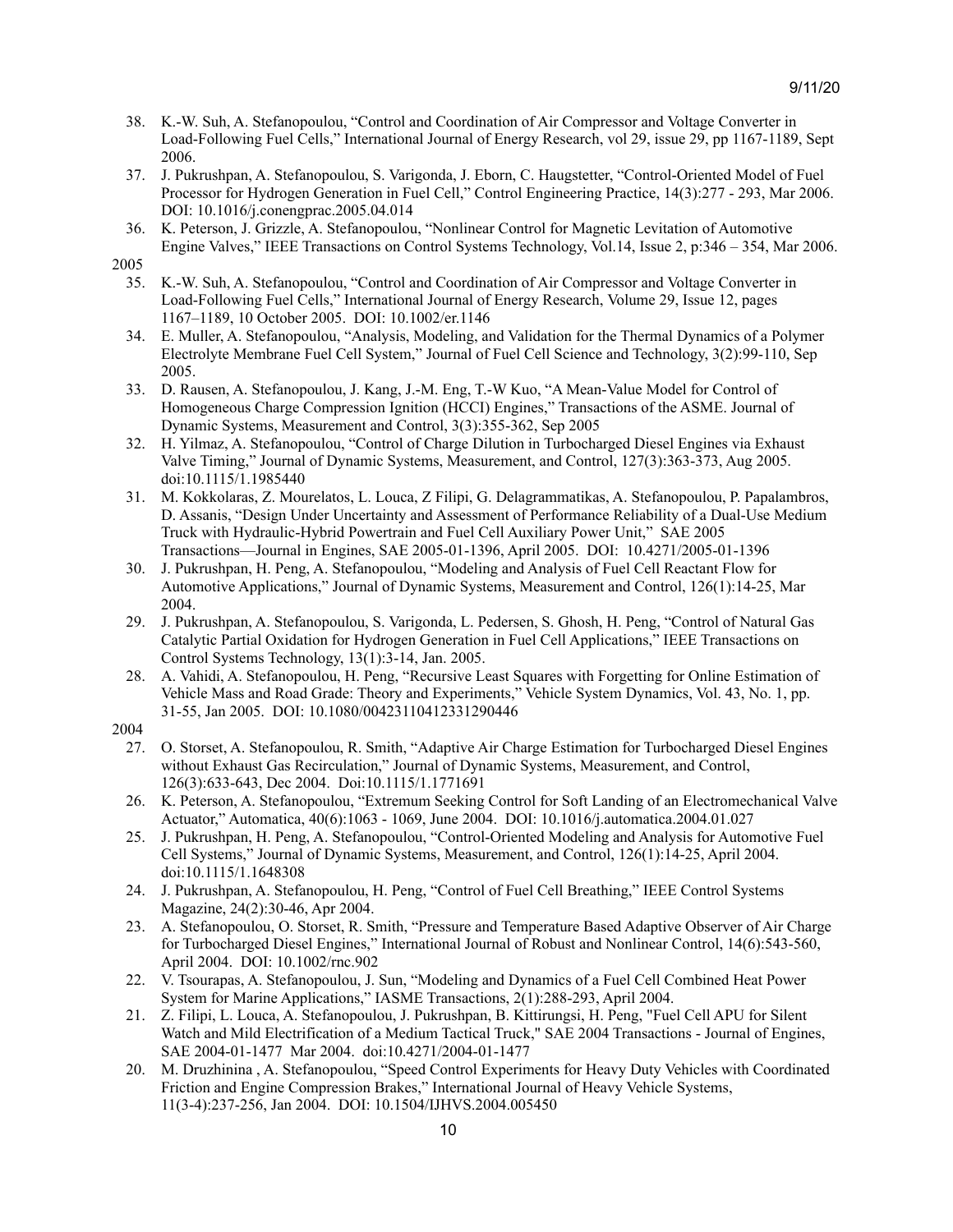19. W. Hoffmann, K. Peterson, A. Stefanopoulou, "Iterative Learning Control for Soft Landing of Electromechanical Valve Actuator in Camless Engines," IEEE Transactions on Control System Technology Vol 11, no.2, p. 174-184, March 2003. DOI: 10.1109/TCST.2003.809242

- 18. S. Liu, A. Stefanopoulou, "Effects of Control Structure on Performance for an Automotive Powertrain with Continuously Variable Transmission," IEEE Transactions on Control Systems Technology, 10(5):701-708, Sep 2002.
- 17. M. Druzhinina, A. Stefanopoulou, L. Moklegaard, "Adaptive Continuously Variable Compression Braking Control for Heavy-Duty Vehicles," Journal of Dynamic Systems, Measurement, and Control, 124(3):406-414, Jul 2002. doi: 10.1115/1.1486010
- 16. M. Druzhinina, L. Moklegaard, A. Stefanopoulou, "Speed Gradient Approach to Longitudinal Control of Heavy-Duty Vehicles Equipped with Variable Compression Brake," IEEE Transactions on Control System Technology, 10(2):209-221, Mar 2002.
- 15. Y. Wang, A. Stefanopoulou, K. Peterson, T. Megli, M. Haghgooie, "Modeling and Control of Electromechanical Valve Actuator," SAE 2002 Transactions - Journal of Engines, SAE 2002-01-1106, Mar 2002. doi:10.4271/2002-01-1106

2001

- 14. I. Kolmanovsky, A. Stefanopoulou, "Optimal Control Techniques for Assessing Feasibility and Defining Subsystem Level Requirements: an Automotive Case Study," Control Systems Technology, IEEE Transactions on, 9(3):524-534, May 2001.
- 13. Y. Wang, A. Stefanopoulou, R. Smith, "Inherent Limitations and Control Design for Camless Engine Idle Speed Dynamics," International Journal of Robust and Nonlinear Control, 11(11):1023-1042, Sep 2001.
- 12. L. Moklegaard, M. Druzhinina, A. Stefanopoulou, "Brake Valve Timing and Fuel Injection: a Unified Engine Torque Actuator for Heavy-Duty Vehicles," Journal of Vehicle System Dynamics, 36(2-3):179-201(23), Aug 2001. DOI: 10.1076/vesd.36.2.179.3552
- 2000
	- 11. A. Stefanopoulou, R. Smith, "Maneuverability and Smoke Constraints in Marine Diesel Propulsion." IFAC Journal of Control Engineering Practice, vol.8, no.9, p.1023-31, Sept. 2000.
	- 10. A. Stefanopoulou, I. Kolmanovsky, J. Freudenberg, "Control of Variable Geometry Turbocharged Diesel Engines for Reduced Emissions," IEEE Transactions on Control Systems Technology, 8(4):733-745, Jul 2000.
	- 9. M. van Nieuwstadt, I. Kolmanovsky, P. Moraal, A. Stefanopoulou, M. Jankovic, "EGR-VGT Control Schemes: Experimental Comparison for a High-Speed Diesel Engine," IEEE Control Systems Magazine, 20(3):63-79, June 2000.
	- 8. A. Stefanopoulou, J. Freudenberg, J. Grizzle, "Variable Camshaft Timing Engine Control," IEEE Transactions on Control Systems Technology, 8(1):23-34, Jan 2000.
- 1999
	- 7. A. Stefanopoulou, I. Kolmanovsky, "Analysis and Control of Transient Torque Response in Engines with Internal Exhaust Gas Recirculation," Control Systems Technology, IEEE Transactions on, 7(5):555-566, Sep 1999.
	- 6. A. Stefanopoulou, J. Cook, J. Grizzle, J. Freudenberg, "Joint Air-Fuel Ratio and Torque Regulation using Secondary Cylinder Air Flow Actuators," Journal of Dynamic Systems, Measurement, and Control, 121(4):638-647, Dec 1999.

- 5. M. Jankovic, F. Frischmuth, A. Stefanopoulou, J. Cook, "Torque Management of Engines with Variable Cam Timing," Control Systems Magazine, IEEE, 18(5):34-42, Oct 1998.
- 4. M.-S. Ashhab, A. Stefanopoulou, J. Cook, M.. Levin, "Control of Camless Intake Process (Part II)," Journal of Dynamic Systems, Measurement, and Control, 122(1): 131-139, Jul 1998.
- 3. M.-S. Ashhab, A. Stefanopoulou, J. Cook, M. Levin, "Control-Oriented Model for Camless Intake Process (Part I)," Journal of Dynamic Systems, Measurement, and Control, 122(1):122-130, Jul 1998.
- 2. A. Stefanopoulou, J. Cook, J. Grizzle, J. Freudenberg, "Control-Oriented Model of a Dual Equal Variable Cam Timing Spark Ignition Engine," Journal of Dynamic Systems, Measurement, and Control, 120(2): 257-266, June 1998. doi:10.1115/1.2802417
- 1. M. Ashhab, A. Stefanopoulou, J. Cook, M. Levin, "Camless Engine Control for Robust Unthrottled Operation," SAE 1998 Transactions, Journal of Engines, Vol. 107, Feb 1998. doi: 10.4271/981031

<sup>2002</sup>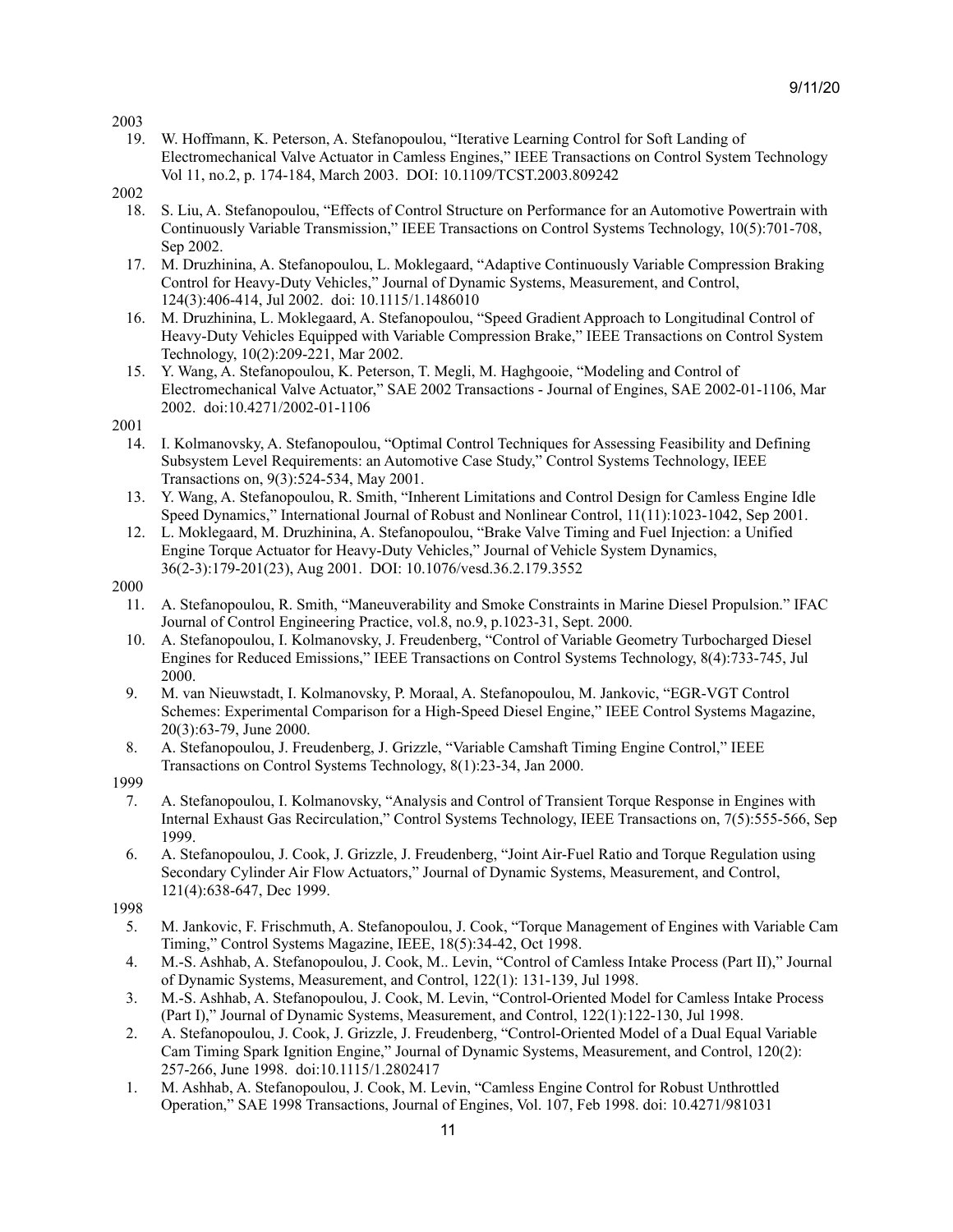## Books:

- 1. "Control of Fuel Cell Power Systems: Principles, Modeling, Analysis, and Feedback Design," by Jay T. Pukrushpan, Anna G. Stefanopoulou, and Huei Peng, Springer Verlag, London, UK, ISBN 1-85233-816-4, Sept 2004
- 2. "Cost, Effectiveness, and Deployment of Fuel Economy Technologies for Light-Duty Vehicles," National Research Council. 2015, Washington, DC, The National Academies Press. [https://doi.org/10.17226/21744.](https://doi.org/10.17226/21744)
- 3. "Assessment of Technologies for Improving Light-Duty Vehicle Fuel Economy 2025-2035," National Academies of Sciences, Engineering, and Medicine 2021, Washington, DC, The National Academies Press. https://doi.org/10.17226/26092.

# Chapters in books:

- 1. M.A. Figueroa-Santos, A.G. Stefanopoulou (2021) Fuel Cell Vehicle Optimization and Control. In: Baillieul J., Samad T. (eds) Encyclopedia of Systems and Control. Springer, London. https://doi.org/10.1007/978-1-4471-5102-9\_100145-1
- 2. Y. Kim, A. Stefanopoulou, "System-level management of rechargeable lithium-ion batteries" Recharagable Lithium Batteries: From Fundamentals to Applications, (Woodhead Publishing Series in Energy), pp. 281-302, April 2015 doi: 10.1016/B978-1-78242-090-3.00010-9
- 3. J. B. Siegel, A. G. Stefanopoulou, G. Ripaccioli, and S. Di Cairano, "Purge Scheduling for Dead-Ended Anode Operation of PEM Fuel Cells," The Control Handbook, Second Edition: Control System Applications, Second Edition . CRC Press, 2010.
- 4. "Control of Electromechanical Actuators: Valves Tapping in Rhythm", Kathy Peterson, Yan Wang, Anna Stefanopoulou, in Multidisciplinary Research in Control: The Mohammed Dahleh Symposium 2002. Eds. L. Giarre' and B. Bamieh, Lecture Notes in Control and Information Sciences N. 289, Springer-Verlag, Berlin, 2003, ISBN 3-540-00917-5
- 5. "Issues in Modelling and Control of Intake Flow in Variable Geometry Turbocharged Engines", I. V. Kolmanovsky, P.E. Moraal, and M. van Nieustandt, and A. G. Stefanopoulou, Systems Modeling and Optimization, pp. 436-445, Ed. M. Polis, Chapman Hall/CRC Research Notes in Mathematics, 1999.

US and International Patents Granted:

- 23. US 10,422,293, "Predictive modeling and mitigation of misfires in spark ignition engines," Stefanopoulou; Anna G., Lian; Huan, Martz; Jason Brian
- 22. US 10,230,137 "Estimating Core Temperatures of Battery Cells in a Battery Pack", X. Lin, Y. Ding, M. Castanier, A. Stefanopoulou, Filed: May 2013
- 21. US 10,074,996 "Bulk force in a battery pack and its application to state of charge estimation" Anna Stefanopoulou, Shankar Mohan, YoungKi Kim, Jason Siegel, Assignee: The Regents of the University of Michigan, issued Sep 2018
- 20. US 9708991 "Real-Time Residual Mass Estimation with Adaptive Scaling," J. Larimore, L. Jiang, E. Hellstrom, S. Jade, A. Stefanopoulou, J. Vanier, Assignee Bosch, filled 2014, issued 2017
- 19. US 977099 "Detection of Imbalance Across Multiple Battery Cells Measured by the Same Voltage Sensor" X. Lin, A. Stefanopoulou, R.D. Anderson, Y. Li, Assignee Ford, issued 2017
- 18. US 9429096 "Predictive Modeling and Reducing Cyclic Variability in Autoignition Engines," E. Hellstrom, A. Stefanopoulou, L. Jiang, J. Larimore, filled 2014, issued 2016.
- 17. US 9334818 "Mixed-Mode Combustion Control", E. Hellstrom, A. Stefanopoulou, L. Jiang, J.S. Sterniak, N. Ravi, J. Oudart, J. Schwanke, Assignee Bosch.
- 16. US 9376979B2 "Fuel Governor for Controlled Autoignition Engines," S. Jade, E. Hellstrom, A. G. Stefanopoulou, L. Jiang, Assignee Bosch, June 2016
- 15. US 9228527 "Dynamic Estimator for Determining Operating Conditions in an Internal Combustion Engine," E. Hellstrom, A. Stefanopoulou, L. Jiang, J. Larimore, Assignee Bosch, Jan 2016.
- 14. US 9,200,583, Concurrently adjusting interrelated control parameters to achieve optimal engine performance. Li Jiang, Donghoon Lee, Hakan Yilmaz, Anna Stefanopoulou, Assignee Bosch, Issued Dec 2015.
- 13. US 9,097,197 "Defining a region of optimization based on engine usage data" L. Jiang, D. Lee, H. Yilmaz, A. Stefanopoulou, I Assignee Bosch, Aug 2015
- 12. US 9,097,197 "Defining a region of optimization based on engine usage data", L. Jiang, D. Lee, H. Yilmaz, A. Stefanopoulou, Issued Aug. 2015, Assignee Bosch.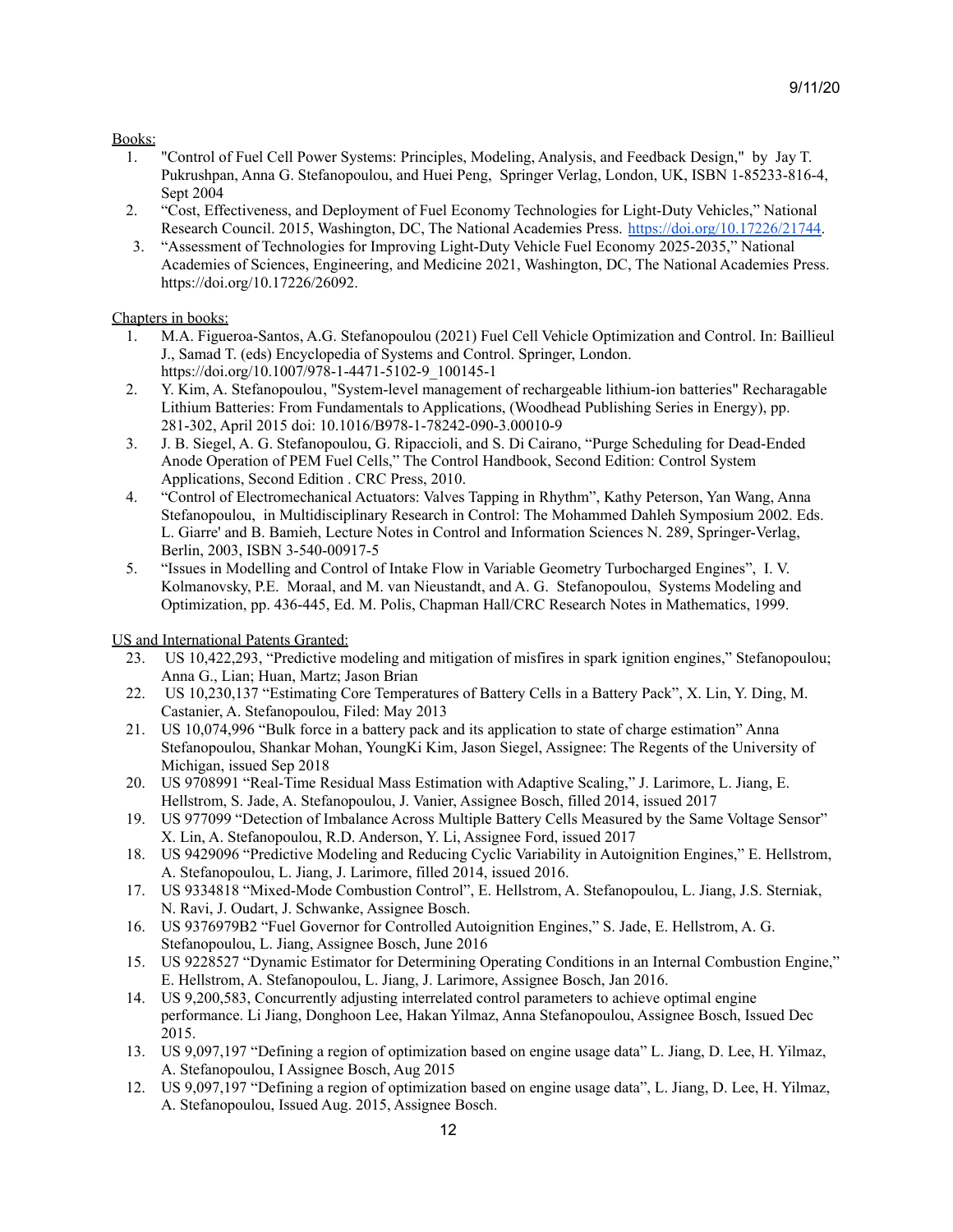- 11. US 8,924,125 "Perturbing engine performance measurements to determine optimal engine control settings" L. Jiang, D. Lee, H. Yilmaz, A. Stefanopoulou, Assignee Bosch, Dec 2014.
- 10. US 8,874,351 "Adjusting the specificity of an engine map based on the sensitivity of an engine control parameter relative to a performance variable" L. Jiang, D. Lee, H. Yilmaz, A. Stefanopoulou, Assignee Bosch, Oct 2014.
- 9. US 8,185,293 "Fuel Composition Recognition and Adaptation System," L. Jiang, N. Oliverio, A.G. Stefanopoulou, H. Yilmaz, Assignee Bosch, May 2012.
- 8. US 6,681,728 "Method for controlling an electromechanical actuator for Fuel Air Charge Valve," M. Haghgooie, A.G. Stefanopoulou, K.S. Peterson, T. Megli, Y Wang, Assignee Ford, Jan 2004.
- 7. US 6,579,206 "Coordinated control for a powertrain with a continuously variable transmission," S. Liu, A. Stefanopoulou, Assignee GM, June 2003.
- 6. US 6,568,173 B1 "Control method for turbocharged diesel engine aftertreatment system", I. Kolmanovsky, A. Stefanopoulou, Assignee Ford, June 2003.
- 5. U.S. 6,186,124 "System and Method For Controlling Camshaft Timing, Air/Fuel Ratio, and Throttle Position in an Automotive Internal Combustion Engine", A.G. Stefanopoulou and M. Jankovic, Feb 2001. (This application is a divisional of Ser. No. 09/005,571, now U.S. Pat. No. 6,006,725)
- 4. U.S. 6,076,353 "Coordinated control method for turbocharged diesel engines having exhaust gas recirculation", J. S. Freudenberg, A. G. Stefanopoulou, I. V. Kolmanovsky, Jun 2000.
- 3. U.S. 6,006,725 "System and Method For Controlling Camshaft Timing, Air/Fuel Ratio, and Throttle Position in an Automotive Internal Combustion Engine", A.G. Stefanopoulou, M. Jankovic, Dec 1999.
- 2. U.S. 5,787,848 "A Method of System for Operating An Internal Combustion Engine Having Variable Valve Timing", A. G. Stefanopoulou, I. V. Kolmanovsky, Aug 1998.
- 1. U.S. 5,755,202 "Method of reducing feed gas emissions in an internal combustion engine", A. G. Stefanopoulou, K.R. Butts, May 1998.

US and International Patent and Provisional Patent Applications:

- 5. U.S. Provisional Patent App 62/715,014, Electrode Diagnostics, for Lithium Ion Battery, S. Lee, JW Lee, TK Lee, J. Siegel, A. Stefanopoulou, Aug 2018
- 4. U.S. Provisional Patent App. 62/670,313, "High Confidence Detection of Internal Short Circuit in Lithium Ion Batteries," Sravan Pannala, Jason Siegel, Anna Stefanopoulou, May 2018
- 3. US Patent App. 15/573,388 "Predictive modeling and mitigation of misfires in spark ignition engines, AG Stefanopoulou, L Huan, JB Martz, April 2016
- 2. US Patent App 2016090267 "Energy Conscious Warm-Up of Lithium-Ion Cells from Sub-Zero Temperatures," Shankar Mohan, Youngki Kim, Anna Stefanopoulou, Jason Siegel, Yi Ding, Sonya Zanardelli, Wes Zanardelli, PCT/US15/64032, Filed Dec 2015
- 1. U.S. Patent App. 62/257,654 "Battery State of Health Estimation Using Force in Incremental Capacity Analysis," Nassim Samad, YoungKi Kim, Jason Siegel, Anna Stefanopoulou, November 2015, UM 6840

Conference papers (peer-reviewed 6 pages or more)

- 238. D. Chen, Y. Kim and E. Hyeon, "Receding-Horizon Safe Co-Optimization of the Velocity and Power-split of Plug-in Hybrid Electric Vehicles with Imperfect Prediction," 2021 American Control Conference (ACC), 2021, pp. 1848-1854, doi: 10.23919/ACC50511.2021.9482642.
- 237. P. Mohtat, S. Pannala, V. Sulzer, J.B. Siegel, A.G. Stefanopoulou, "An Algorithmic Safety VEST For Li-ion Batteries During Fast Charging", to appear in IFAC-online Modeling, Estimation and Control Conference 2021, arXiv preprint arXiv:2108.07833, 2021.
- 236. V. Sulzer, P. Mohtat, S. Lee, J.B. Siegel, A.G. Stefanopoulou, "Promise and Challenges of a Data-Driven Approach for Battery Lifetime Prognostics", Proceedings of the American Control Conference 2021-May,9483312, pp. 4427-4433
- 235. S. Pannala, P. Valecha, P. Mohtat, J.B. Siegel, A.G. Stefanopoulou, "Electrochemical Battery State Estimation Under Parameter Uncertainty Caused by Aging Using Expansion Measurements", 2021 American Control Conference (ACC), 2021, pp. 3088-3093, doi: 10.23919/ACC50511.2021.9482886.
- 234. J.A. Drallmeier, H. Hofmann, R. Middleton, J. Siegel, A. Stefanopoulou, A. Salvi, "Work Extraction Efficiency in a Series Hybrid Opposed Piston Engine", 2021, SAE Technical Paper 2021-01-1242.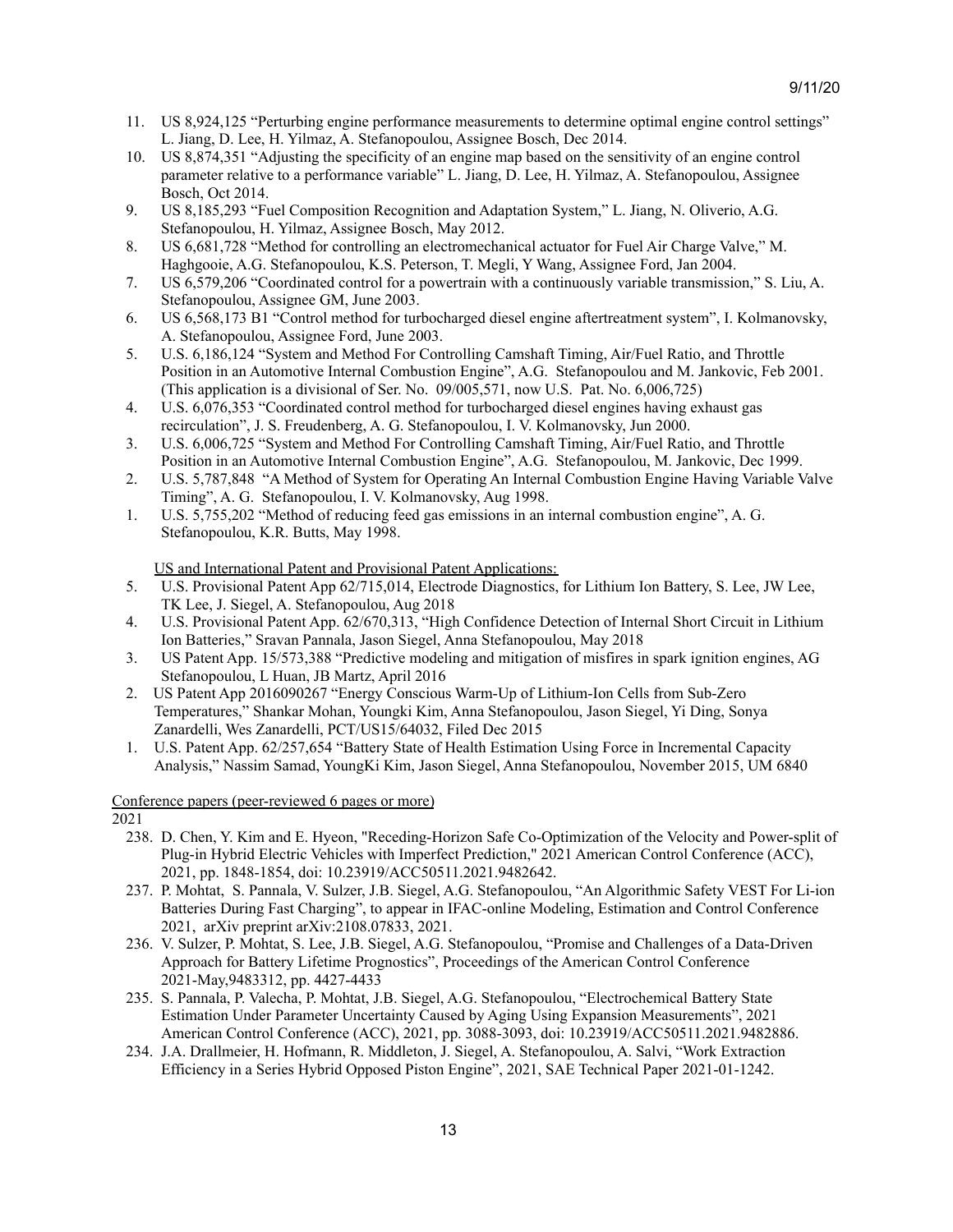- 233. X. Cui, A. Ramyar, P. Mohtat, V. Contreras, J. Siegel, A. Stefanopoulou, A.T. Avestruz, "Optimizing Partial Power Processing for Second-Use Battery Energy Storage Systems", arXiv preprint arXiv:2106.11749, 2021.
- 232. X. Cui, A. Ramyar, P. Mohtat, V. Contreras, J. Siegel, A. Stefanopoulou, A.T. Avestruz, "Grid Interfaces to Electric Vehicle Charges Using Statistically-Structured Power Conversion for Second-Use Batteries as Energy Buffering", arXiv preprint arXiv:2104.14976, 2021.
- 2020
	- 231. E. Hyeon, Y. Kim, A.G. Stefanopoulou, "Fast Risk-Sensitive Model Predictive Control for Systems with Time-Series Forecasting Uncertainties", Proceedings of the IEEE Conference on Decision and Control, 2020-December, pp. 2515-2520.
	- 230. T. Cai, S. Pannala, A.G. Stefanopoulou, J.B. Siegel, "Battery Internal Short Detection Methodology Using Cell Swelling Measurements", Proceedings of the American Control Conference, 2020-July,9147956, pp. 1143-1148, doi:10.23919/ACC45564.2020.9147956.
	- 229. T. Cai, P. Mohtat, A.G. Stefanopoulou, J.B. Siegel, "Li-ion battery fault detection in large packs using force and gas sensors", 2020, IFAC-PapersOnLine, 53, pp. 12491-12496.
	- 228. M. Bieniek, B. Maldonado, A.G. Stefanopoulou, J. Hoard. "Online Control of Process Variance Using Feedback", Proceedings of the American Control Conference, 2020-July, 9147900, pp. 3589-3594, doi:10.23919/ACC45564.2020.9147900.
	- 227. E. Amezcua, B. Maldonado, D. Rothamer, K. Kim, "Accelerometer-based estimation of combustion features for engine feedback control of compression-ignition direct-injection engines", 2020, SAE Technical Paper 2020-01-1147.
	- 226. D. Chen, Y. Kim, M. Huang, A.G. Stefanopoulou, "An Iterative and Hierarchical Approach to Co-optimizing the Velocity Profile and Power-split of Plug-in Hybrid Electric Vehicles", 2020-July, 9147804, pp. 3059-3064, doi:10.23919/ACC45564.2020.9147804.
	- 225. C. Huang, X. Zhang, R. Salehi, T. Ersal,, G.A. Stefanopoulou, "A Robust Energy and Emissions Conscious Cruise Controller for Connected Vehicles with Privacy Considerations", American Control Conference, 2020, DOI: 10.1080/00423114.2020.1740283.
	- 224. S. Duraiarasan, R. Salehi, F. Wang, A.G. Stefanopoulou, M. Allain, S. Mahesh, "Real-Time Embedded Models for Simulation and Control of Clean and Fuel-Efficient Heavy-Duty Diesel Engines", 2020, SAE International World Conference Experience, DOI: 10.4271/2020-01-0257.
- 2019
	- 223. B. Maldonado, A.G. Stefanopoulou, R. Scarcelli, S. Som, "Characteristics of Cycle-to-Cycle Combustion Variability at Partial-Burn Limited and Misfire Limited Spark Timing Under Highly Diluted Conditions ", 2019, ASME Internal Combustion Engine Fall Technical Conference, DOI: 10.1115/ICEF2019-7256.
	- 222. B.P. Maldonado, C.E. Solbrig, A.G. Stefanopoulou, "Feasibility and Calibration Considerations for Selection of Combustion Control Features", 2019, IEEE Conference on Control Technology and Applications (CCTA), DOI: 10.1109/CCTA.2019.8920631.
	- 221. S. Duraiarasan, R. Salehi, A.G. Stefanopoulou, S. Mahesh, M.Allain, "Control-Oriented Physics-Based NOx Emission Model for a Diesel Engine With Exhaust Gas Recirculation", 2019, ASME Dynamic Systems and Control Conference, DOI: 10.1115/DSCC2019-9247.
	- 220. J.A. Drallmeier, J.B. Siegel, A.G. Stefanopoulou, "Comparison of Estimation Techniques for the Crankshaft Dynamics of an Opposed Piston Engine", 2019, ASME Dynamic Systems and Control Conference, DOI: 10.1115/DSCC2019-9206.
	- 219. E. Hyeon, Y. Kim, N. Prakash, A.G. Stefanopoulou, "Influence of Speed Forecasting on the Performance of Ecological Adaptive Cruise Control", 2019, ASME Dynamic Systems and Control Conference, DOI: 10.1115/DSCC2019-9046.
	- 218. S. Lee, P. Mohtat, J. Siegel, A.G. Stefanopoulou, "Electrode-Specific State of Health Diagnostics for Lithium Ion Batteries Using Cell Voltage and Expansion," 2019, The Electro Chemical Society, DOI: 10.1149/MA2019-02/5/265.
	- 217. S. Nazari, N. Prakash, J. Siegel, A.G. Stefanopoulou, "On the Effectiveness of Hybridization Paired with Eco-Driving," 2019, IEEE American Control Conference, DOI: 10.23919/ACC.2019.8814975.
	- 216. S. Lee, Y. Kim, J.B. Siegel, A.G. Stefanopoulou, "Minimum-Time Measurement of Open Circuit Voltage of Battery Systems," 2019, IEEE American Control Conference, DOI: 10.23919/ACC.2019.8814911.
	- 215. E. Hyeon, Y. Kim, N. Prakash, A.G. Stefanopoulou, "Short-term Speed Forecasting Using Vehicle Wireless Communications," 2019, IEEE American Control Conference, DOI: 10.23919/ACC.2019.8814400.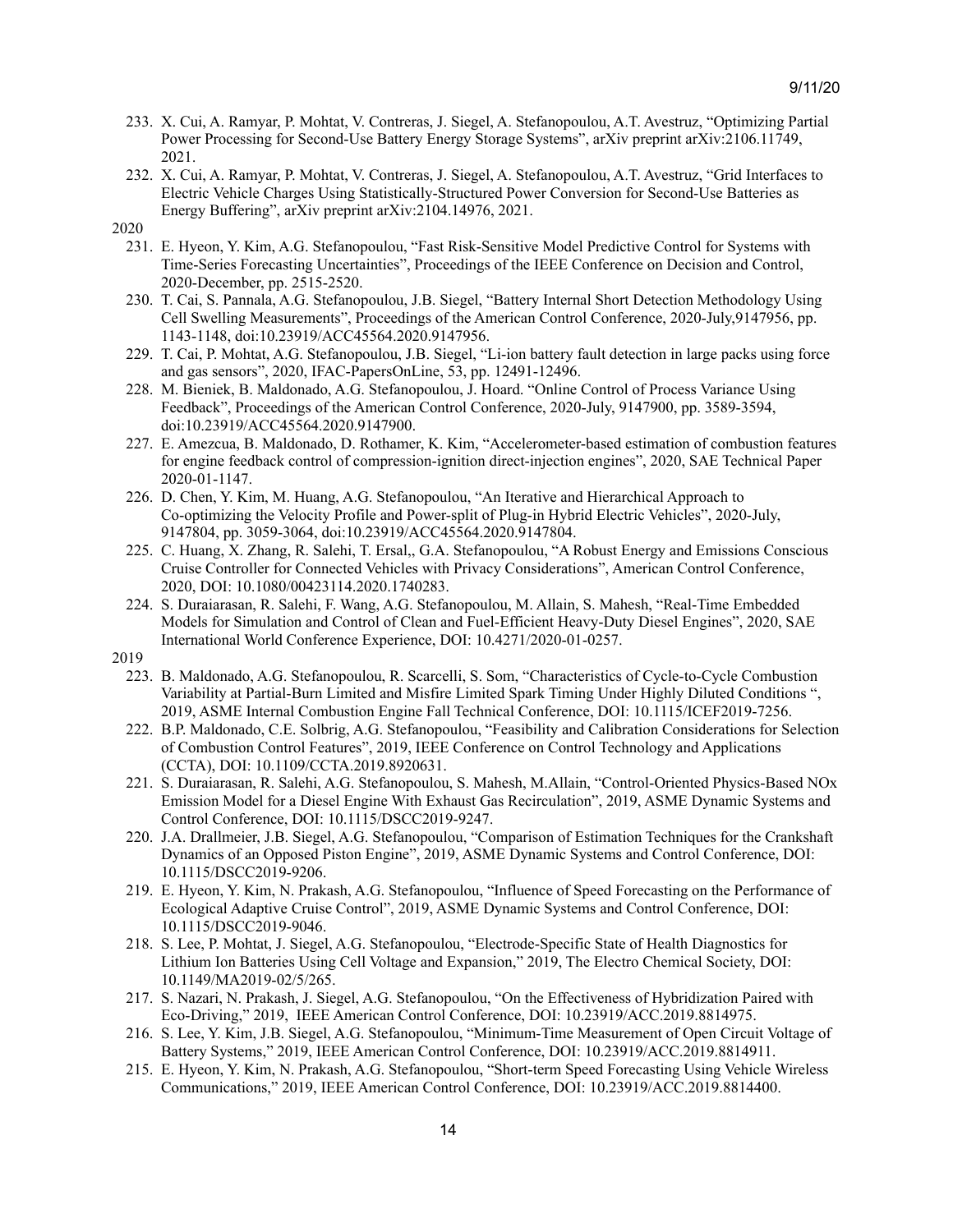- 214. R. Salehi, A.G. Stefanopoulou, S. Mahesh, M. Allain, "Reduced-Order Long-Horizon Predictive Thermal Management for Diesel Engine Aftertreatment Systems," 2019 IEEE American Control Conference, DOI: 10.23919/ACC.2019.8814313
- 2018
	- 213. Siegel, Jason B and Stefanopoulou, Anna G and Rizzo, Denise and Prakash, Niket,"Cooling Parasitic Considerations for Optimal Sizing and Power Split Strategy for Military Robot Powered by Hydrogen Fuel Cells," 2018 SAE Technical Paper
	- 212. Polóni, T., Figueroa-Santos, M.A., Siegel, J.B., Stefanopoulou, A.G. Integration of Non-monotonic Cell Swelling Characteristic for State-of-Charge Estimation (2018) Proceedings of the American Control Conference, 2018-June, art. no. 8431237, pp. 2306-2311. DOI: 10.23919/ACC.2018.8431237
	- 211. Lee, S., Mohtat, P., Siegel, J.B., Stefanopoulou, A.G. Beyond Estimating Battery State of Health: Identifiability of Individual Electrode Capacity and Utilization (2018) Proceedings of the American Control Conference, pp. 2288-2293, DOI: 10.23919/ACC.2018.8430743
	- 210. Cai, T., Stefanopoulou, A.G., Siegel, J.B. Modeling Li-ion battery thermal runaway using a three section thermal model (2018) ASME 2018 Dynamic Systems and Control Conference, DSCC 2018, 2. DOI: 10.1115/DSCC2018-9086
	- 209. Lee, S., Siegel, J.B., Stefanopoulou, A.G., Lee, J.-W., Lee, T.-K. Comparison of individual-electrode state of health estimation methods for lithium ion battery (2018) ASME 2018 Dynamic Systems and Control Conference, DSCC 2018, 2, DOI: 10.1115/DSCC2018-9014
	- 208. Chen, Di and Kim, Youngki and Stefanopoulou, Anna G., "State of Charge Node Planning with Segmented Traffic Information," 2018 IEEE Annual American Control Conference ACC, p 4969—4974.
	- 207. Huang, Chunan and Salehi, Rasoul and Stefanopoulou, Anna G, "Intelligent Cruise Control of Diesel Powered Vehicles Addressing the Fuel Consumption Versus Emissions Trade-off," 2018 Annual American Control Conference (ACC)},p 840--845},
	- 206. Huang, Chunan and Salehi, Rasoul and Ersal, Tulga and Stefanopoulou, Anna G, "Optimal Speed Planning using Limited Preview for Connected Vehicles with Diesel Engines," 14th International Symposium on Advanced Vehicle Control, 2018
	- 205. Pannala, Sravan et al, "Mechanical Measurements for Early Detection of Thermal Runaway Induced By an Internal Short Circuit, The Electrochemical Society Meeting Abstracts, no 3, p 368—368, 2018},
	- 204. Stefanopoulou, Anna G and Huan, Lian and Martz, Jason Brian, "Predictive modeling and mitigation of misfires in spark ignition engines," 2018, May 17, US Patent App. 15/573,388
	- 203. Maldonado, Bryan P and Freudenberg, James S and Stefanopoulou, Anna G, "Stochastic Feedback Combustion Control at High Dilution Limit," 2018 Annual American Control Conference (ACC), 1598--1603, 2018, IEEE
	- 202. Nazari, Shima and Kiwan, Rani and Siegel, Jason and Stefanopoulou, Anna,"Waste Energy Recovery Through Turbo Generation: "Unexpected Fuel Efficiency Sweet Spot for Transient Control." 2018 Annual American Control Conference (ACC), P 13--18
	- 201. Kiwan, Rani and Middleton, Robert and Stefanopoulou, Anna, "Thermodynamic and Practical Benefits of Waste Energy Recovery Using an Electric Turbo-Generator Under Different Boosting Methods," 2018 SAE Technical Paper
	- 200. Nazari, Shima and Middleton, Robert and Sugimori, Kanji and Siegel, Jason and Stefanopoulou, Anna "Assessing a Hybrid Supercharged Engine for Highly Diluted Combustion Using a Dynamic Drive Cycle Simulation," 2018 SAE Technical Paper
	- 199. Salehi, Rasoul and Stefanopoulou, Anna G, "Optimal Exhaust Valve Opening Control for Fast Aftertreatment Warm Up in Diesel Engines," ASME 2018 Dynamic Systems and Control Conference, V002T26A003
	- 198. Maldonado, Bryan P and Stefanopoulou, Anna G, "Linear Stochastic Modeling and Control of Diluted Combustion for SI Engines," IFAC-PapersOnLine, 5th IFAC Conference on Engine and Powertrain Control, Simulation and Modeling E-COSM 2018, Vol 51, no 31, p 99--104, Elsevier
	- 197. Bieniek, Mitchell and Stefanopoulou, Anna and Hoard, John and Fulton, Brien and Van Nieuwstadt, Michiel, "Combustion Variability Model for Control of Injection Timing for Diesel Exhaust Heating," ASME 2018 Internal Combustion Engine Division Fall Technical Conference, V002T05A009
	- 196. Maldonado, Bryan P and Stefanopoulou, Anna G , "Non-Equiprobable Statistical Analysis of Misfires and Partial Burns for Cycle-to-Cycle Control of Combustion Variability," ASME 2018 Internal Combustion Engine Division Fall Technical Conference}, V002T05A003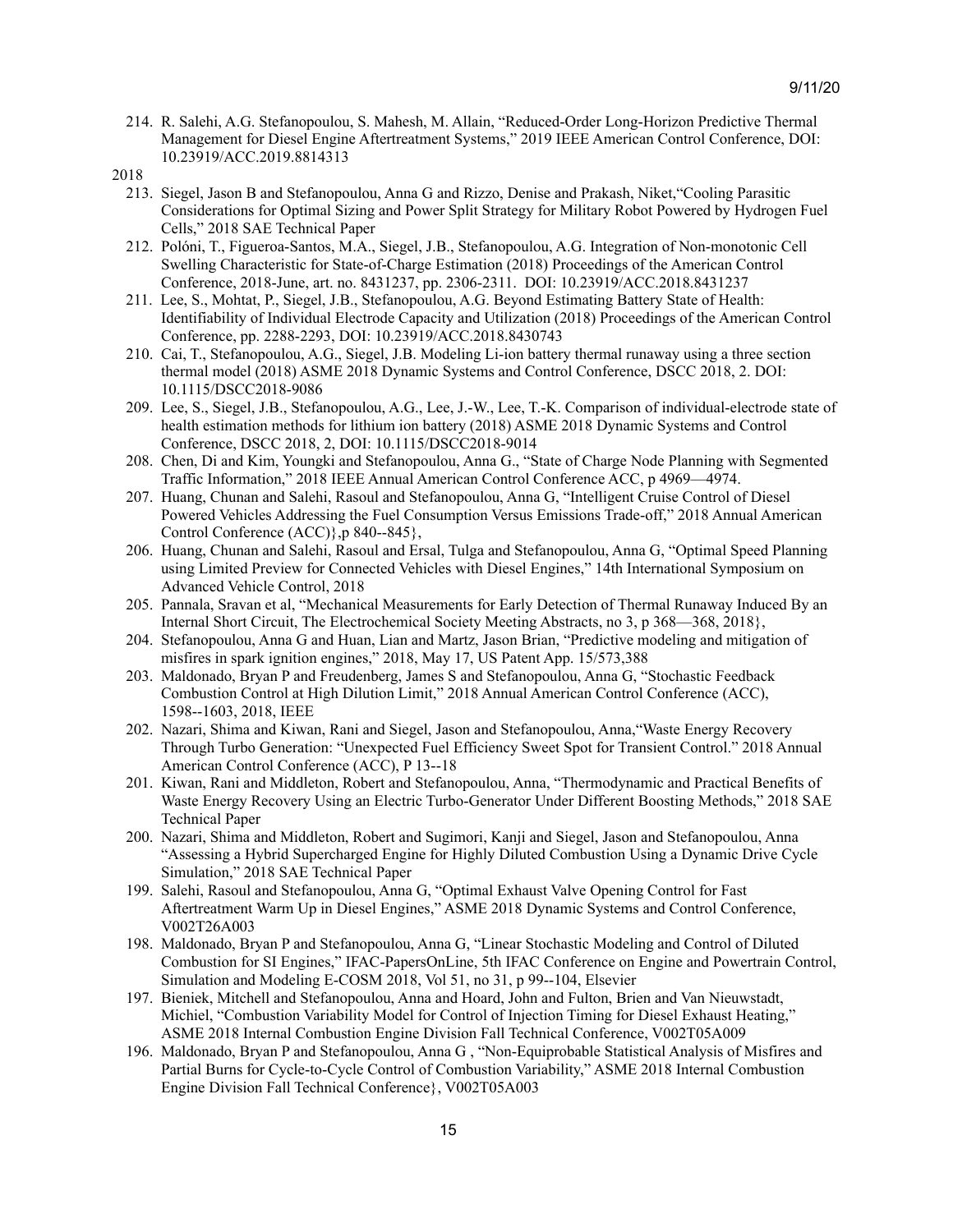- 195. Nazari, Shima and Siegel, Jason and Stefanopoulou, Anna, "Optimal Energy Management for a Hybrid Electric Vehicle with a Power Split Supercharger," 2018 IEEE Vehicle Power and Propulsion Conference (VPPC)},
- 194. Nazari, Shima and Middleton, Robert and Siegel, Jason and Stefanopoulou, Anna, "Equivalent Consumption Minimization Strategy for a Power Split Supercharger," 2019 SAE Technical Paper
- 2017
	- 193. Knobloch, A., Karp, J., Plotnikov, Y., Kapusta, C., Siegel, J., Samad, N., Stefanopoulou, A. Novel thin temperature and expansion sensors for li-ion battery monitoring (2017) Proceedings of IEEE Sensors, 2017-December, pp. 1-3.
	- 195. Mohan, S., Stefanopoulou, A.G. Comparing optimal battery warm-up strategies based on self-heating (2018) 2017 IEEE 56th Annual Conference on Decision and Control, CDC 2017, 2018-January, pp. 3884-3889. DOI: 10.1109/CDC.2017.8264231
	- 191. R. Salehi, J. Martz, A. Stefanopoulou, B. Vernham, L Uppalapati, B. P. Baliga, "Decentralized Feedback Control of Pumping Losses and NOx Emissions in Diesel Engines," ASME ICEF 2017
	- 190. B. P. Maldonado, A. G. Stefanopoulou, "Cycle-to-Cycle Feedback for Combustion Control of Spark Advance at the Misfire Limit," ASME ICEF 2017
	- 189. B. P. Maldonado, H. Lian, J. B. Martz, A. G. Stefanopoulou, K. Zaseck, E. Kitagawa, "Combustion shaping using multivariable feedback control American Control Conference (ACC), 2017, 4760-4765, 2017
	- 188. P. Mohtat, F. Nez, S. Mohan, J. B. Siegel, A.G. Stefanopoulou, "On identifying the aging mechanisms in li-ion batteries using two points measurements," American Control Conf (ACC), 2017, 98-103.
	- 187. A. P. Wiese, A. Stefanopoulou, A. Karnik, J. H. Buckland, "Model Predictive Control for Low Pressure Exhaust Gas Recirculation with scavenging," American Control Conference (ACC), 2017, pages 3638-3643.
	- 186. S. Nazari, Shima; R. Middleton, J Martz, A. G. Stefanopoulou," The elusive consequences of slow engine response on drive cycle fuel efficiency," ACC 2017, 5379-5385,2017
	- 185. R. Kiwan, A.G.S. Stefanopoulou, J. Martz, G. Surnilla, I. Ali, D. Styles, "Effects of Differential Pressure Sensor Gauge-Lines and Measurement Accuracy on Low Pressure EGR Estimation Error in SI Engines," SAE 2017-01-0531
	- 184. A. Wiese, A.G. Stefanopoulou, J. Buckland, A. Y. Karnik, "Modelling and Control of Engine Torque for Short-Circuit Flow and EGR Evacuation," SAE 2017-01-0606

- 183. Y. Kim, N. Samad, K.-Y. Oh, J. B. Siegel, B. Epureanu, A. Stefanopoulou, "Estimating State-of-Charge Imbalance of Batteries Using Force Measurements," American Control Conference (ACC), Jul 2016
- 182. S. Mohan, J. Siegel, Jason; A.G. Stefanopoulou, M. Castanier, Y. Ding, "Synthesis of an energy-optimal self-heating strategy for Li-ion batteries," Decision and Control (CDC) Conference Dec. 2016
- 181. N. Prakash, A. Stefanopoulou, A. Moskalik, M. Brusstar, "Use of the Hypothetical Lead (HL) Vehicle Trace: A New Method for Evaluating Fuel Consumption in Automated Driving," American Control Conference (ACC), Jul 2016. DOI: 10.1109/ACC.2016.7525453
- 180 N. Prakash, G. Cimini, A.G. Stefanopoulou, M. J. Brusstar, "Assessing Fuel Economy From Automated Driving: Influence of Preview and Velocity Constraints," ASME 2016 Dynamic Systems and Control Conference (DSCC) V002T19A001, 2016.
- 179. R. Kiwan, A. Stefanopoulou, J. Martz, G. Surnilla, I. Ali, D. Styles, "Effects of Differential Pressure Measurement Characteristics on Low Pressure-EGR Estimation Error in SI-Engines," 8th IFAC Symposium on Advances in Automotive Control, Jun 2016.
- 178. C. Guardiola, V. Triantopoulos, P. Bares, S. Bohac, A. Stefanopoulou, "Simultaneous Estimation of Intake and Residual Mass Using In-Cylinder Pressure in an Engine with Negative Valve Overlap," 8th IFAC Symposium on Advances in Automotive Control, Jun 2016.
- 177. S. Nüesch, A. Stefanopoulou, "Mild HEV with Multimode Combustion: Benefits of a Small Oxygen Storage," 8th IFAC Symposium on Advances in Automotive Control, Jan 2016
- 176. S. Nazari, A.G. Stefanopoulou, J. Martz, "Minimum backpressure wastegate control for a boosted gasoline engine with low pressure external EGR" ASME 2016 Dynamic Systems and Control Conference, V002T20A002- 2016
- 175. S. Nazari, Shima, A.G. Stefanopoulou, R. Kiwan, V. Tsourapas, "A Coordinated Boost Control in a Twincharged Spark Ignition Engine With High External Dilution," ASME 2016 Dynamic Systems and Control Conference, V002T20A003, ASME.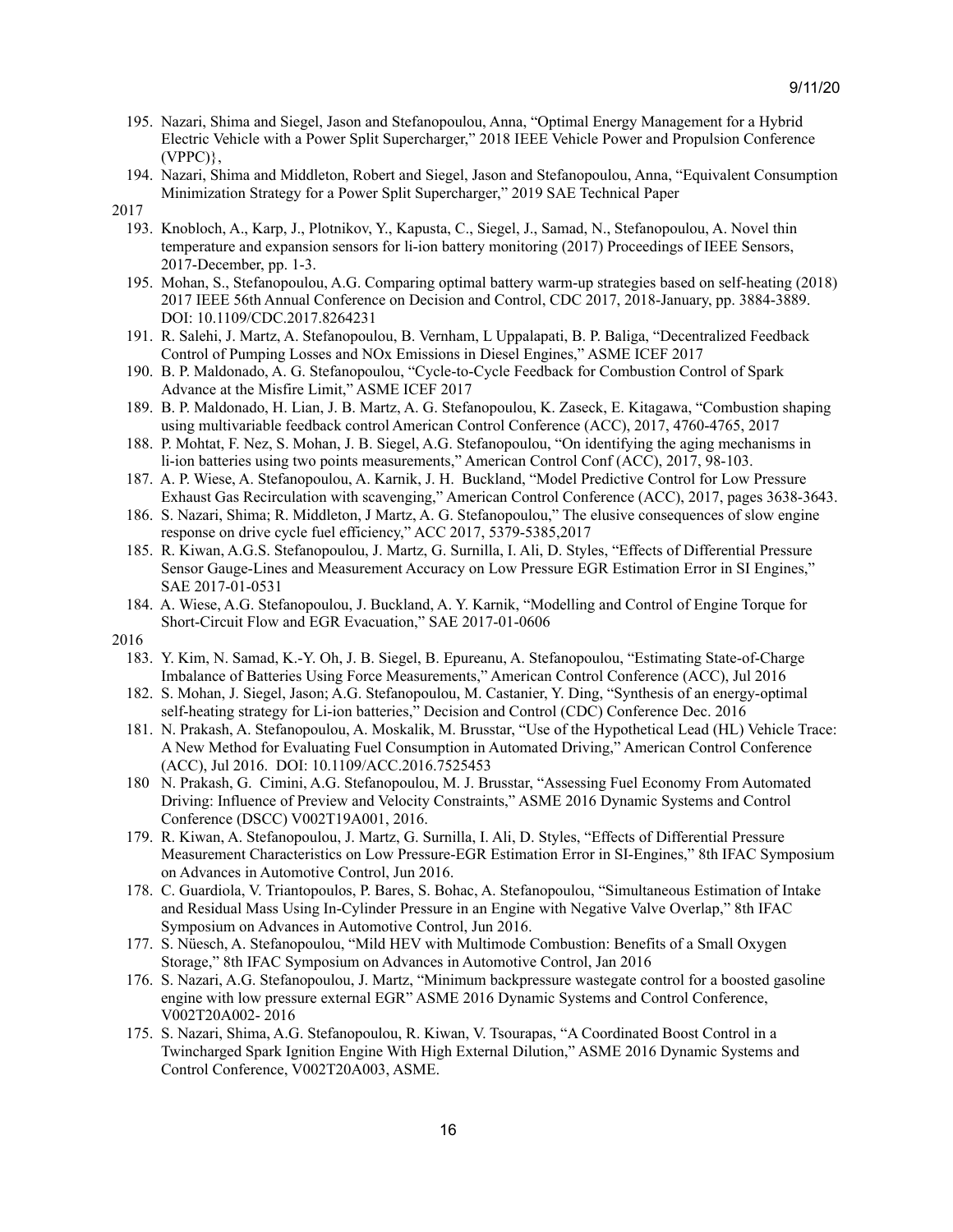- 174. R. Salehi, J. Martz, A. Stefanopoulou, D. Rizzo, D. Mcgrew, T. Hansen, "Enabling Electrified Diesel Engine-Powered and Vehicle-Supported Microgrids," NDIA Ground Vehicle Systems Engineering and Technology Symposium, Aug 2016
- 173. R. Salehi, A. Stefanopoulou, D. Kihas, M. Uchanski, "Selection and Tuning of a Reduced Parameter Set for a Turbocharged Diesel Engine Model," American Control Conference (ACC), Jul 2016
- 172. R. Salehi, J. Martz, A. Stefanopoulou, T. Hansen, A, Haughton, "Comparison of High- and Low-Pressure Electric Supercharging of a HDD Engine: Steady State and Dynamic Air-Path Considerations," SAE Conference Paper, Apr 2016. DOI: 10.4271/2016-01-1035
- 2015
	- 171. Y. Kim, B. McCain, A. Stefanopoulou, "Trajectory Optimization for Electrified Trams without Catenary Cable," 2015 IFAC Workshop on Engine and Powertrain Control Simulation and Modeling, Aug 2015.
	- 170. N. Samad, Y. Kim, J. B. Siegel, A. Stefanopoulou, "Influence of Battery Downsizing and SOC Operating Window on Battery Pack Performance in a Hybrid electric Vehicle," SS5-1, 2015 IEEE Vehicle Power and Propulsion Conference (VPPC), Oct 2015, DOI: 10.1109/VPPC.2015.7352966
	- 169. J. B. Siegel, Y. Wang, A. Stefanopoulou, B. McCain, "Comparison of SOFC and PEM Fuel Cell Hybrid Power Management Strategies for Mobile Robots," IEEE Vehicle Power and Propulsion Conference (VPPC), Oct 2015. DOI: 10.1109/VPPC.2015.7352914
	- 168. R. Salehi, A. Stefanopoulou, "Effective Component Tuning in a Diesel Engine Model Using Sensitivity Analysis," ASME Dynamic Systems and Control Conference (DSCC), Oct 2015. DOI: 10.1115/DSCC2015-9729
	- 167. Y. Parvini, J. B. Siegel, A. Stefanopoulou, A. Vahidi, "Preliminary Results on Identification of an Electro-Thermal Model for Low Temperature and High Power Operation of Cylindrical Double Layer Ultracapacitors," American Control Conference, Portland, OR, June 2014, DOI: 10.1109/ACC.2014.6859394
	- 166. S. Mohan, Y. Kim, A. Stefanopoulou, "On improving battery state of charge estimation using bulk force measurements," ASME Dynamic Systems and Control Conference (DSCC), Oct 2015
	- 165. S. Nüesch, A. Stefanopoulou, "Is it Economical to Ignore the Driver? A Case Study on Multimode Combustion," ASME Dynamic Systems and Control Conference (DSCC), DSCC2015-9875, Oct 2015
	- 164. N. Prakash, J. Martz, A. Stefanopoulou, "A Phenomenological Model for Predicting the Combustion Phasing and Variability of Spark Assisted Compression Ignition (SACI) Engines," ASME Dynamic Systems and Control Conference (DSCC), DSCC2015-9883, October 2015
	- 163. S. Nüesch, J. Sterniak, L. Jiang, A. Stefanopoulou, "On Beneficial Mode Switch Decisions based on Short-term Engine Load Prediction," IFAC E-COSM, Aug 2015.
	- 162. N. Samad, J. B. Siegel, A. Stefanopoulou, A. Knobloch, "Observability analysis for surface sensor location in encased battery cells," IEEE American Control Conference (ACC), July 2015. doi: 10.1109/ACC.2015.7170752
- 2014
	- 161. S. Nuesch, A. Stefanopoulou, L. Jiang, J. Sterniak, "Methodology to Evaluate the Fuel Economy of a Multimode Combustion Engine With Three-Way Catalytic Converter," ASME 2014 Dynamic Systems and Control Conference (DSCC), DSCC2014-6146, pp. V002T34A003, Oct 2014. doi: 10.1115/DSCC2014-6146
	- 160. N. Samad, J. Siegel, A. Stefanopoulou, "Parameterization and Validation of a Distributed Coupled Electro-Thermal Model for Prismatic Cells," ASME Dynamic Systems and Control Conference (DSCC), San Antonio, DSCC2014-6321, Oct 2014. doi: 10.1115/DSCC2014-6321
	- 159. X. Lin, S. Mohan, J. Siegel, A. Stefanopoulou, "Temperature Estimation in a Battery String under Frugal Sensor Allocation," ASME Dynamic Systems and Control Conference (DSCC), DSCC 2014-6352, Oct 2014.
	- 158. P. Gorzelic, P. Shingne, J. Martz, A. Stefanopoulou, J. Sterniak, L. Jiang, "A Low-Order HCCI Model Extended to Capture SI-HCCI Mode Transition Data with Two-Stage Cam Switching," ASME Dynamic Systems and Control Conference (DSCC), San Antonio, DSCC2014-6275, Oct 2014.
	- 157. M. Hand, A. Stefanopoulou, "Location Isolability of Intake and Exhaust Manifold Leaks in a Turbocharged Diesel Engine With Exhaust Gas Recirculation," ASME Dynamic Systems and Control Conference (DSCC), San Antonio, DSCC2014-6175, Oct 2014.
	- 156. Y. Parvini, J. B. Siegel, A. Stefanopoulou, A. Vahidi, "Preliminary results on identification of an electro-thermal model for low temperature and high power operation of cylindrical double layer ultracapacitors," American Control Conference, Portland, Oregon, June 2014.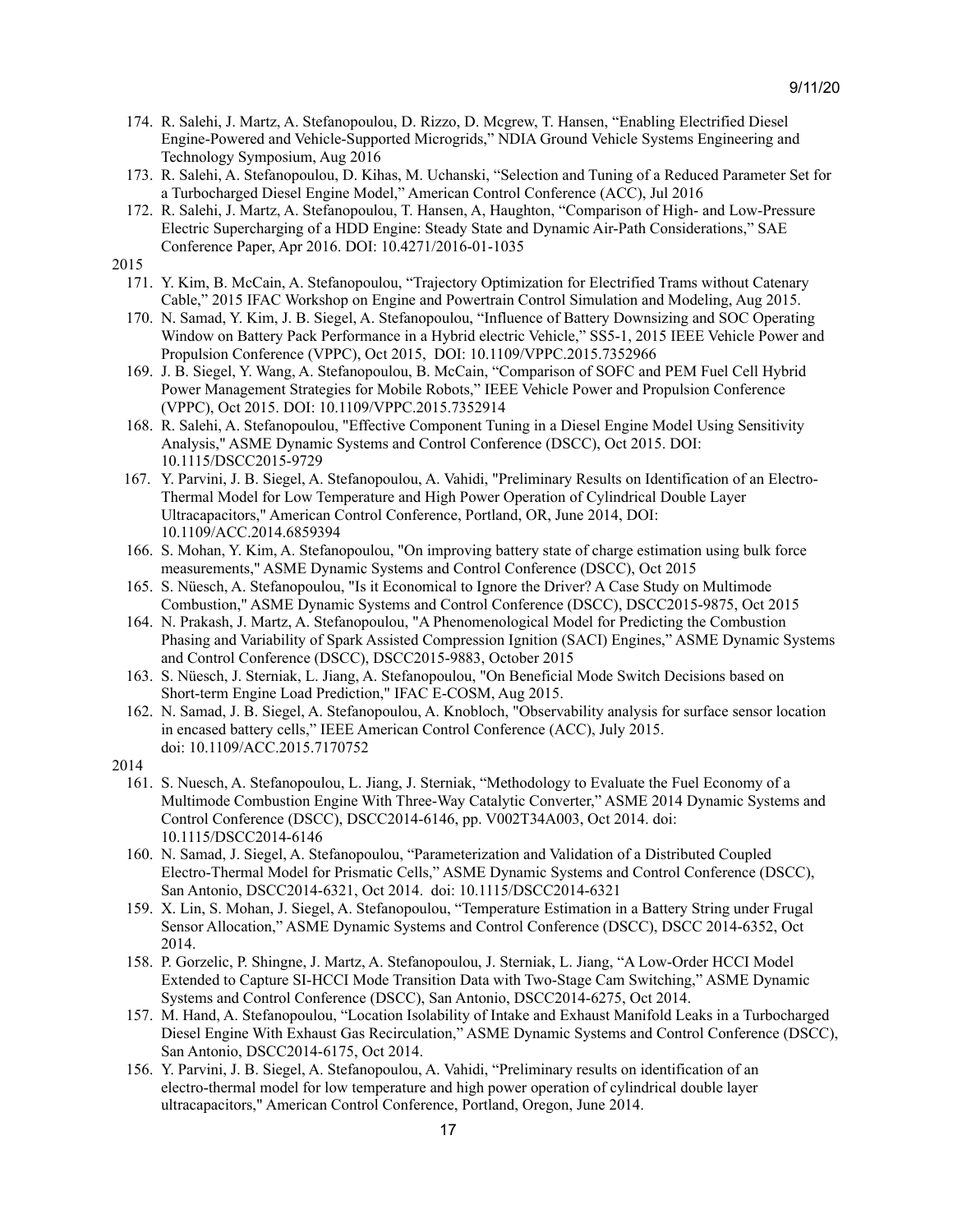- 155. Y. Kim, S. Mohan, N. Samad, J.B. Siegel, A. Stefanopoulou, "Optimal Power Management for a Series Hybrid Electric Vehicle Cognizant of Battery Mechanical Effects," American Control Conference (ACC), Portland, Oregon, p 3832-7, June 2014
- 154. S. Mohan, Y Kim, A. Stefanopoulou, Y Ding, "On the Warm-Up of Li-ion Cells from Sub-zero Temperatures," American Control Conference (ACC), Portland, Oregon, June 2014.
- 153. S. Nuesch, E. Hellstrom, L. Jiang, A. Stefanopoulou, "Mode Switches among SI, SACI, and HCCI Combustion and their Influence on Drive Cycle Fuel Economy," American Control Conference (ACC), p. 849 – 854, Portland, Oregon, DOI: 10.1109/ACC.2014.6858954, June 2014.
- 152. A. Knobloch, C. Kapusta, J. Karp, D. Lin, Y. Plotnikov, A. Stefanopoulou, J. Siegel, C. Monroe, B. Epureanu, K. Garipkipati, D. Anderson, "Ultra-thin sensors and multi physics models for new insights into Li-ion battery operation," AABC 2014 - Advanced Automotive Battery Conference, Feb 2014.
- 2013
	- 151. Y. Kim, S. Mohan, J. B. Siegel, A. Stefanopoulou, Y. Ding, "The Estimation of Radial Temperature Distribution in Cylindrical Battery Cells under Unknown Cooling Conditions," 2013 IEEE 52nd Annual Conference on Decision and Control (CDC), 5680 - 5685, Dec 2013. doi: 10.1109/CDC.2013.6760784
	- 150. S. Kim, L. Secondo, C. Monroe, J. B. Siegel, A. Stefanopoulou, "Key Parameters for Electrothermal Dynamics and Control of 15-Ah Prismatic Li-Ion Batteries," AIChE Annual Meeting, Nov 2013.
	- 149. E. Hellström, A. Stefanopoulou, L. Jiang, "A linear least-squares algorithm for double-Wiebe functions applied to spark-assisted compression ignition," ASME Internal Combustion Engine Division Fall Technical Conference, Dearborn, MI, ICEF2013-19068, Oct 2013.
	- 148. M. Hand, E. Hellström, D. Kim, A. Stefanopoulou, J. Kollien, C. Savonen, "Model and calibration of a diesel engine air path with an asymmetric twin scroll turbine," ASME Internal Combustion Engine Division Fall Technical Conference, Dearborn, MI, ICEF2013-19134, Oct 2013.
	- 147. J. Larimore, S. Jade, E. Hellström, A. Stefanopoulou, J. Vanier, L. Jiang, "Online adaptive residual mass estimation in a multicylinder recompression HCCI engine," ASME Dynamic Systems and Control Conference, Palo Alto, CA, Oct 2013.
	- 146. Y. Kim, S. Mohan, J. B. Siegel, A. Stefanopoulou, "Maximum Power Estimation of Lithium-ion Batteries Accounting for Thermal and Electrical Constraints," ASME Dynamic Systems Control Conference, Oct 2013.doi: 10.1115/DSCC2013-3935
	- 145. S. Nuesch, E. Hellstrom, L. Jiang, A. Stefanopoulou, "Influence of Transitions between SI and HCCI Combustion on Driving Cycle Fuel Consumption," European Control Conference (ECC), Zurich, Switzerland, pp. 1976 – 1981 INSPEC Accession Number: 13950632, July 2013.
	- 144. J. Chen, J.B. Siegel, T. Matsuura, A. Stefanopoulou, S. Yesilyurt, "Experimental validation of equilibria in fuel cells with dead-ended anodes," 2013 European Control Conference (ECC) July 2013.
	- 143. X. Lin, A. Stefanopoulou, Y. Li, R.D. Anderson, "State of charge estimation of cells in series connection by using only the total voltage measurement," American Control Conference (ACC), June 2013. DOI: [10.1109/ACC.2013.6579918](http://dx.doi.org/10.1109/ACC.2013.6579918)
	- 142. X. Lin, A. Stefanopoulou, Y. Li, R. D. Anderson, "Estimating individual cell SOCs and voltages without single cell voltage measurement," American Control Conference, p 704 - 709, June 2013.
	- 141. Y. Kim, J.B. Siegel, A. Stefanopoulou, "A computationally efficient thermal model of cylindrical battery cells for the estimation of radially distributed temperatures," American Control Conference (ACC), 698-703, June 2013.
	- 140. B. Wang, A. Warnock, A. Stefanopoulou, N. Katopodes, "Model development for real time optimal control in pipe lines," American Control Conference (ACC), pp. 5536 - 5541, June 2013
	- 139. J. Larimore, E. Hellström, S. Jade, L. Jiang, A. Stefanopoulou, "Controlling combustion phasing variability with fuel injection timing in a multicylinder HCCI engine," American Control Conference, Washington, DC, USA, pp. 4441–4446, June 2013.
	- 138. S. Jade, J. Larimore, E. Hellström, L. Jiang, A. Stefanopoulou, "Enabling large load transitions on multicylinder recompression HCCI engines using fuel governors," American Control Conference, Washington, DC, pp. 4429–4434, June 2013.

- 137. E. Hellström, A. Stefanopoulou, L. Jiang, "Reducing cyclic dispersion in autoignition combustion by controlling fuel injection timing," IEEE [Conference](http://www.scopus.com/source/sourceInfo.uri?sourceId=87424&origin=recordpage) on Decision and Control, Dec 2012. DOI: [10.1109/CDC.2012.6426870](http://dx.doi.org/10.1109/CDC.2012.6426870)
- 136. H. Perez, J. B. Siegel, X. Lin, Y. Ding, M. Castanier, "Parameterization and Validation of an Integrated Electro-Thermal LFP Battery Model," 2012 ASME Dynamic Systems Control Conference, Oct 2012.

<sup>2012</sup>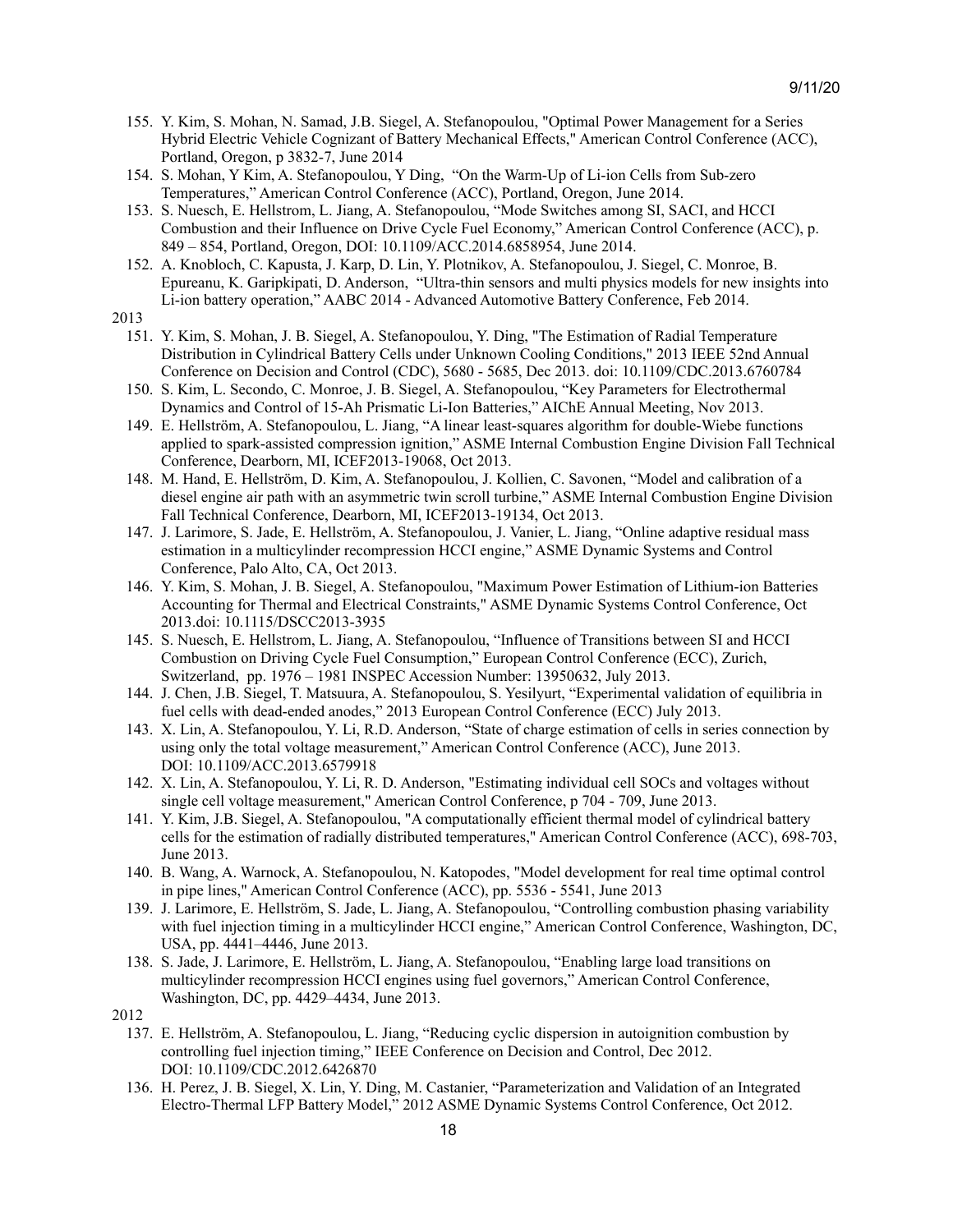- 135. P. Gorzelic, E. Hellström, A. Stefanopoulou, L. Jiang, "Model-Based Feedback Control for an Automated Transfer Out of SI Operation During SI to HCCI Transitions in Gasoline Engines," ASME Dynamic Systems and Control Conference, DSCC2012-MOVIC2012-8779, Oct 2012.
- 134. B. Wang, J. Siegel, N. Katopodes, A. Stefanopoulou, "Model and Hardware Development for Predictive Plume Control in Pipe Lines," ASME Dynamic Systems and Control Conference, DSCC2012 8857, Oct 2012
- 133. Y. Kim, T. Ersal, A. Salvi, A. Stefanopoulou, Z. Filipi, "Engine-in-the-loop validation of a frequency domain power distribution strategy for series hybrid powertrains," IFP Energies Nouvelles, France, Oct 2012. DOI: 10.3182/20121023-3-FR-4025.00058
- 132. J. B. Siegel, X. Lin, A. G. Stefanopoulou, "On the Accuracy and Simplifications of Battery Models Using In Situ Measurements of Lithium Concentration in Operational Cells," 2012 American Control Conference, pp.1362-1367, June 2012.
- 131. T. Ersal, C. Ahn, I. Hiskens, H. Peng, A. Stefanopoulou, J.Stein, "On the effect of DC source voltage on inverter-based frequency and voltage regulation in a military microgrid," American Control Conference (ACC), pp.2965-2971, 27-29 June 2012
- 130. S. Jade, E. Hellström, L. Jiang, A. Stefanopoulou, "Fuel Governor Augmented Control of Recompression HCCI Combustion During Large Load Transients," American Control Conference, pp.2084-2089, June 2012.
- 129. J. Larimore, E. Hellström, J. Sterniak, L. Jiang, A. Stefanopoulou, "Experiments and Analysis of High Cyclic Variability at the Operational Limits of Spark-Assisted HCCI Combustion," American Control Conference, pp 2072-2077, Montréal, Canada, June 2012.
- 128. X. Lin, A. Stefanopoulou, H. Perez, J. B. Siegel, Y. Li, R. D. Anderson, "Quadruple Adaptive Observer of the Core Temperature in Cylindrical Li-Ion Batteries and Their Health Monitoring," 2012 American Control Conference (ACC), pp.578-583, June 2012.
- 127. P. Gorzelic, E. Hellström, A. Stefanopoulou, L. Jiang, S. Gopinath, "A Coordinated Approach for Throttle and Wastegate Control in Turbocharged Spark Ignition Engines," In 24th Chinese Control and Decision Conference, pp.1524-1529, 23-25 May 2012, doi: 10.1109/CCDC.2012.6244247
- 126. E. Hellström, J. Larimore, A. Stefanopoulou, J. Sterniak, L. Jiang, "Quantifying Cyclic Variability in a Multi-Cylinder HCCI Engine with High Residuals," ASME Internal Combustion Engine Division Spring Technical Conference, Torino, Italy, ICEF2012-81107, May 2012.
- 125. E. Hellström, A. Stefanopoulou, J. Vávra, A. Babajimopoulos, D. Assanis, L. Jiang, and H. Yilmaz, "Understanding the Dynamic Evolution of Cyclic Variability at the Operating Limits of HCCI Engines with Negative Valve Overlap," SAE World Congress, number 2012-01-1106 in SAE Technical Paper Series, Detroit, MI, April 2012.
- 2011
	- 124. E. Hellström, A. G. Stefanopoulou, "Modeling Cyclic Dispersion in Autoignition Combustion," 50th IEEE Conference on Decision and Control, pages 6834-6839, Dec 2011 doi: 10.1109/CDC.2011.6161383.
	- 123. X. Lin, H. E. Perez, J. B. Siegel, A. Stefanopoulou, Y. Ding, and M. P. Castanier. "Parameterization and observability analysis of scalable battery clusters for onboard thermal management." Les Rencontres Scientifiques d'IFP Energies nouvelles – International Scientific Conference on hybrid and electric vehicles – RHEVE 2011, Dec 2011
	- 122. X. Lin, A. Stefanopoulou, D. Anderson, Y. Lin, "State of charge estimation error due to model parameter mismatch", DSCC 11—finalist best paper award, Nov 2011.
	- 121. S. Jade, E. Hellstrom, A. Stefanopoulou, J. Li, "On the Influence of Composition Steta on the Thermally-dominant Dynamics of Direct Injection Recompression HCCI Engines, ASME Dynamic Systems and Control Conference, pages 677–684, Arlington, VA, USA, Nov 2011.
	- 120. T. Matsuura, J. B. Siegel, J. Chen, A. Stefanopoulou, "Multiple Degradation Phenomena in Polymer Electrolyte Fuel Cell Operation with Dead-Ended Anode," ASME 5th International Conference on Energy Sustainability & 9th Fuel Cell Science, Engineering and Technology Conference, ESFuelCell2011-54344, Aug 2011
	- 119. T.-K. Lee, Y. Kim, A. Stefanopoulou, Z. Filipi, "Hybrid electric vehicle supervisory control design reflecting estimated lithium-ion battery electrochemical dynamics," American Control Conference (ACC), 2011 , vol., no., pp.388-395, July 2011.
	- 118. J. Chen, J. B. Siegel, A. Stefanopoulou, "Nitrogen blanketing and water fording front equilibria in fuel cell dead end anode operation," 2011 American Control Conference, pp.1524-1529, July 2011.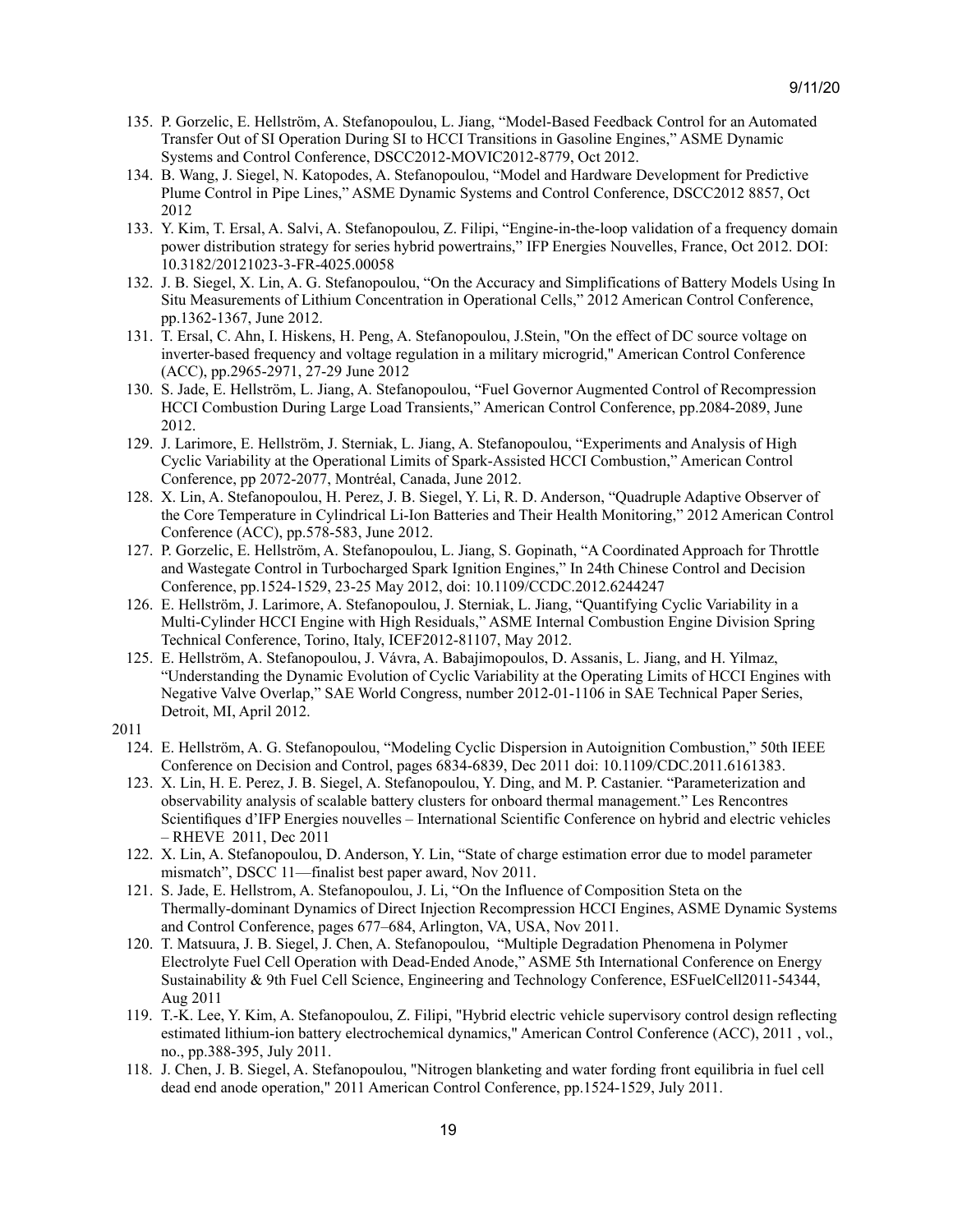- 117. C. Speltino, A. Stefanopoulou, G. Fiengo, "Parameterization and estimation of surrogate critical surface concentration in lithium-ion batteries," Special Issue on Int'l Journal of Vehicle Dynamics, MAR 2011.
- 2010
	- 116. S. Moura, J. B. Siegel, D. J. Siegel, H. Fathy, A. Stefanopoulou, "Education on Vehicle Electrification: Battery Systems, Fuel Cells, and Hydrogen," Vehicle Power and Propulsion Conference (VPPC), 2010 IEEE, pages 1-6, Sept. 2010. DOI: 10.1109/VPPC.2010.5729150
	- 115. D. Lee, L. Jiang, H. Yilmaz, A. Stefanopoulou, "Preliminary Results on Optimal Variable Valve Timing and Spark Timing Control via Extremum Seeking," DSCC 2010, Sept 2010.
	- 114. S. Moura, J. Siegel, D. Siegel, H. Fathy, A. Stefanopoulou, "Education on electrochemical vehicle propulsion: Battery systems and hydrogen fuel cells," 2010 IEEE Vehicle Power and Propulsion Conference (VPPC2010), Sept 2010.
	- 113. D. Lee, L. Jiang, H. Yilmaz, A. Stefanopoulou, "Air Charge Control for Turbocharged Spark Ignition Engines with Internal Exhaust Gas Recirculation," American Control Conference (ACC), 2010, pages 1471 -1476, July 2010.
	- 112. D. Lee, A. Stefanopoulou, S. Makkapati, M. Jankovic, "Modeling and Control of a Heated Air Intake Homogeneous Charge Compression Ignition (HCCI) Engine," American Control Conference (ACC), 2010, pages 3817 -3823, July 2010.
	- 111. J. Siegel, A. Stefanopoulou, "Parameterization of GDL Liquid Water Front Propagation and Channel Accumulation for Anode Purge Scheduling in Fuel Cells," American Control Conference (ACC2010), pp. 6606-6611, July 2010.
	- 110. C. Speltino, D. Di Domenico, G. Fiengo, A. Stefanopoulou, "Cell Equalization in Battery Stacks Through State of Charge Estimation polling," American Control Conference, pp.5050-5055, July 2010.
	- 109. K. Ahn, L. Jiang, H. Yilmaz, A. Stefanopoulou, "Ethanol Content Estimation in Flex-Fuel Direct Injection Engines with Fault Detection under Fuel Injector Drifts," IFAC2010 Symposium in advances in Automotive Control, July 2010.
	- 108. J. B. Siegel, A. Stefanopoulou, S. Yesilyurt, "Modeling and simulations of PEMFCs operating with periodically purged dead-ended anode channels," 8th International Fuel Cell Science, Engineering and Technology Conference, FuelCell2010-33341, Brooklyn, New York, June 14-16 2010.
	- 107. J. B. Siegel, S. Yesilyurt, A. Stefanopoulou, "Reduced Complexity Models for Water Management and Anode Purge Scheduling in DEA Operation of PEMFCs," ECS Meeting, vol 33, pp.1583-1596, April 2010.
	- 106. K. Ahn, A. Stefanopoulou, L. Jiang, H. Yilmaz, "Ethanol content estimation in flex fuel direct injection engines using in-cylinder pressure measurements," SAE 2010-01-0166, SAE World Congress, April 2010
	- 105. L. Jiang, H. Yilmaz, M. Christie, K. Ahn, A. Stefanopoulou, "Optimally Controlled Flexible Fuel Vehicle." 10th Stuttgart International Symposium - Automotive and Engine Technology, Mar 2010.
- 2009
	- 104. G. Ripaccioli, J. B. Siegel, A. Stefanopoulou, S. Di Cairano, "Derivation and Simulation Results of a Hybrid Model Predictive Control for Water Purge Scheduling in a Fuel Cell," 2nd Annual Dynamic Systems and Control Conference, Hollywood, CA, USA, October 12-14 2009.
	- 103. C. Speltino, D. Di Domenico, G. Fiengo, A. Stefanopoulou, "Comparison of Reduced Order Lithium-Ion Battery Models for Control Applications," Joint 48th IEEE Conference on Decision and Control and 28th Chinese Control Conference, October 2009.
	- 102. K. Ahn, A. Stefanopoulou, M. Jankovic, "Estimation of ethanol content in flex-fuel vehicles using an exhaust gas oxygen sensor: Model, tuning and sensitivity," Dynamic Systems and Control Conference (DSCC08), Paper TuAT5.3, Oct 2008.
	- 101. K. Ahn, A. G. Stefanopoulou, M. Jankovic, "Tolerant Ethanol Estimation in Flex-Fuel Vehicles During MAF Sensor Drifts," ASME 2009 Dynamic Systems and Control Conference, number DSCC2009-2708 in Paper MoAT4.3, Hollywood, California, USA, Oct 2009.
	- 100. K. Ahn, A.G. Stefanopoulou, M. Jankovic, "Fuel Puddle Model and AFR Compensator for Gasoline-Ethanol Blends in Flex-Fuel Engines," Vehicle Power and Propulsion Conference, 2009. VPPC '09. IEEE, pages 1148-1155, Sept. 2009.
	- 99. C. Speltino, D. Di Domenico, G. Fiengo, A. Stefanopoulou, "Experimental identification and validation of an electrochemical model of a lithium-ion battery", European Control Conference, ECC 2009, Aug 2009.
	- 98. J. B. Siegel, A. Stefanopoulou, "Through the Membrane & Along the Channel Flooding in PEMFCs," American Control Conference, 2009, ACC '09, pages 2666-2671, June 2009.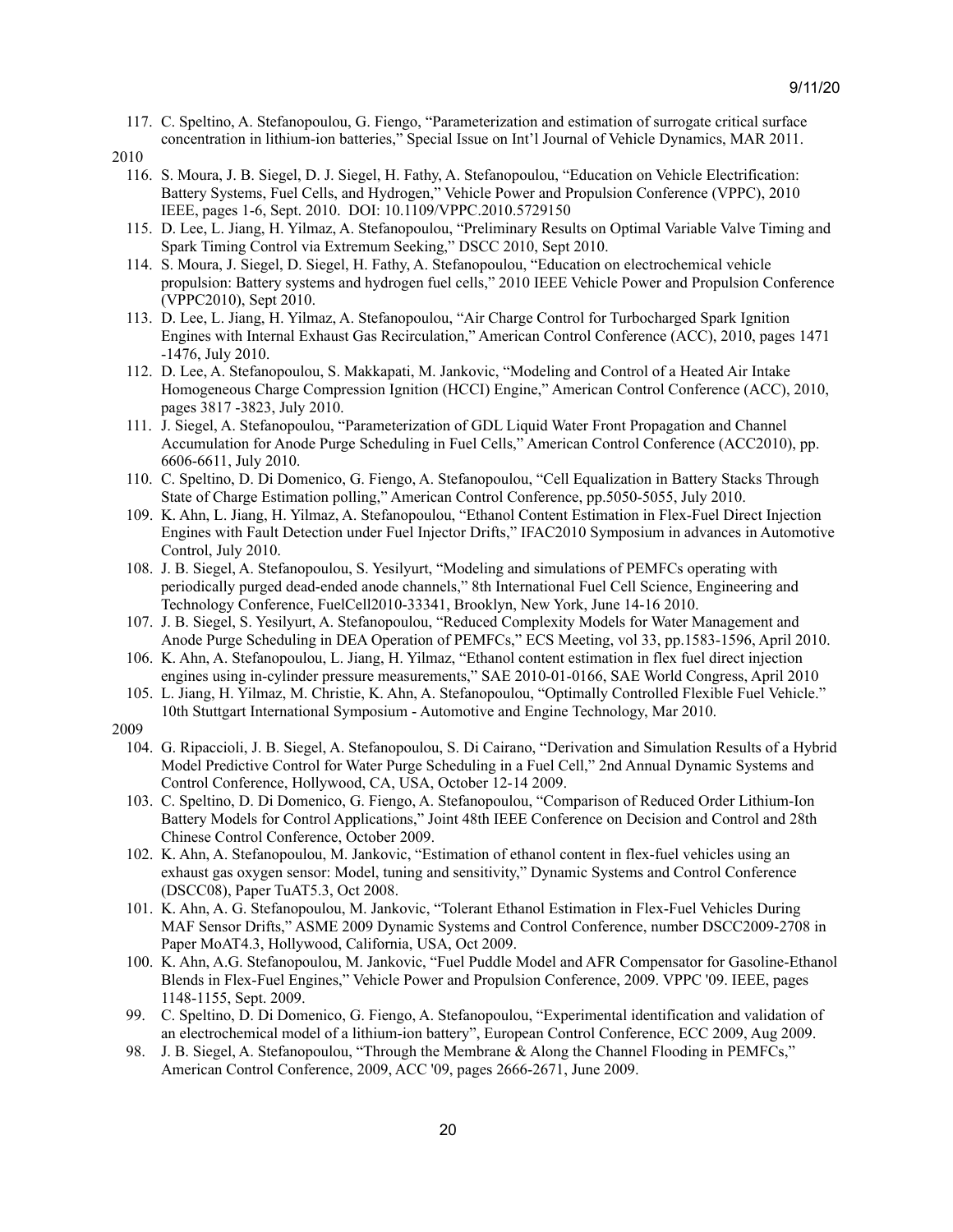- 97. N. Oliverio, L. Jiang, H. Yilmaz, A. Stefanopoulou, "Modeling of Fuel Ethanol Concentration Effect on Cylinder Pressure Evolution in Direct-Injection Flex-Fuel Engines," American Control Conference, June 2009.
- 96. J. B. Siegel, S. Yesilyurt, A. G. Stefanopoulou, "Extracting Model Parameters and Paradigms from Neutron Imaging of Dead-Ended Anode Operation," FuelCell2009 Seventh International Fuel Cell Science, Engineering and Technology Conference, June 2009.
- 95. C. Speltino, D. Di Domenico, G. Fiengo, A. Stefanopoulou, "Experimental Validation of a Lithium-Ion Battery State of Charge Estimation with an Extended Kalman Filter: Part I," The European Control Conference, Aug 2009.
- 94. S. Yesilyurt, J. B. Siegel, A. Stefanopoulou, "Effects of Nitrogen and Water Accumulation in the Dead-Ended-Anode Operation of PEM Fuel Cells," 215th ECS Meeting, The Electrochemical Society, San Francisco, California, May 24-29 2009.
- 93. C. Speltino, D. Di Domenico, G. Fiengo, A. Stefanopoulou, "On the Experimental Identification of an Electrochemical Model of a Lithium-Ion Battery: Part II," European Control Conference, Aug 2009.
- 92. N. Oliverio, A. Stefanopoulou, L. Jiang, H. Yilmaz, "Ethanol detection in flex-fuel direct injection engines using in-cylinder pressure measurements," SAE 2009-01-0657, SAE, April 2009.
- 91. L. Jiang, J. Vanier, H. Yilmaz, A. Stefanopoulou, "Parameterization and simulation for a turbocharged spark ignition direct injection engine with variable valve timing," SAE 2009-01-0680, SAE, April 2009.

- 90. B. McCain, A. Stefanopoulou, I. Kolmanovsky, "Stability Analysis for Liquid Water Accumulation in Low Temperature Fuel Cells," 47th IEEE Conference on Decision and Control CDC 2008, pages 859-864, 9-11 Dec. 2008.
- 89. B. McCain, A. Stefanopoulou, K. Butts, "On Controllability and Observability of Linearized Liquid Water Distributions Inside a PEM Fuel Cell," ASME 2008 Dynamic Systems and Control Conference (DSCC08), volume 2008, pages 385-392, Paper DSCC2008-2155, Oct 2008.
- 88. E. Muller, F. Kolb, L. Guzzella, D. McKay, A. Stefanopoulou, "Correlating Nitrogen Accumulation with Temporal Fuel Cell Performance," volume 2008, pages 393-401. ASME, Oct 2008. doi:10.1115/DSCC2008-2156
- 87. K. Ahn, A. Stefanopoulou, M. Jankovic, "Estimation of Ethanol Content in Flex-Fuel Vehicles Using an Exhaust Gas Oxygen Sensor: Model, Tuning and Sensitivity," 2008 Dynamic Systems and Control Conference (DSCC08), Paper TuAT5.3, Oct 2008
- 86. D. Di Domenico, A. Stefanopoulou, G. Fiengo, "SOC Estimation using an EKF based on an Average Electrochemical Model of a Lithium-Ion Battery," 2008 IEEE Multi-conference on Systems and Control, Sept 2008.
- 85. D. Domenico, G. Di Fiengo, A. Stefanopoulou, "Lithium-Ion Battery State of Charge Estimation with a Kalman Filter Based on a Electrochemical Model," IEEE International Conference on Control Applications CCA, pages 702-707, Sep 2008.
- 84. B. McCain, J. B. Siegel, A. Stefanopoulou, "Stack-level Validation of a Semi-Analytic Channel-to-Channel Fuel Cell Model for Two-Phase Water Distribution Boundary Value Control," American Control Conference, pages 5098-5103, 11-13 June 2008.
- 83. D. McKay, A. Stefanopoulou, J. Cook, "Model and Experimental Validation of a Controllable Membrane-Type Humidifier for Fuel Cell Applications," American Control Conference, pages 312-317, 11-13 June 2008.
- 82. D. McKay, A. Stefanopoulou, J. Cook, "A Membrane-Type Humidifier for Fuel Cell Applications: Controller Design, Analysis, and Implementation," ASME Conference Fuel Cell Science and Technology, volume 2008, pages 841-850, June 2008.
- 81. J. B. Siegel, D. McKay, A. Stefanopoulou, "Modeling and Validation of Fuel Cell Water Dynamics using Neutron Imaging," American Control Conference, pages 2573-2578, 11-13 June 2008.
- 80. J. B. Siegel, D. McKay, A. Stefanopoulou, "Measurement of Liquid Water Accumulation in a Proton Exchange Membrane Fuel Cell with Dead-Ended Anode." volume 2008, pages 757-768. ASME Conference Fuel Cell Science and Technology, June 2008.
- 79. V. Tsourapas, J. Sun, A. Stefanopoulou, "Incremental step reference governor for load conditioning of hybrid fuel cell and gas turbine power plants," American Control Conference, pages 2184-2189, 11-13 June 2008.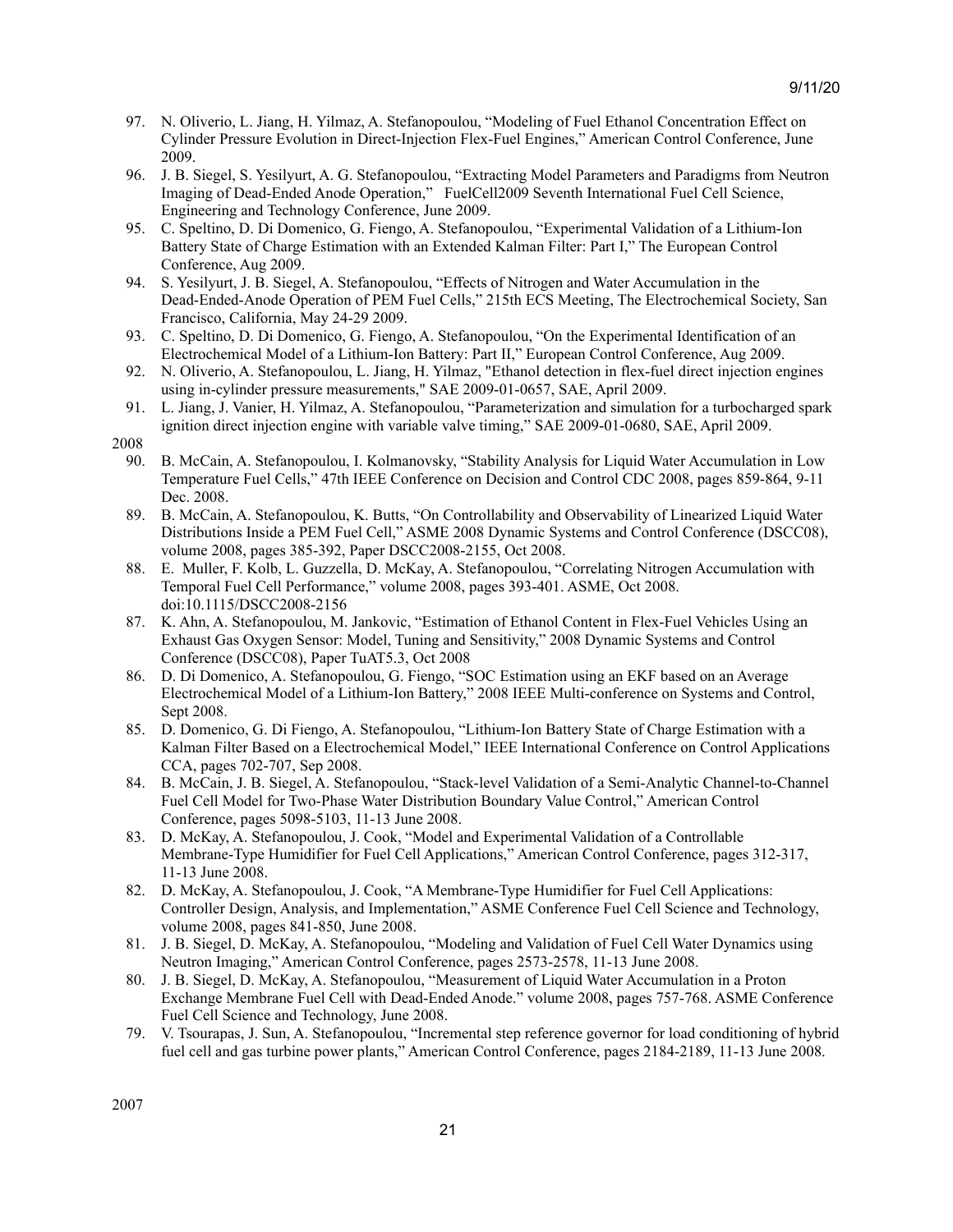- 78. B. McCain, A. Stefanopoulou, I. Kolmanovsky, "Multi-Component Spatially-Distributed Model of Two-Phase Flow for Estimation and Control of Fuel Cell Water Dynamics," 46th IEEE Conference on Decision and Control, pages 584-589, 12-14 Dec. 2007.
- 77. C. Chiang, A. Stefanopoulou, "Dynamics of Homogeneous Charge Compression Ignition (HCCI) Engines with High Dilution," American Control Conference, pages 2979-2984, 9-13 July 2007.
- 76. V. Tsourapas, J. Sun, A. Stefanopoulou, "Control Oriented Analysis of a Hybrid Solid Oxide Fuel Cell and Gas Turbine (SOFC/GT) System," FC-07-1086, ASME Conference on Fuel Cell Science and Technology, June 2007

- 75. B. McCain, A. Stefanopoulou, K. Butts, "A Study Toward Minimum Spatial Discretization of a Fuel Cell Dynamics Model," 2006 ASME International Mechanical Engineering Congress and Exposition, IMECE2006-14509, Nov 2006.
- 74. O. Sundstrom, A. Stefanopoulou, "Optimal Power Split in Fuel Cell Hybrid Electric Vehicle with different Battery Sizes, Drive Cycles, and Objectives," IEEE Computer Aided Control System Design, IEEE International Conference on Control Applications, IEEE International Symposium on Intelligent Control, pages 1681-1688, 4-6 Oct. 2006.
- 73. C. Chiang, A. Stefanopoulou, M. Janković, "Nonlinear Control of Transitions Between Thermal Equilibria in Homogeneous Charge Compression Ignition (HCCI) Engines," AVEC 06, Aug 2006.
- 72. C. Chiang, A. Stefanopoulou, "Sensitivity Analysis of Combustion Timing and Duration of Homogeneous Charge Compression Ignition (HCCI) Engines," American Control Conference, pages 1857-1862, 14-16 June 2006.
- 71. B. McCain, A. Stefanopoulou, "Order Reduction for a Control-Oriented Model of the Water Dynamics in Fuel Cells," 4th International Conference on Fuel Cell Science, Engineering and Technology. FUELCELL2006-97075, June 2006.
- 70. A. Schilter, D. McKay, A. Stefanopoulou, "Parameterization of Fuel Cell Stack Voltage: Issues on Sensitivity, Cell-to-Cell variation, and Transient Response," ASME 4th International Conference on Fuel Cell Science, Engineering and Technology, FUELCELL2006-97177, volume 2006, pages 307-317, June 2006.
- 69. K. Suh, A. G. Stefanopoulou, "Inherent Performance Limitations of Power-Autonomous Fuel Cell System," American Control Conference, page 6pp., 14-16 June 2006.
- 68. V. Tsourapas, J. Sun, A. Stefanopoulou, "Performance Evaluation of a Thermally Integrated Fuel Cell System in the Presence of Uncertainties," ASME 4th International Conference on Fuel Cell Science, Engineering and Technology, volume 2006, pages 291-300, June 2006.
- 67. K.-W. Suh, A. Stefanopolou, "Effects of Control Strategy and Calibration on Hybridization Level and Fuel Economy in Fuel Cell Hybrid Electric Vehicle," SAE 2006-01-0038, Apr 2006. DOI: 10.4271/2006-01-0038

- 66. A. Ingimundarson, A. G. Stefanopoulou, D. McKay, "Model Based Detection of Hydrogen Leaks in a Fuel Cell Stack," 2005 European Control Conference and 44th IEEE Conference on Decision and Control, pages 1017-1022, 12-15 Dec. 2005.
- 65. D. McKay, W. Ott, A. Stefanopoulou, "Modeling, Parameter Identification, and Validation of Reactant and Water Dynamics for a Fuel Cell Stack," 2005 ASME International Mechanical Engineering Congress and Exposition, pages 1177-1186. ASME, Nov 2005.
- 64. K.-W. Suh, A. Stefanopoulou, "Coordination of Converter and Fuel Cell Controllers," IEEE International Symposium on Mediterranean Conference on Control and Automation Intelligent Control, pages 563-568, June 2005.
- 63. C. Chiang, A. Stefanopoulou, "Control of Thermal Ignition in Gasoline Engines," American Control Conference the 2005, volume 6, pages 3847-3852, 8-10 June 2005.
- 62. V. Tsourapas, A. Stefanopoulou, Jing Sun. "Dynamics, Optimization and Control of a Fuel Cell Based Combined Heat Power (CHP) System for Shipboard Applications," American Control Conference the 2005, pages 1993-1998, 8-10 June 2005.
- 61. A. Vahidi, I. Kolmanovsky, A. Stefanopoulou, "Constraint Management in Fuel Cells: A Fast Reference Governor Approach," American Control Conference the 2005, pages 3865-3870, 8-10 June 2005.
- 60. K. Peterson, A. Stefanopoulou, J. Freudenberg, "Current Versus Flux in the Control Design of Electromechanical Valve Actuators," American Control Conference, FrC14.3 , p 5021-5026, June 2005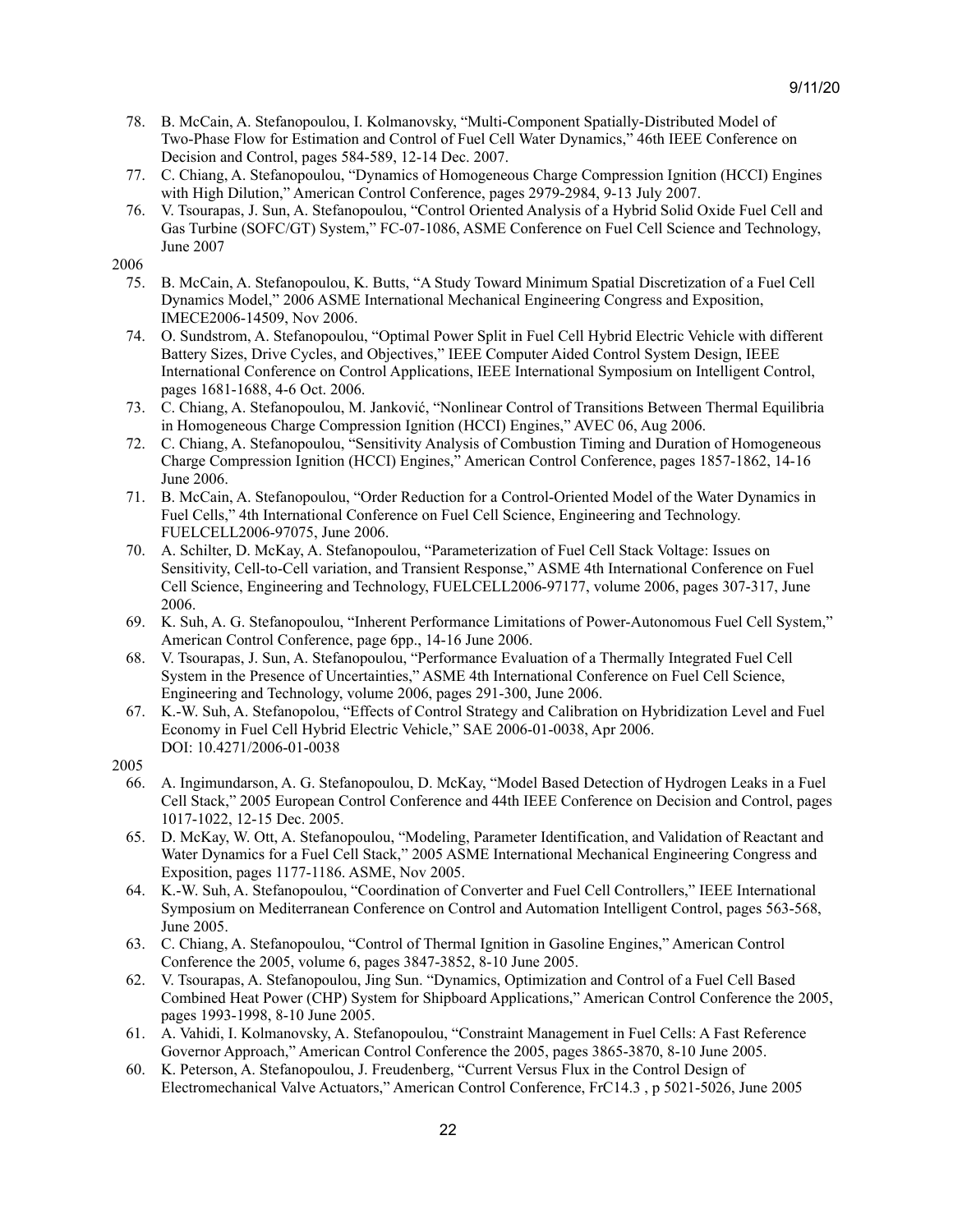- 59. E. Muller, A. Stefanopoulou, "Analysis, Modeling, and Validation for the Thermal Dynamics of a Polymer Electrolyte Membrane Fuel Cell Systems," ASME 2005 3rd International Conference on Fuel Cell Science, Engineering and Technology (FUELCELL2005-74050), volume 2005, pages 389-404, May 2005.
- 58. M. Kokkolaras, Z. Mourelatos, L. Louca, Z. Filipi, G. Delagrammatikas, A. Stefanopoulou, P. Papalambros, D. Assanis, "Design under Uncertainty and Assessment of Performance Reliability of a Dual-Use Medium Truck with Hydraulic-Hybrid Powertrain and Fuel Cell Auxiliary Power Unit," SAE 2005 World Congress, SAE technical paper series 2005-01-1396, Feb 2005.

- 57. C. Chiang, A. Stefanopoulou, "Steady-State Multiplicity and Stability of Thermal Equilibria in Homogeneous Charge Compression Ignition (HCCI) Engines," 43rd IEEE Conference on Decision and Control, volume 2, pages 1676-1681, 14-17 Dec. 2004.
- 56. K. Peterson, J. Grizzle, A. Stefanopoulou, "Nonlinear Magnetic Levitation of Automotive Engine Valves." IFAC Symposium on Mechatronic Systems, pages 645-650, Sept 2004. (Best Paper Award)
- 55. A. Stefanopoulou, "Mechatronics in Fuel Cell Systems," International Federation of Control, Symposium in Mechatronics, Sydney, pp 565-576, Sept 2004. (paper on Plenary talk)
- 54. D. Rausen, A. Stefanopoulou, J. Kang, J. Eng, T. Kuo, "A Mean-Value Model for Control of Homogeneous Charge Compression Ignition (HCCI) Engines," American Control Conference, volume 1, pages 125-131, 30 June-2 July 2004.
- 53. D. McKay, A. Stefanopoulou, "Parameterization and Validation of a Lumped Parameter Diffusion Model for Fuel Cell Stack Membrane Humidity Estimation," American Control Conference the 2004, volume 1, pages 816-821, June 2004.
- 52. A. Vahidi, A. Stefanopoulou, Huei Peng, "Model Predictive Control for Starvation Prevention in a Hybrid Fuel Cell System," American Control Conference the 2004, volume 1, pages 834-839, June 2004.
- 51. J. Pukrushpan, A. Stefanopoulou, S. Varigonda, "Control-Oriented Model of Fuel Processor for Hydrogen Generation in Fuel Cell Applications," IFAC Symposium in Advances in Automotive Systems, Salerno, April 2004.
- 50. V. Tsourapas, J. Sun, A. Stefanopoulou, "Modeling and Dynamics of a Fuel Cell Combined Heat Power System for Marine Applications," 1st WSEAS/IASME Int. Conf. on electroscience applications in Naval Engineering and All-electric ship, pp.288-293, April 2004.
- 49. Z. Filipi, L. Louca, A. Stefanopoulou, J. Pukrushpan, B. Kittirungsi, H. Peng, "Fuel Cell APU for Silent Watch and Mild Electrification of a Medium Tactical Truck", SAE 2004-01-1477, March 2004.

2003

- 48. K. Peterson, A. Stefanopoulou, "Rendering the Electromechanical Valve Actuator Globally Asymptotically Stable," 42nd IEEE Conference on Decision and Control, 2003, volume 2, pages 1753-1758, Dec 2003.
- 47. K. Peterson, A. Stefanopoulou, Y. Wang, T. Megli, "Virtual Lash Adjuster for an Electromechanical Valve Actuator through Iterative Learning Control," ASME 2003 International Mechanical Engineering Congress and Exposition (IMECE2003), volume 2003, pages 295-301. ASME, Nov 2003.
- 46. S. Gelfi, A. Stefanopoulou, J. Pukrushpan, H. Peng, "Dynamics of Low-Pressure and High-Pressure Fuel Cell Air Supply Systems," American Control Conference the 2003, volume 3, pages 2049-2054, June 2003.
- 45. J. Pukrushpan, A. Stefanopoulou, S. Varigonda, L. Pedersen, S. Ghosh, Huei Peng, "Control of Natural Gas Catalytic Partial Oxidation for Hydrogen Generation in Fuel Cell Applications," American Control Conference the 2003, volume 3, pages 2030-2036, June 2003.
- 44. H. Yilmaz and A. Stefanopoulou. "Control of Charge Dilution in Turbocharged Diesel Engines via Exhaust Valve Timing." American Control Conference, 2003, volume 1, pages 761-766 vol.1, June 2003.
- 43. A. Vahidi, M. Druzhinina, A. Stefanopoulou, H. Peng, "Simultaneous Mass and Time-Varying Grade Estimation for Heavy-Duty Vehicles," 2003 IEEE American Control Conference, pp.4951-4956, June 2003
- 42. S. Varigonda, J. Pukrushpan, A. G. Stefanopoulou. "Challenges in Fuel Cell Power Plant Control: The Role of System Level Models." AIChE Spring Meeting, April 2003.
- 41. A. Vahidi, A. Stefanopoulou, H. Peng. "Experiments for Online Estimation of Heavy Vehicle's Mass and Time-Varying Road Grade." IMECE DSCD 2003\_42807, 2003.

40. K. Peterson, A. Stefanopoulou, Y. Wang, M. Haghgooie, "Nonlinear Self-Tuning Control for Soft Landing of an Electromechanical Valve Actuator." 2nd IFAC Mechatronic Systems Conference, pages 191-196, Dec 2002.

<sup>2002</sup>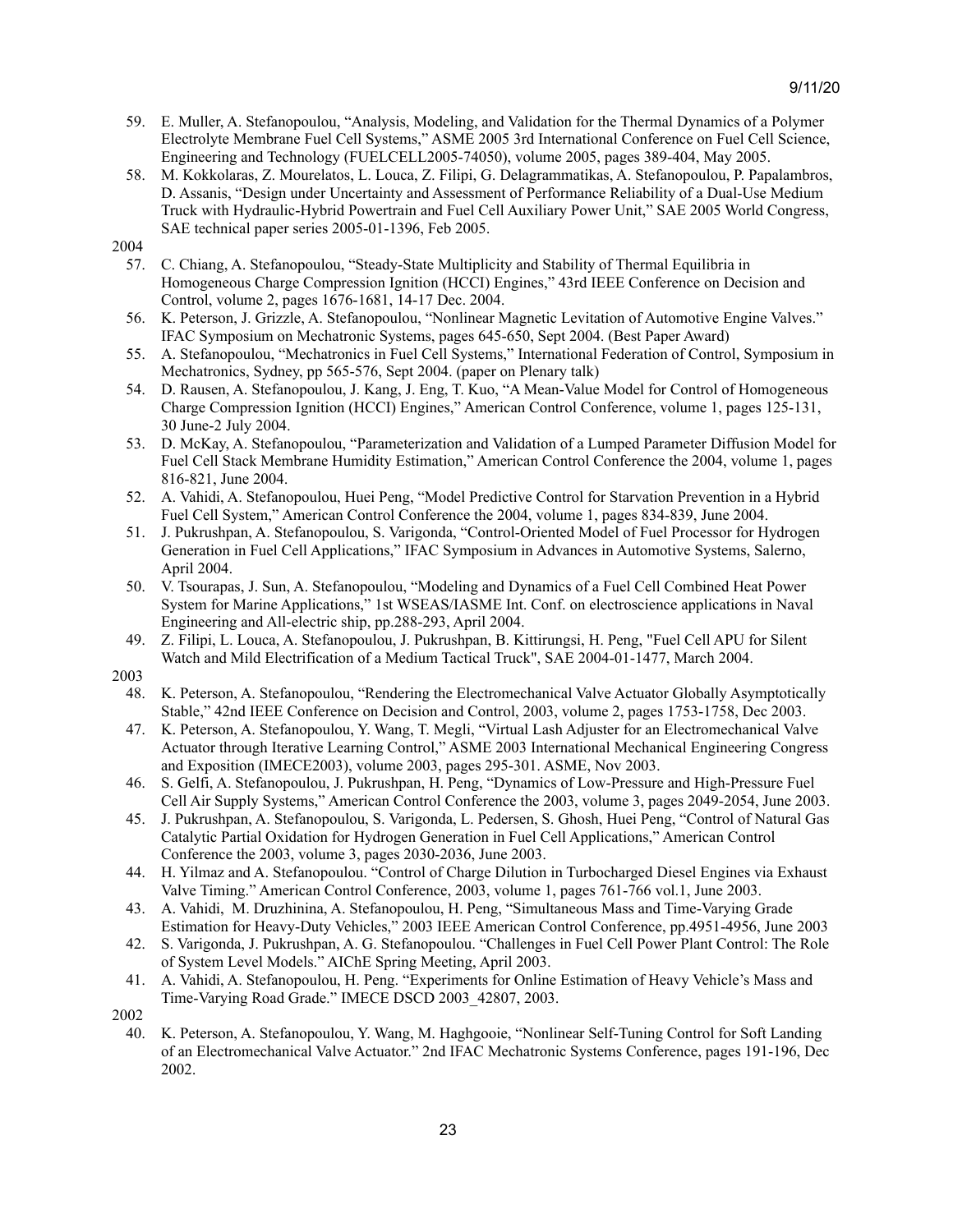- 39. J. Pukrushpan, A. Stefanopoulou, H. Peng, "Simulation and Analysis of Transient Fuel Cell System Performance based on a dynamic reactant flow model." 2002 IMECE conference, IMECE2002-DSC-32051, Nov 2002.
- 38. K. Peterson, W. Hoffman, A. Stefanopoulou, "Experimental Results and Implementation Issues of an Iterative Learning Controller for Soft Landing of an Electromechanical Valve Actuator." 10th Mediterranean Conference on Control and Automation - MED2002, Lisbon, Portugal, July 9-12, 2002.
- 37. J. Pukrushpan, A. Stefanopoulou, H. Peng, "Modeling and Control of PEM Fuel Cell Stack Systems," American Control Conference the 2002, volume 4, pages 3117-3122, May 8-10 2002.
- 36. M. Druzhinina, A. Stefanopoulou, "Speed Control Experiments for Commercial Heavy Vehicles with Coordinated Friction and Engine Compression Brakes," 2002 American Control Conference, pp 2546-2551, May 2002.
- 35. K. Peterson, A. Stefanopoulou, T. Megli, M. Haghgooie, "Output Observer Based Feedback for Soft Landing of Electromechanical Camless Valvetrain Actuator," 2002 American Control Conference, volume 2, pages 1413-1418, May 2002.
- 34. Y. Wang, A. Stefanopoulou, K. Peterson, T. Megli, M. Haghgooie, "Modeling and Control of Electromechanical Valve Actuator," SAE 2002-01-1106, March 2002.
- 2001
	- 33. M. Druzhinina, A. Stefanopolou, L. Moklegard, "Further Results on Adaptive Compression Braking Control for Heavy-Duty Vehicles," ASME IMECE 2001, Dynamic Systems and Control, vol 2, DSC-24516, Nov 2001.
	- 32. W. Hoffmann, A. Stefanopoulou, "Learning Control of Electromechanical Camless Valve Actuator." In American Control Conference, volume 4, pages 2860-2866, June 2001.
	- 31. W. Hofmman, A. Stefanopoulou, "Valve Position Tracking for Soft Landing of Electromechanical Camless Valvetrain", IFAC workshop on Automotive Control, pp. 305-310, Kalsruhe, March 2001.
- 2000
	- 30. O.F. Storset, A. Stefanopoulou, R. Smith, "Air Charge Estimation for Turbocharged Diesel Engines." 2000 American Control Conference, volume 1, pages 39-44, Sep 2000.
	- 29. L. Moklegaard, M. Druzhinina, A. Stefanopoulou, "Brake Valve Timing and Fuel Injection: a Unified Engine Torque Actuator for Heavy-Duty Vehicles." 5th International Symposium on Advanced Vehicle Control (AVEC 2000) August 22-24, 2000. (nominated for the "Best Paper Award")
	- 28. M. Druzhinina, L. Moklegaard, and A. Stefanopoulou, "Speed Gradient Approach to Longitudinal Control of Heavy-Duty Vehicles Equipped with Variable Compression Brake." In Proceedings of the 5th International Symposium on Advanced Vehicle Control (AVEC 2000) August 22-24, 2000.
	- 27. Y. Wang, A. Stefanopoulou, I. Haghgooie, M. Kolmanovsky, M. Hammoud, "Modeling of an Electromechanical Valve Actuator for a Camless Engine." 5th International Symposium on Advanced Vehicle Control (AVEC 2000), number 93, Aug 2000.
	- 26. S. Liu, A. Stefanopoulou, B. Paden, "Effects of control structure on performance for an automotive powertrain with continuously variable transmission", AVEC 2000, 5th Int'l Symposium on Advanced Vehicle Control, no. 54, Aug 2000.
	- 25. M. Druzhinina, L. Moklegaard, A. G. Stefanopoulou, "Compression Braking Control for Heavy-Duty Commercial Vehicles", 2000 American Control Conference, vol.4, pp. 28-30, June 2000
	- 24. A. Stefanopoulou, "Multivariable design limitations for advanced technology automotive powertrains," 2000 American Control Conference, vol.5, pp: 28-30, June 2000
	- 23. O. Storset , R. Smith, A. Stefanopoulou, "Cylinder Air Charge Estimation in Variable Geometry Turbochargiing", 2000 American Control Conference, vol.1, pp. 28-30, June 2000.
	- 22. I. Kolmanovsky, A. Stefanopoulou, "Evaluation of Turbocharger Power Assist System Using Optimal Control Techniques", SAE 2000-01-0519, SAE World Congress, March 2000.
	- 21. L. Moklegaard, A. Stefanopoulou, J. Schmidt, "Transition from Combustion to Compression Braking", SAE 2000-01-1228, SAE World Congress, March 2000.
- 1999
	- 20. M.-S. Ashhab, A. Stefanopoulou, J. Cook, and M. Levin, "Control-Oriented Model for Camless Intake Process (Part I)," International Mechanical Engineering Congress & Exposition (IMECE) and Dynamic Systems & Control Division (DSCD), 1999.
	- 19. M.-S. Ashhab, A. Stefanopoulou, J. Cook, M. Levin, "Control of Camless Intake Process (Part II)," the International Mechanical Engineering Congress & Exposition (IMECE) and Dynamic Systems & Control Division (DSCD), 1999.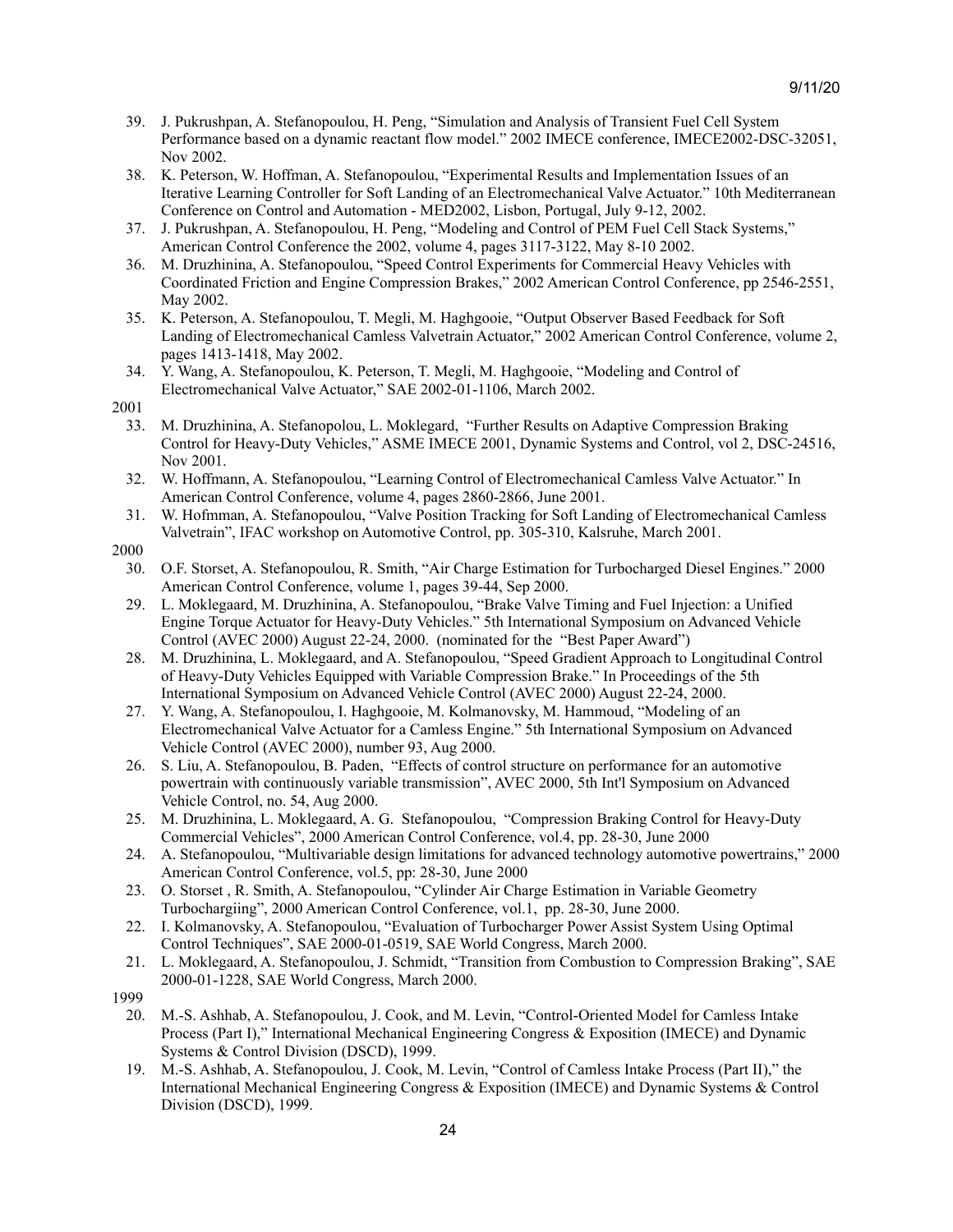- 18. S. Hsieh, J. Freudenberg, A. Stefanopoulou, "Multivariable Controller Structure in a Variable Cam Timing Engine with Electronic Throttle and Torque Feedback," 1999 IEEE International Conference on Control Applications, volume 1, pages 465-470 vol. 1, 1999.
- 17. I. Kolmanovsky, A. Stefanopoulous, B. Powell, "Improving Turbocharged Diesel Engine Operation with Turbo Power Assist System," 1999 IEEE International Conference on Control Applications, volume 1, pages 454-459, 1999
- 16. Y. Wang, A. Stefanopoulou, M. Levin, "Idle Speed Control: An Old Problem in a New Engine Design," the American Control Conference, volume 2, pages 1217-1221 vol. 2, Jun 1999.
- 15. A. Stefanopoulou, R. Smith, "Emissions and Performance Tradeoffs for Advanced Marine Diesel Propulsion", IFAC Conf. in Marine Systems, pp.39-44, Fukuoka, Japan, 1999.
- 1998
	- 14. M. Ashhab, A. Stefanopoulou, J. Cook, M. Levin, "Camless Engine Control for Robust Unthrottled Operation," Society of Automotive Engineers Special Publication Series SP-1346 SAE981031, 1998.
	- 13. M. Van Nieuwstadt, P.E. Moraal, I.V. Kolmanovsky, A. Stefanopoulou, P. Wood, M. Criddle. "Decentralized and Multivariable Designs for EGR/VGT Control of a Diesel Engine," 2nd IFAC Workshop on Advances in Automotive Control, pp 191-196, 1998.
	- 12. A. Stefanopoulou, R. Smith, "Emissions and Performance Tradeoffs for Advanced Marine Diesel Propulsion," IFAC Workshop on Advances in Automotive Control, 1998.
	- 11. I. Kolmanovsky, A. Stefanopoulou, P. Moraal, M. van Nieustandt, "Issues in Modeling and Control of Intake Flow in Variable Geometry Turbocharged Engines", 18th IFIP Conference on System Modelling and Optimization, 1998.
	- 10. A. Stefanopoulou, I. Kolmanovsky, J. Freudenberg, "Control of Variable Geometry Turbocharged Diesel Engine for Reduced Emissions", American Control Conference, pp.1383-1388, Philadelphia, June 1998.
- 1997
	- 9. S. Hsieh, A. Stefanopoulou, J. Freudenberg, K. Butts, "Emission and Drivability Tradeoffs in a Variable Cam Timing SI Engine with Electronic Throttle," American Control Conference, 1997, volume 1, pages 284-288 vol.1, Jun 1997.
	- 8. I. Kolmanovsky, P. Moraal, M. van Nieuwstadt, and A. Stefanopoulou, "Issues in Modeling and Control of Intake Flow in Variable Geometry Turbocharged Engines," In Proceedings of the 18th IFIP conference on system modeling and optimization, page 436, 1997.
	- 7. A. Stefanopoulou, I. Kolmanovsky, "Dynamic Scheduling of Internal Exhaust Gas Recirculation Systems," IMECE 1997, Sixth ASME Symposium on Advanced Automotive Technologies, volume 61, pages 671-678, 1997.

- 6. A. Stefanopoulou, K. Butts, J. Cook, J. Freudenberg, J. Grizzle, "Consequences of Modular Controller Development for Automotive Powertrains: A Case Study," 34th IEEE Conference on Decision and Control, volume 1, pages 768-773, Dec 1995.
- 5. A. Stefanopoulou, K. Butts, J. Cook, J. Freudenberg, J. Grizzle, "Automotive Powertrain Control for Modular Controller Architectures: A Case Study", IEEE Conference on Decision and Control, pp. 768-773, Dec 1995.
- 4. A. Stefanopoulou, J. Freudenberg, J. Grizzle, M. Haghgooie, P. Szpak, "Modeling and Control of a Spark Ignition Engine with Variable Cam Timing", 1995 American Control Conference, pp. 2576-2581, Jun 1995.

- 3. A. Stefanopoulou, J. Grizzle, J. Freudenberg, "Engine Air-Fuel Ratio and Torque Control Using Secondary Throttles," 33rd IEEE Conference on Decision and Control, volume 3, pages 2748-2753 vol.3, Dec 1994.
- 2. S. Diop, J. Grizzle, P. Moraal, A. Stefanopoulou. "Interpolation and Numerical Differentiation for Observer Design," American Control Conference, volume 2, pages 1329-1333 vol.2, June-1 Jul 1994.
- 1. M. Parsons, A. Chubb, Y. Cao, A. Stefanopoulou, "An Initial Assessment of Fuzzy Logic Vessel Path Control," Symposium on Autonomous Underwater Vehicle Technology, (AUV '94), pages 225-232, Jul 199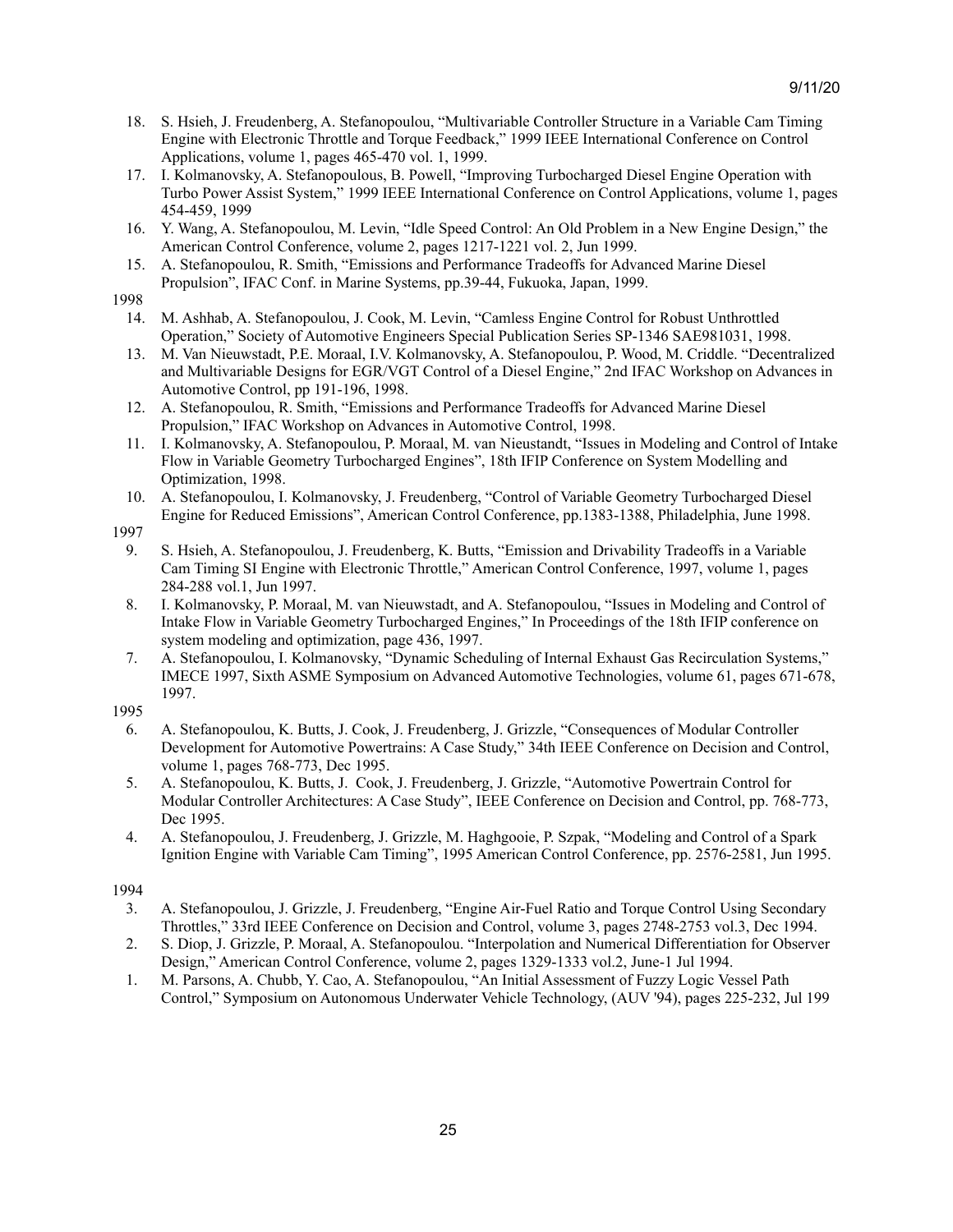## 9/11/20

Recent Courses taught

- **University of Michigan** (best score for Q1 and Q2 is 5)
	- W21: EECS419 Journal Club on EV transition, equity, and jobs (Q1:4.50, Q2:4.50) 8 grads
	- F20: ME569 Powertrain Control (Q1:4.8, Q2:4.9) 46 grads
	- F19: ME569 Powertrain Control (Q1:4.70, Q2:4.9) 45 grads
	- W19: ME 360 Modeling, Analysis and Control (Q1:4.4, Q2: 4.5) 101 undergrads
	- F18: ME569 Powertrain Control (Q1:4.70, Q2:4.93) 52 grads
	- W18: ME360 Modeling, Analysis and Control (Q1:4.50, Q2: 4.33) 99 undergrads
	- W17: ME360 Modeling, Analysis and Control (Q1:4.28, Q2: 4.23) 111 undergrads
	- F16: ME569 Powertrain Control (Q1:4.70, Q2:4.93) 52 grads
	- W16: ME 565: Battery Controls (Q1:4.69, Q2:4.75) 40grad, s
	- W16: ME 565-881 Battery Controls-Distance Learning (Q1:3.50, Q2:3.83) 14grad
	- F15:ME569; Powertrain Control (Q1: 4.86, Q2: 4.95) 7 ugr, 43grad, 15 on-line
	- F15: ME569; Powertrain Control Distance Learning (Q1: 4.00, Q2: 4.50) 15 on-line
	- W15: ME 599: Battery Controls (Q1: 4.79, Q2: 4.85) 9 ugr, 22grad
	- W15: ME 599: Battery Controls Distance Learning (Q1: 4.63, Q2: 4.80) 16 on-line
	- F14: ME 569: Powertrain Control (Q1: 4.78, Q2: 4.78) 45 students
	- W14: sabbatical -- F13: sabbatical
	- W13: ME 599/499/599 on-line Battery Controls (Q1: 4.64, Q2: 4.75) 9ugr, 17 gr, 21 on-line
	- F12: ARC renewal -- Proposal Duties
	- W12: ME 499/599/599onl: Battery Control and Systems (Q1: 4.57, Q2: 4.78) 3 ugr, 23 grad, 42 onli
	- F11: ME 499/599 (Q1: 4.31, Q2: 4.82) 7 ugr 20 grad
	- W11: ME599 NEW: Hydrogen and Fuel Cells (43 Students) (co-taught with D. Siegel) (Q1: 4.11, Q2: 4.24)
	- W11: ME 599 On Line NEW course: Hydrogen and Fuel Cells (co-taught with D. Siegel) (4 students) (Q1: 4.50, Q2: 4.83)
	- F10: ARC extension -- Proposal Duties
	- W<sub>10</sub>: ME 599/499 NEW course: Batteries Modeling and Control (co-taught with Dr. Fathy) (53 students) (Q1: 4.47, Q2: 4.53)
	- W10: ME 599 On Line NEW course: Batteries Modeling and Control (co-taught with Dr. Fathy) (5 students) (Q1: 4.33, Q2: 433)
	- F09: ME 569 Powertrain Control Systems (24 students) (Q1: 4.90, Q2: 4.83)
	- W09: ME 561 Digital Control (47 students) (Q1: 4.00, Q2: 4.08)
	- F08: Analysis and Control of Dynamic Systems, (75 students ME) (Q1: 3.89, Q2: 4.50)
	- W08: ME 360 Analysis, and Control of Dynamic Systems, (90 students ME) (Q1: 4.11, Q2: 4.26)
	- F07: ME 569 Powertrain Control Systems, (16 students) (Q1: 4.17, Q2: 4.25)

Recent Short courses, lectures, and workshops

- Dec 2016: 2016 IEEE Workshop on Open Problems and Challenges in Automotive Control, CDC, Las Vegas
- Nov 2015: IMECE 2015 mini-symposium on "Multiphysics Coupling in Energy Storage"
- April 2014: Material Research Society, Symposium on Sensors, Controls and Battery Management
- May 2013: General Electric Research Center—Workshop on Power Systems and Control
- Workshops for Middle and High School Students and Teachers: "The Ideas and Technology of Control Systems: The Power of a Field that Spans Science, Technology, Engineering and Mathematics (STEM)"
- Dec 2012, Conference on Decision and Control, Maui, "The Power of Controls"
- June 2013, American Control Conference, Washington DC, "The Beauty of Controls"
- June 2015, American Control Conference, Chicago, "Controlling Mysterious Ions"
- August 2011: Workshop, Scalable ElectroThermal Dynamics of Packs with Li-ion Cylindrical Cells, UMICH
- August 2010: Workshop, Vehicle Electrification to high school students (DOE Vehicle Electrification Outreach)
- Oct-Nov 2006: Block Course, Powertrain Control at ETH, Zurich
- Dec 2004: Workshop, Control of Energy Processing and Power Systems in 43rd IEEE Conf. on Decision and Control.
- May 2005: Workshop, "Control of Fuel Cell Systems," sponsored by Mathworks, Ann Arbor, MI
- April 2004: Short Course, "Controlled Engine Breathing," Global Research Center, General Electric, NY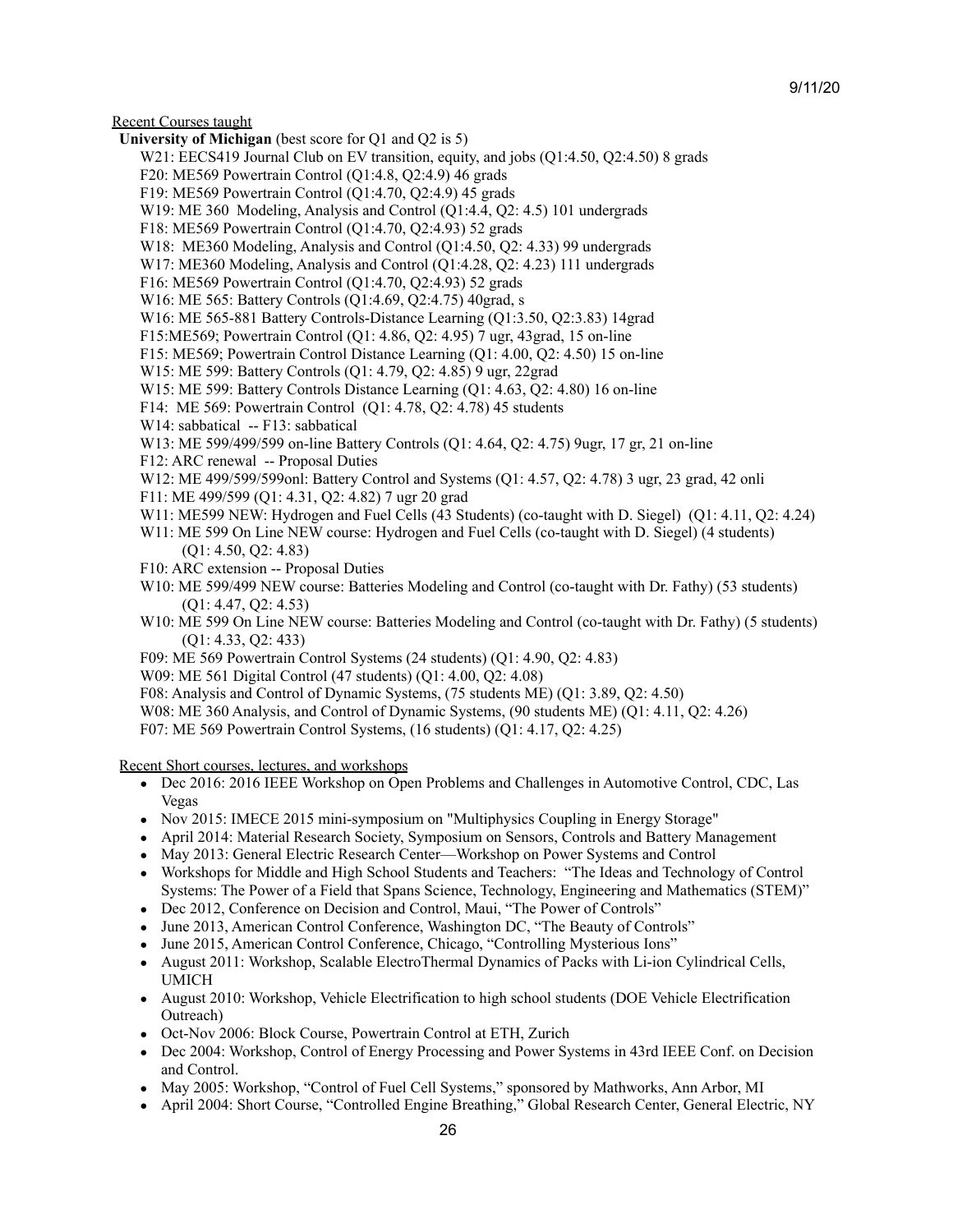- March 2004: Lecture, "Control of Breathing in Internal Combustion Engine and Fuel Cell Systems," Toyota, MI
- Jan 2004: Short Course, Powertrain Control, Borg Warner, Auburn Hills, MI

## PostDoc Supervising

- 1. Tino Sulzer (Carnegie Mellon Univ.)
- 2. Erik Hellstrom, (Control of Auto-Ignition, Technical Specialist, Ford)
- 3. Maria Druzhinina (Truck Platooning, GM)
- 4. Huan Lian (Combustion Statistics, now at Institute of Mechanics Chinese Academy of Sciences, Beijing)
- 5. Ashley Wiese (Combustion Control, Ford)
- 6. Tomas Poloni (Estimation & Diagnostics, Siemens)
- 7. Rasoul Salehi (Connected Vehicle Engine Control, GM)
- 8. Hector Perez (Battery Management, Romeo Power)
- 9. Shanshan Xu (Battery Safety, A123)

# PhD Students (graduated)

- 1. Suhak Lee, Battery Aging Diagnostics, 2021, Apple
- 2. Peyman Mohtat, Battery Expansion as Aging Diagnoser, 2021, Apple
- 3. Miriam Figueroa, Control of Fuel Cell Thermal and Power split, 2021, GVSC
- 4. Mitchell Bieniek, Diesel Closed Loop Combustion and Diagnostics, 2021, SpaceX
- 5. Saravanan Duraiarasan, Diesel Model Predictive Control 2021, SWRI
- 6. Chunan Wang, Connected Automated Diesel Vehicle Fuel Efficiency, 2021, TUSIMPLE
- 7. Di Chen, 2021, Connected Automated Plug-in Hybrid Vehicle Fuel Efficiency, 2021, Ford
- 8. Ting Cai, Battery Faults from Venting and Thermal Runaway, 2021, Rivian
- 9. Bryan Maldonado, Combustion Limit Control and Learning, 2020, ORNL
- 10. Niket Prakash, Connected Automated Vehicle Controlled Fuel Efficiency, 2019, APTIV
- 11. Shima Nazari, Engine Hybrid Micro-Breathing Control, 2019, UC Davis
- 12. Rani Kiwan, Control and Measurements of Pulsating Flows 2018, Ford
- 13. Pengchuan Wang, Transmission Control-Oriented Modals, 2018, Ford
- 14. Shankar Mohan, "Optimal Warm-up of Li-ion Batteries", Dec 2016, Ford
- 15. Nassim Abdul Samad, "Improved Battery State Estimation Using Novel Sensing", April 2016, Apple
- 16. Sandro Nuesch, "Multi-Mode Combustion Switching," Nov 2015, Functional Safety Engineer, Ford
- 17. Patrick Gorzelic, "Control of Multi-Mode SI-HCCI Combustion with Cam-Switching" May 2015, Energy Systems Control Specialist, EtaGen Inc, San Francisco, Ca
- 18. Boyun Wang, "Real-time Control of Solute Plume in Closed Conduit Flow," May 2015, Owner AA start up.
- 19. Jungdon Cho, "A predictive wet clutch model based on a CFD/FEM approach", 2015 Co-chair with Katopodes
- 20. XinFan Lin\*, "Battery Cluster Electrothermal Observability and Estimation under Imbalance", May 2014 Assistant Prof UC Davis
- 21. Jacob Larimore, Modeling and Control of cyclic variability in HCCI engines, co-chair with Erik Hellstrom, March 2014, Sr Systems Engineer, Bosch
- 22. Shyam Jade, Control of HCCI engines during large Transients, co-chair with Erik Hellstrom Dec 2013, Senior Systems Engineer, Bosch
- 23. Youngki Kim\*, Power Management Accounting for Electrical and Thermal Constraints, co-chair with Zoran Filipi 2013, Assistant Prof, UM Dearborn.
- 24. Jixin Chen, Modeling and Optimization of Dead-Ended Anode Fuel Cells, Spring 2013, co-Chair with Jason Siegel, Ford
- 25. Sun Ung Kim, "Multicomponent diffusion systems" co-chair with Charles Monroe, Battery Research Engineer at Robert Bosch Research and Technology Center Palo Alto CA.
- 26. DongHoon Lee, "Closed loop Combustion of Advanced Engines" Chair (Jan 2011), Hyundai
- 27. KyungWon Ahn, "Diagnostics and Adaptation for Varying Ethanol Content in Flex Fuel Port-Fuel Injection Engines", Chair (Nov 2010), Hyundai
- 28. Jason Siegel\*, "Testing, Modeling, and Design of Dead-Ended PEM Fuel cells" Chair, Sept 10, Research Scientist and Adjunct Lecturer, University of Michigan
- 29. Denise McKahn (formely McKay)\*, "Diagnostics and Fault Detection for Fuel Cell Systems", co-Chair with Prof. Katopodes from Civil and Environmental Engineering, now Associate Prof Smith College (Feb08)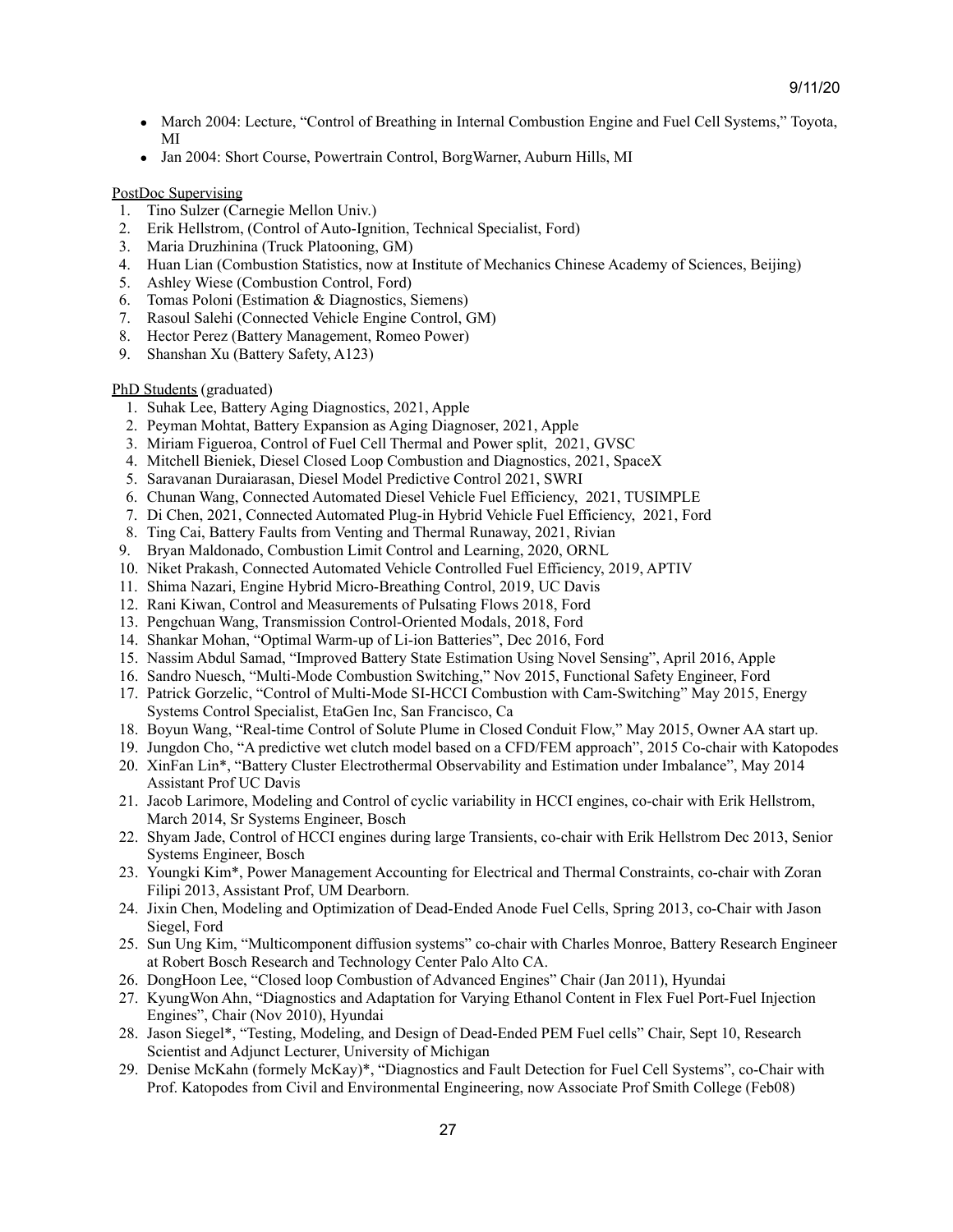- 30. Buz McCain, "Model Order Reduction in Multi-Domain Power Systems," Chair (Feb08), now Systems Engineering Manager at Ballard Power Systems
- 31. Vasilios Tsourapas, "Modeling and Control of Fuel Cell Combined Heat Power Integrated Systems," Winter 07, now Engineering Manager, Vehicle Software and Control, EATON, co-Chair with Prof J. Sun in NAME dept.
- 32. Chia-Jui (Ray) Chiang\*, "Modeling and Control of Thermal Ignition," Winter 07, now Associate Prof. at National Taiwan University of Science and Technology, Chair.
- 33. Kyungwon Suh, "Control of Hybrid Fuel Cell Vehicle Power," Winter 06, now Senior Research Engineer at Hyundai Motor Company, Chair.
- 34. Amey Karnik\*, "Dynamics and Control of Fuel Cell Stacks with Hydrogen Recirculation", Winter 07, was Ford Motor Co now Associate Prof at Indian Institute of Technology, Gandhinagar, co-Chair with Prof J. Sun in NAME dept.
- 35. Ardalan Vahidi\* "Adaptive and Model Predictive Control Methods for Fuel Cell Vehicles" (July 05), Chair, now Prof. at Clemson University
- 36. Kathy Peterson\*, "Nonlinear and Learning Control for Automotive Electromechanical Valve Actuators" (May 05), Chair, was Assistant Prof. Purdue University, since 2015 Medical Doctor at Chicago.
- 37. Jay T. Pukrushpan\*, "Modeling and Control of Fuel Cell Systems and Fuel Processor Systems" (Winter 03), co-Chair with H. Peng, now Professor, Department of Mechanical Engineering, Kasetsart University, Bangkok, Thailand.
	- --- At UCSB --
- 38. Lasse Moklegaard, "Modeling and Control of Variable Compression Braking in Heavy Duty Vehicles," (Winter 02), Chair at UCSB, Research Associate in Univ. of Cambridge, UK, since 2012 CTO and Co-Founder Altigreen Propulsion Labs.
- 39. Yan Wang, "Camless Valvetrain: Enabling Technology and Control Techniques" (Fall 01), Chair at UCSB, Technical Expert, Ford Research Labs.
- 40. Sami Ashhab\*, "Dynamical Analysis and Application of Advanced Control Techniques to Atomic Force Microscopes and Camless Engines" (Spr 98), co-Chair with M. Dahleh at UCSB, now Professor at Hashemite University in Jordan
- \* with Academic position

#### PhD Students (current 5)

- 1. Eunjeong Hyeon, candidate
- 2. Sravan Pannala, candidate
- 3. Joe Drallmeier, candidate
- 4. Vivian Tran, candidate
- 5. Andrew Weng, candidate

# Notable and current MS Students

- 1. Ziyang Zhong, battery aging (W18)
- 2. Pavan Kumar Mukkara Srinivas, Diesel cold start (F18)
- 3. Fucong Wang Diesel aftertreatment (W19)
- 4. Yu Han Solid Oxide Fuel Cells (W18)
- 5. Sravan Pannala, Detecting battery Shorts (W19)
- 6. Ting Cai, Recycling batteries (F18)
- 7. YuanZhan Wang on Fuel Cell Robotic Propulsion 2016 (currently at TRW)
- 8. Mike Hand, Diesel Controls, 2014 Ford
- 9. Justine Negrete, Flexible Fuel Diesel Engines, 2012 Ford
- 10. Hector Perez, MS2012, Electro-thermal Battery model, 2017PhD in UC Berkely and currently back as Postdoc
- 11. James Marcicky, Electrochemical Battery Model, 2010, Ford
- 12. Phil Bonkosky: Model Order Reduction of the Air-Path in a Turbocharged SI Engine, 2010 IAV
- 13. Vasilis Tsourapas, MS: "Modeling and Control of Fuel Cell Combined Heat Power Integrated Systems," (W05), Eaton
- 14. Vernon Newhouse, MS:, "Engine Dynamics and Time Resolution", (W05), General Motors, (non-thesis)
- 15. William Ott, MS: "Dynamics of Water Vapor and Liquid in PEM Fuel Cells," (W05), Senior Lead Engineer South West Research Institute, (non-thesis)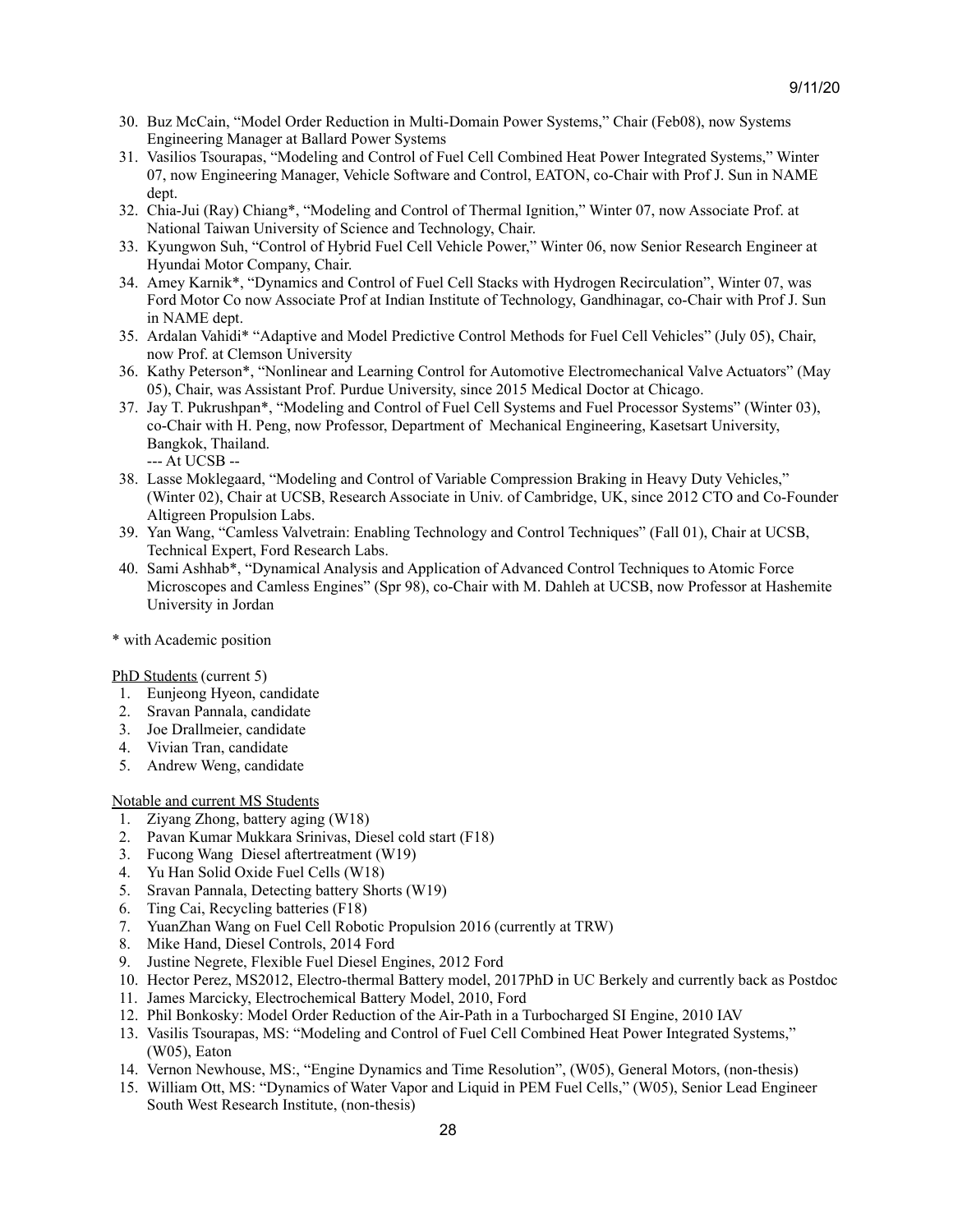- 16. David Rausen, MS: "A Control-Oriented Model of HCCI Engine", Research Scientist NREL (F04)
- 17. Don Lochner, MS: "Control and Sensitivity Analysis of Air Flow in Proton Exchange Membrane Fuel Cell, , Senior Engineer Lockheed Martin (W03)
- 18. Hakan Hilmaz, Variable Valve timing in Diesel Engines, Chief Technology Officer at BorgWarner Inc. (W02)

#### Recent Invited Seminars

- 2017 Oct: Andlinger Center for Energy jointly with the Mechanical and Aerospace Eng. Dept, Princeton
- 2017 June: Roads to the Future, Swedish Electromobility Centre's annual conference, Stockholm, SE
- 2017 Mar: International Battery Seminar, invited on "Engineering Battery Safety" symposium
- 2016 July: United States Military Academy, West Point, USA
- 2016 May: Mechanical Engineering, MIT, Boston, USA
- 2015 Oct: Applied Electrochemistry, School of Chemical Sc. and Eng., Royal Inst. of Technology (KTH), SE
- 2015 May: Invited Lecture, Honeywell Sponsored annual dinner during SAE Congress
- 2015 Jan: Signals, Systems and Control Center, University of Cambridge, UK
- 2014 Dec: Mechanical and Process Engineering, ETH, Zurich, CH
- 2013 Nov: Mechanical Engineering, Imperial College, UK
- 2013 Oct: Mechanical Engineering,-- Engineering Mechanics, Michigan Technical University
- 2013 Oct: Fuel Cell Research Center, University of California, Irvine
- 2013 Feb: TAMU: Control Systems Seminar Series
- 2012 Nov: Collaborative Systems Lab: University of Illinois Urbana Champaign
- 2012 Oct: Oak Ridge National Laboratory, Vehicle & Engine Division
- 2012 Oct: Safety and Battery Controls, Invited Lecture, NHTSA
- 2012 June: Electrical Engineering Department, Chalmers, SE
- 2011 Oct: Mechanical Engineering Department, Ohio State
- 2011 Oct: Carnegie Mellon, Mechanical Engineering Department
- 2011 June: Prognostics & Diagnostics Team, NASA, Ames
- 2010 Oct: Automotive Engineering, Clemson University
- 2010 Oct: Mechanical Engineering Department, Michigan State
- 2008 Sept: Mechanical Engineering Department, Penn State University
- 2008 Apr: Mechanical Engineering Department, University of Minnesota, Minneapolis
- 2008 Feb: Distinguished Lecture Series, School of Engineering, University of Connecticut.
- 2008 Jan: Mechanical Science and Engineering Department, University of Illinois at Urbana-Champaign
- 2007 Sept: Mechanical Engineering Department, Clemson University
- 2007 Aug: National Institute for Standards and Technology (NIST), Gaithersburg
- 2007 May: University of Seville, Spain
- 2007 May: Universitat Politecnica de Catalunya, Barcelona, Spain
- 2007 April: United Technologies Research Center, Hartford.

## Consulting:

Turbodyne Inc., CA., Mack Trucks, MD, Caterpillar, IL, United Technologies Research Center, CT, BorgWarner, MI, The US Department of Justice, DC

#### Membership (Professional)

Fellow IEEE Control Systems Society, Fellow ASME Dynamic Systems and Control Division Member Society of Automotive Engineers Member of Electrochemical Society

Member of Hellenic Institute of Marine Technology

Member of Technical Chamber of Greece

Membership (Institutional)

Member, U-M Carbon Neutrality Committee 2018-2021 Member, University Conflict of Interest Committee 2014-2016

Member, Research Policies Committee, UMICH, 2010-2011

Member, Chair Search NAME Department, 2010-2011

Member, Mechanical Advisory Com, 2008-2009